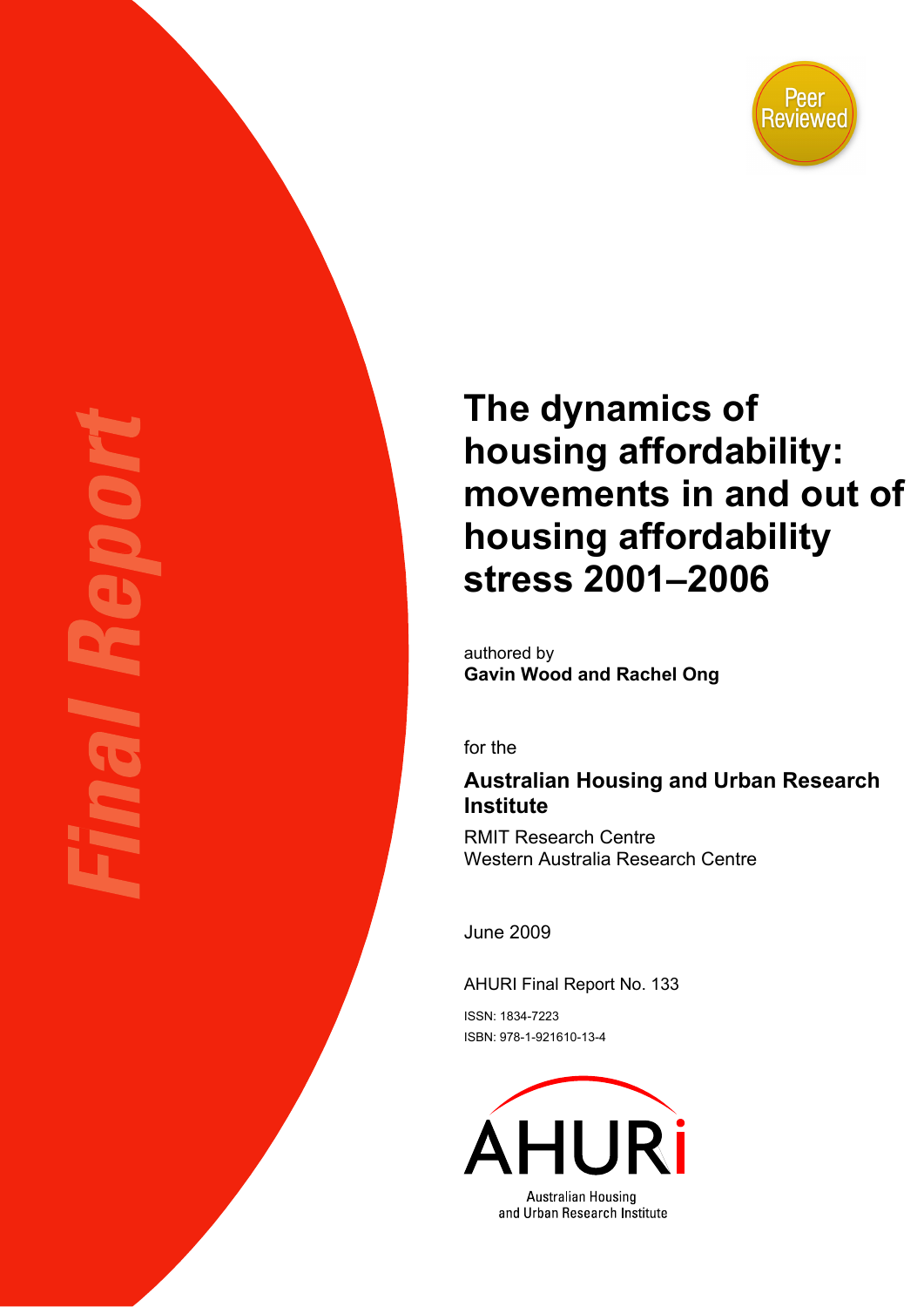#### **ACKNOWLEDGEMENTS**

This material was produced with funding from the Australian Government and the Australian States and Territories. AHURI Ltd gratefully acknowledges the financial and other support it has received from the Australian, State and Territory governments, without which this work would not have been possible.

AHURI comprises a network of fourteen universities clustered into seven Research Centres across Australia. Research Centre contributions, both financial and in-kind, have made the completion of this report possible.

The authors would like to thank Alice Stoakes from RMIT University, who updated the AHURI-3M tax-benefit simulator for the years 2001–02, 2002–03, 2003–04 and 2004– 05 (benefit section), and Richard Seymour from Curtin University, who updated the simulator for the years 2004–05 (tax section) and 2005–06. The authors are also grateful to Elizabeth Taylor from RMIT University for research assistance.

This paper uses unit record data from the Household, Income and Labour Dynamics in Australia (HILDA) Survey. The HILDA Project was initiated and is funded by the Australian Government Department of Families, Community Services, Housing and Indigenous Affairs (FaCHSIA) and is managed by the Melbourne Institute of Applied Economic and Social Research (MIAESR). The findings and views reported in this paper, however, are those of the authors and should not be attributed to either FaCHSIA or the MIAESR.

#### **DISCLAIMER**

AHURI Ltd is an independent, non-political body, which has supported this project as part of its program of research into housing and urban development, which it hopes will be of value to policy-makers, researchers, industry and communities. The opinions in this publication reflect the views of the authors and do not necessarily reflect those of AHURI Ltd, its Board or its funding organisations. No responsibility is accepted by AHURI Ltd or its Board or its funders for the accuracy or omission of any statement, opinion, advice or information in this publication.

#### **AHURI FINAL REPORT SERIES**

AHURI Final Reports is a refereed series presenting the results of original research to a diverse readership of policy-makers, researchers and practitioners.

#### **PEER REVIEW STATEMENT**

An objective assessment of all reports published in the AHURI Final Report Series by carefully selected experts in the field ensures that material of the highest quality is published. The AHURI Final Report Series employs a double-blind peer review of the full Final Report – where anonymity is strictly observed between authors and referees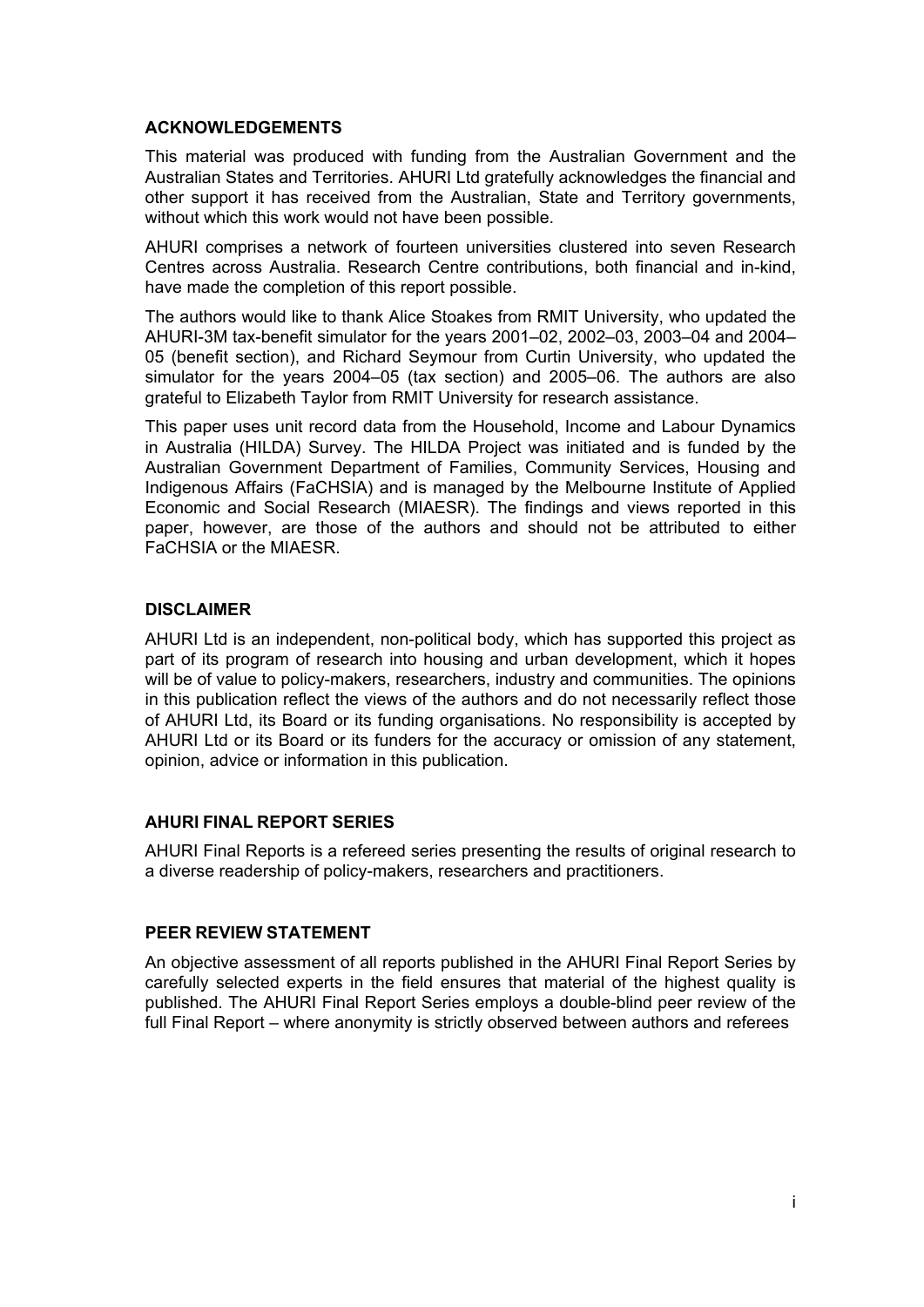## <span id="page-2-0"></span>**CONTENTS**

| 1   |                                                                   |  |
|-----|-------------------------------------------------------------------|--|
|     |                                                                   |  |
|     |                                                                   |  |
|     | 1.2.1                                                             |  |
|     |                                                                   |  |
|     |                                                                   |  |
|     |                                                                   |  |
| 2   |                                                                   |  |
|     |                                                                   |  |
|     |                                                                   |  |
|     |                                                                   |  |
|     |                                                                   |  |
|     | 2.4.1                                                             |  |
|     | 2.4.2 Computation of Housing Assistance using AHURI-3M 18         |  |
|     |                                                                   |  |
| 3   | THE MOVEMENT OF PERSONS IN AND OUT OF HOUSING AFFORDABILITY:      |  |
| 3.1 |                                                                   |  |
|     |                                                                   |  |
|     |                                                                   |  |
|     |                                                                   |  |
|     | 3.5 Churning and the Permanence of Escapes from Housing Stress 31 |  |
| 4   | MODELLING (UN-)AFFORDABLE HOUSING SPELLS DATA 35                  |  |
|     |                                                                   |  |
|     |                                                                   |  |
|     |                                                                   |  |
|     |                                                                   |  |
| 5   | KEY FINDINGS, POLICY IMPLICATIONS AND FUTURE RESEARCH             |  |
|     |                                                                   |  |
|     |                                                                   |  |
|     |                                                                   |  |
|     |                                                                   |  |
|     |                                                                   |  |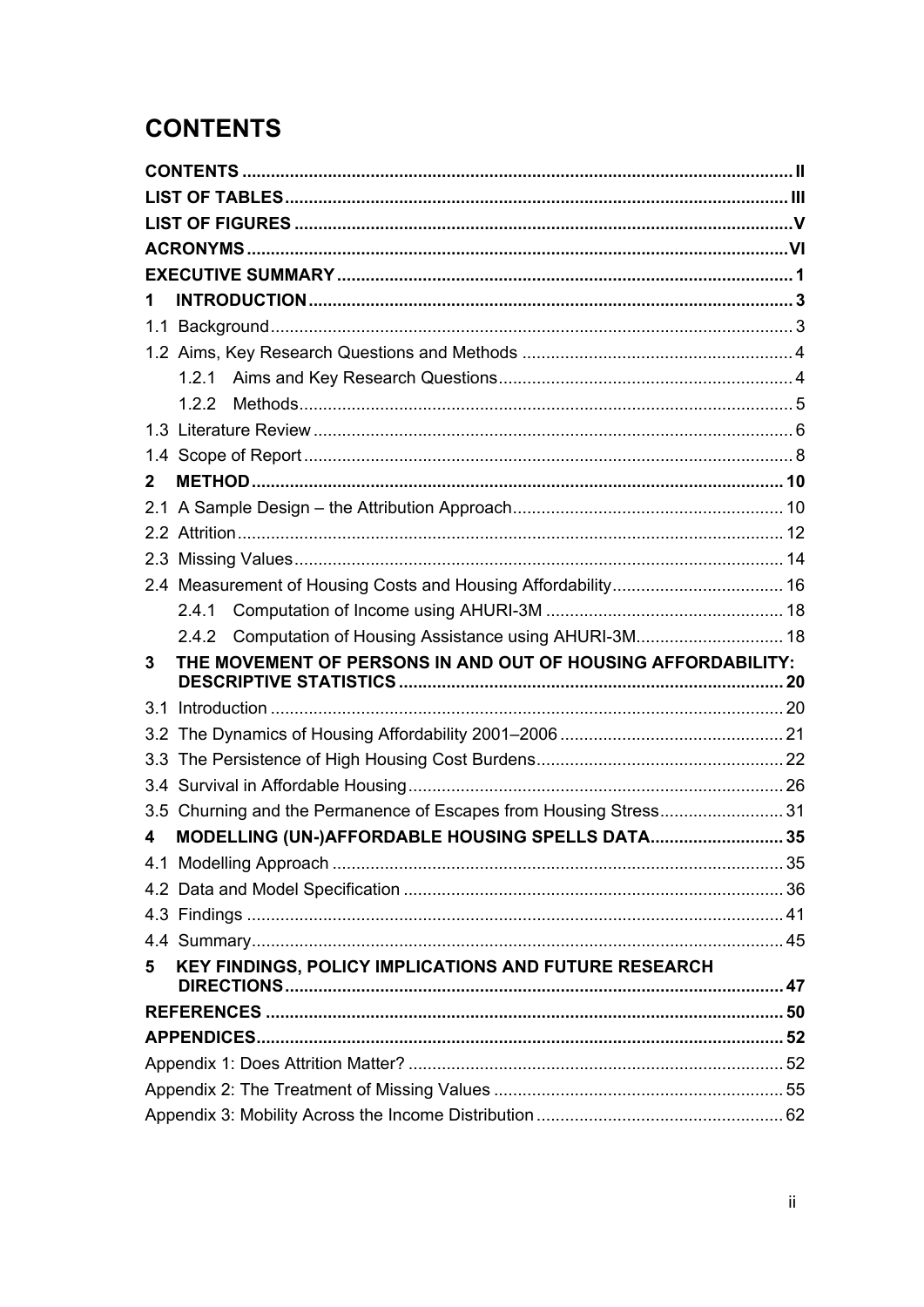## <span id="page-3-0"></span>**LIST OF TABLES**

| Table 1: Median net housing affordability ratio (HAR) <sup>a</sup> of households, by housing              |  |
|-----------------------------------------------------------------------------------------------------------|--|
| Table 2: Number and per cent of households <sup>a</sup> with net housing costs <sup>b</sup> exceeding 30% |  |
| Table 3: Composition of the sample (persons in responding income units only) <sup>a</sup> 12              |  |
| Table 4: Number of occasions when persons were unsuccessfully interviewed  13                             |  |
| Table 5: Attrition rate, by housing stress status in Wave 1, per cent 14                                  |  |
| Table 6: Hypothetical sample illustrating occurrences of missing values  15                               |  |
| Table 7: Propensity to reside in rent-free employer provided housing and impact on                        |  |
|                                                                                                           |  |
| Table 9: Housing cost burden, by stage of housing career, 2001 & 2006                                     |  |
|                                                                                                           |  |
|                                                                                                           |  |
| Table 12: Number of spells of housing stress among those with at least one spell of                       |  |
| Table 13: Number of spells in affordable housing among those with at least one spell                      |  |
| Table 14: Survival in affordable housing, first spell after escape from housing stress 32                 |  |
| Table 15: Survival in affordable housing; no previous spell in housing stress 33                          |  |
| Table 16: Escape from housing stress, first spell after falling out of affordable housing                 |  |
|                                                                                                           |  |
| Table 18: Discrete hazard model estimates - escape from first spell of housing stress                     |  |
| Table 19: Discrete hazard model estimates - survival in first spell of affordable                         |  |
| Table 20: Mean characteristics of persons lost to the panel due to attrition, 200152                      |  |
|                                                                                                           |  |
| Table 22: Housing affordability as housing affordability as housing careers unfold,                       |  |
| Table 23: Median housing affordability ratio (%), by contemporaneous socioeconomic                        |  |
|                                                                                                           |  |
|                                                                                                           |  |
| Table 26: Pattern of missing housing cost and income values across waves 58                               |  |
| Table 27: Missing values in hedonic rent regression for private renters59                                 |  |
|                                                                                                           |  |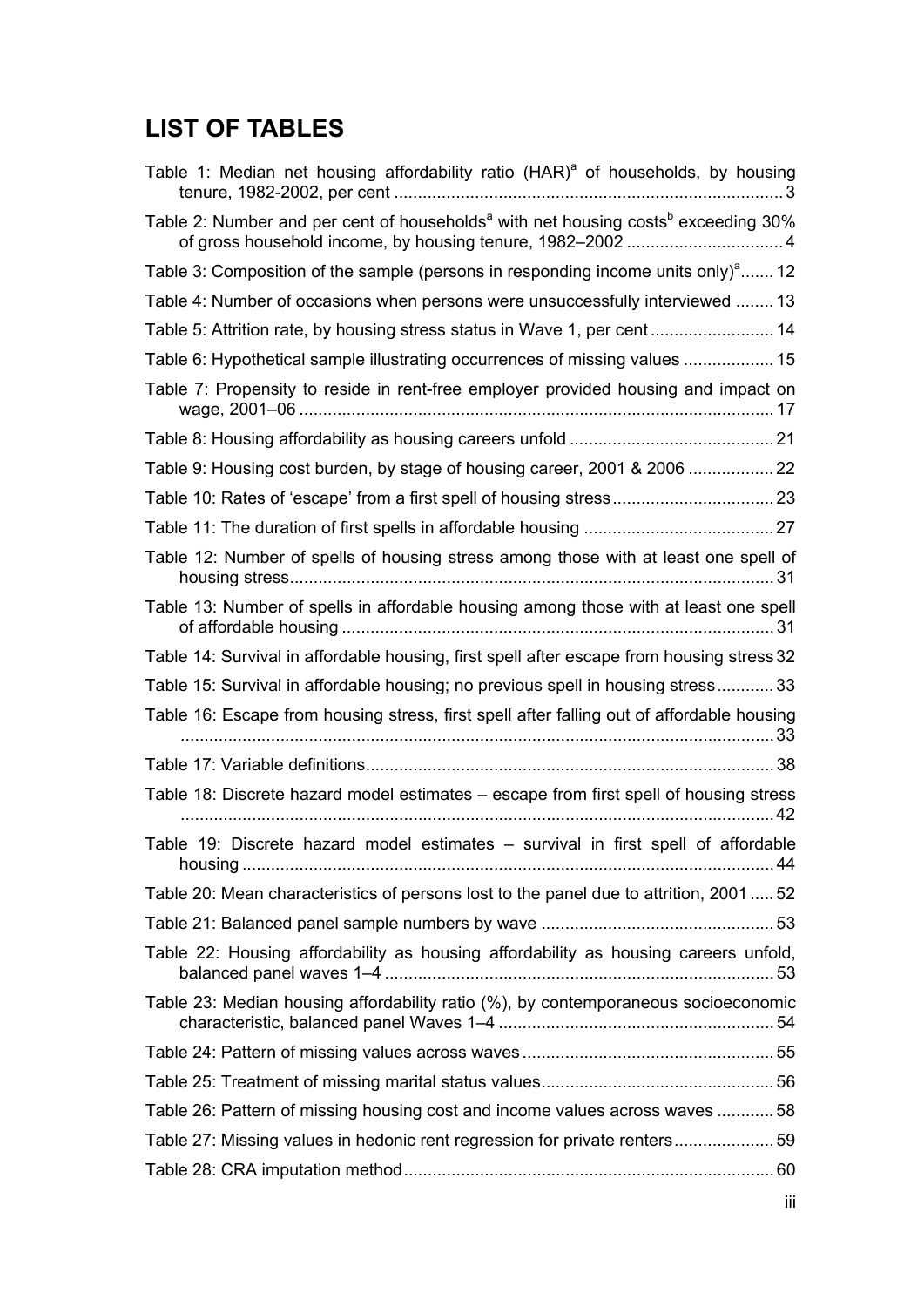| Table 29: Broad state/territory housing authority rules, 2001-06  60  |  |
|-----------------------------------------------------------------------|--|
| Table 30: Missing values in hedonic regression for public renters  61 |  |
|                                                                       |  |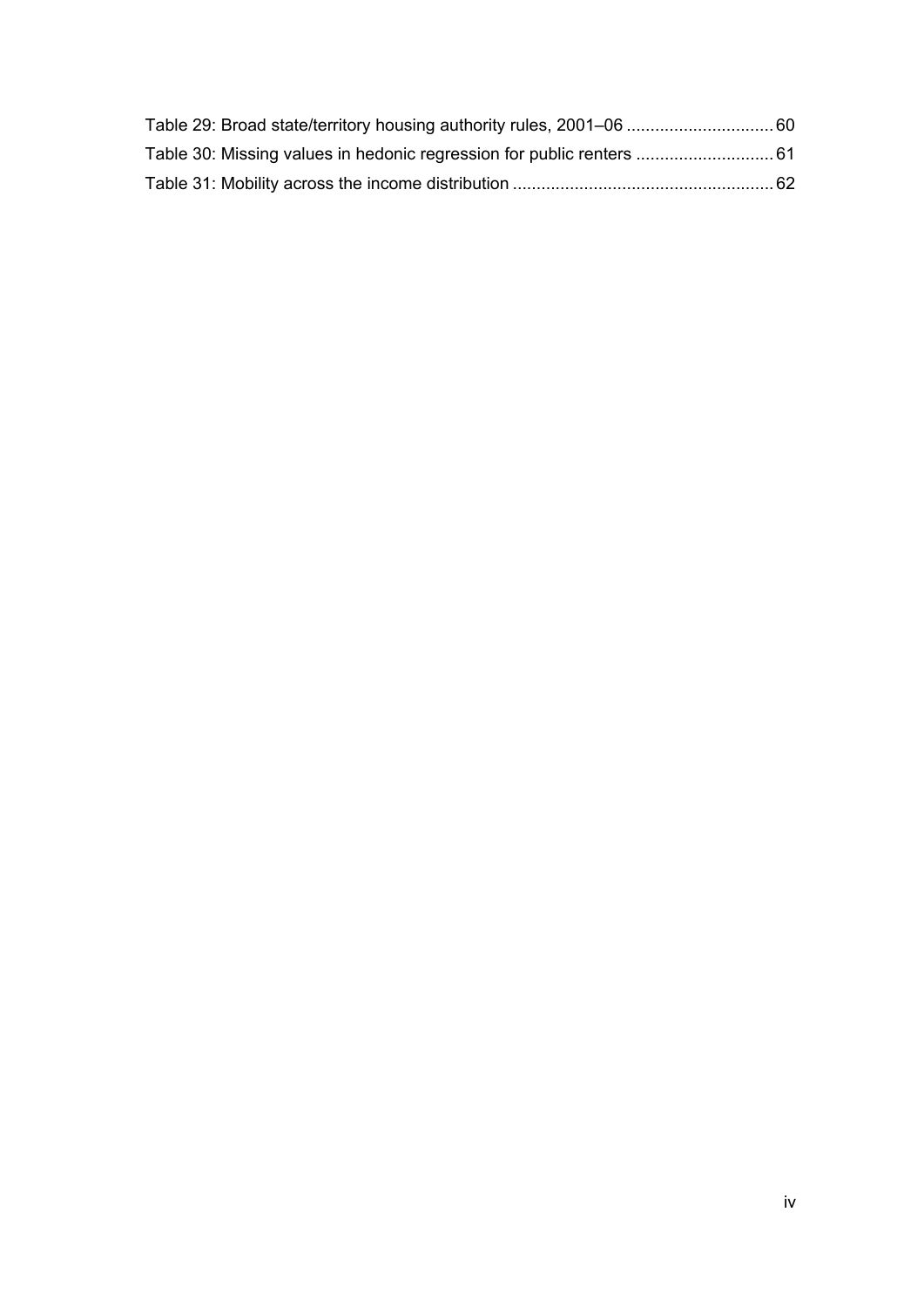## <span id="page-5-0"></span>**LIST OF FIGURES**

| Figure 1: All individuals 'at risk' of escaping a first spell of housing stress, by housing |
|---------------------------------------------------------------------------------------------|
| Figure 2: All individuals 'at risk' of escaping a first spell of housing stress, by income  |
| Figure 3: The duration of first spells in affordable housing, by housing tenure in first    |
| Figure 4: The duration of first spells in affordable housing, by income unit type in first  |
| Figure 5: The duration of first spells in affordable housing, by employment status in       |
| Figure 6: The duration of first spells in affordable housing, by age in first year of spell |
| Figure 7: The duration of first spells in affordable housing, by equivalised disposable     |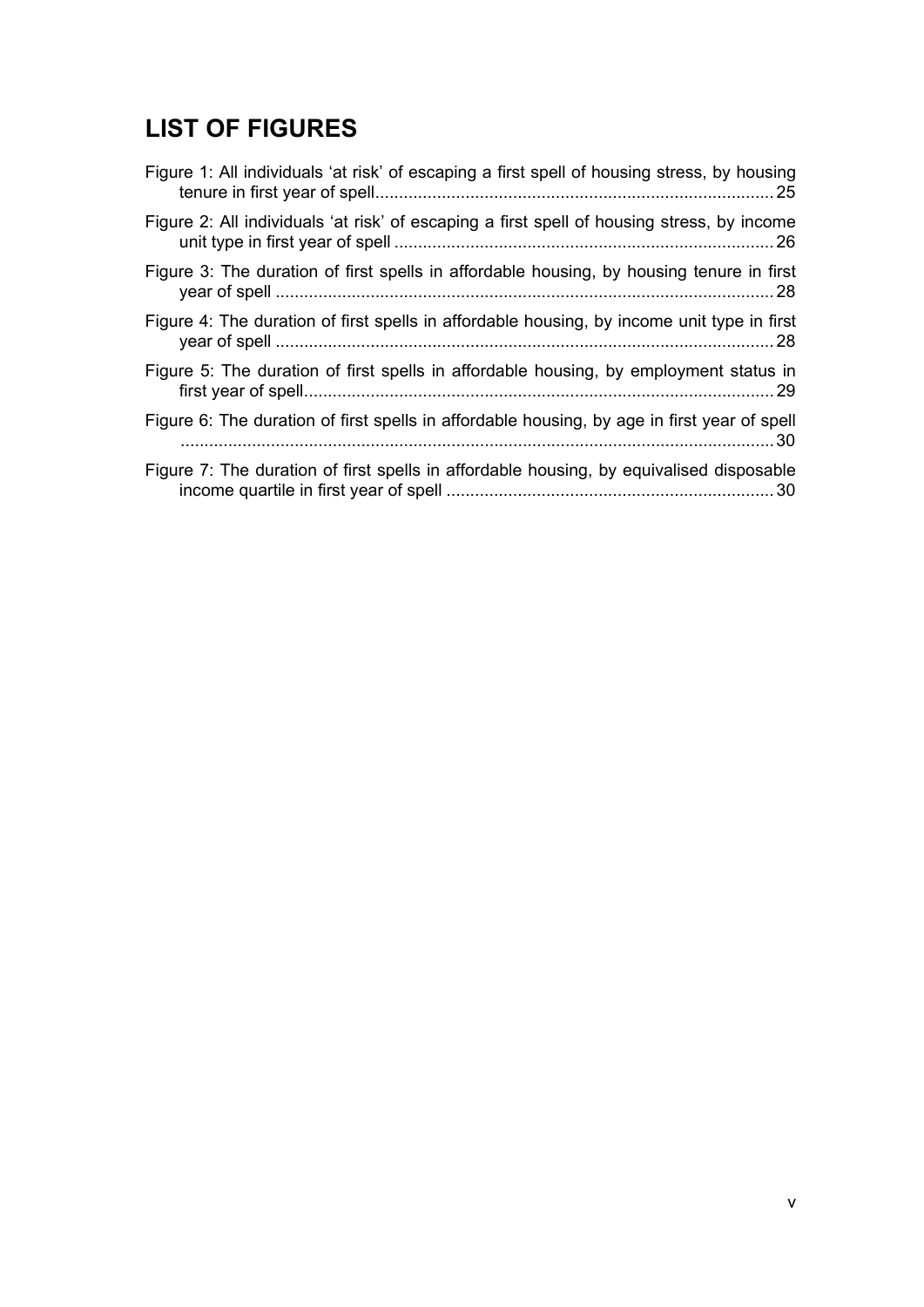## <span id="page-6-0"></span>**ACRONYMS**

| Australian Housing and Urban Research Institute Ltd.                          |  |  |  |  |  |
|-------------------------------------------------------------------------------|--|--|--|--|--|
| <b>Commonwealth Rent Assistance</b>                                           |  |  |  |  |  |
| <b>Disability Support Pension</b>                                             |  |  |  |  |  |
| Department of Families, Community Services, Housing and<br>Indigenous Affairs |  |  |  |  |  |
| Housing affordability ratio                                                   |  |  |  |  |  |
| Household, Income and Labour Dynamics in Australia                            |  |  |  |  |  |
| Loan to Value Ratio                                                           |  |  |  |  |  |
| Melbourne Institute of Applied Economic and Social Research                   |  |  |  |  |  |
| National Rental Affordability Scheme                                          |  |  |  |  |  |
| AHURI national research venture                                               |  |  |  |  |  |
| Survey of Income and Housing Costs                                            |  |  |  |  |  |
| Survey of Labour and Income Dynamics                                          |  |  |  |  |  |
|                                                                               |  |  |  |  |  |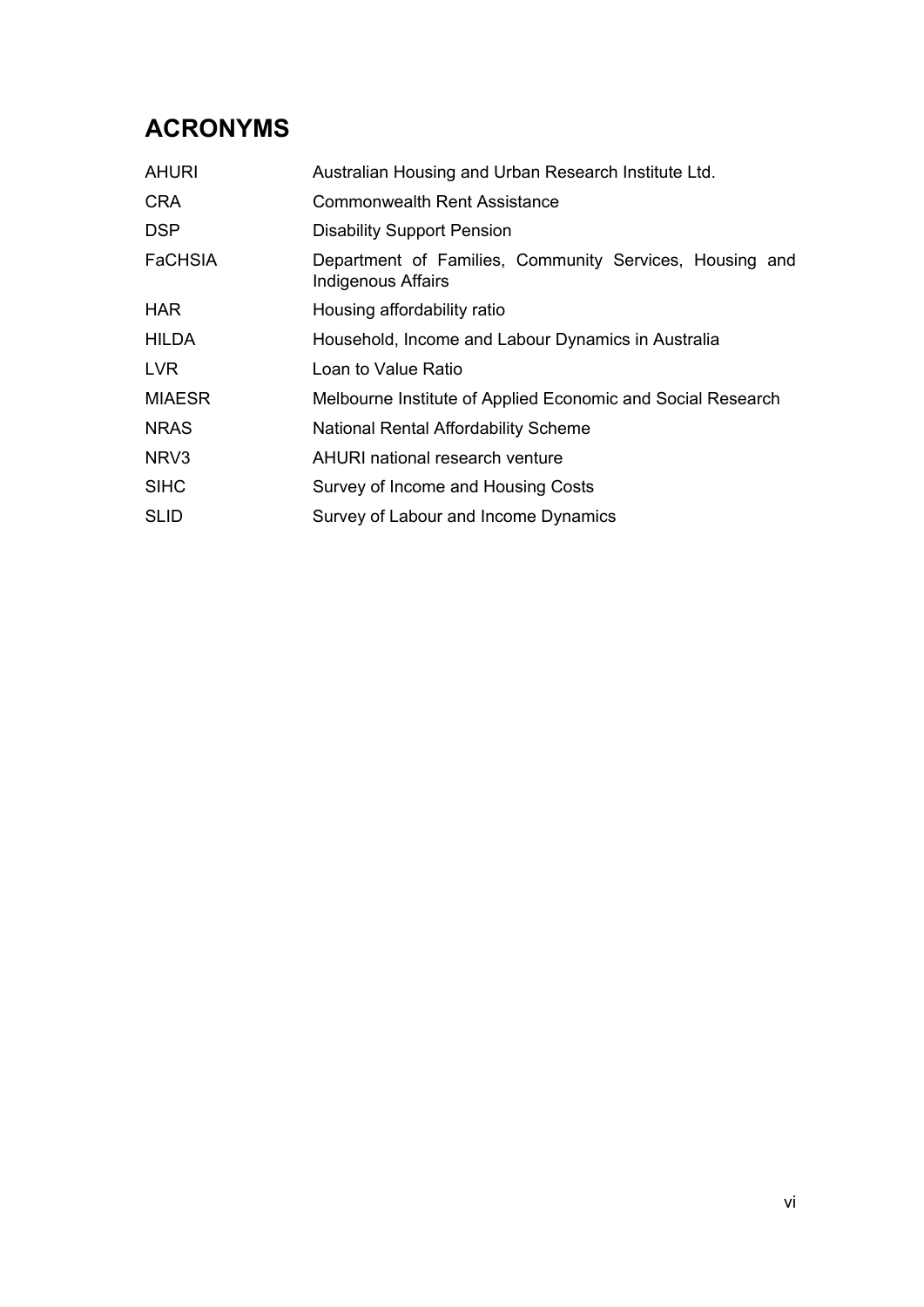## <span id="page-7-0"></span>**EXECUTIVE SUMMARY**

This project investigates the dynamics of housing affordability in Australia over the period 2001–06 by tracking the housing affordability trajectories of a nationally representative sample of Australians across a period of six years, using the Household, Income and Labour Dynamics in Australia (HILDA) Survey. This project provides important information for the formulation and design of policies that aim to improve housing affordability in Australia. The key research questions of this project are:

- $\rightarrow$  Has housing affordability stress increased over the period 2001–06? Are there differences by socio-demographic characteristics, such as tenure, geography, household type and age etc.?
- $\rightarrow$  What is the number of households moving in and out of housing affordability stress over time in different housing tenures?
- $\rightarrow$  Is housing affordability stress transient or persistent, that is, do those who escape housing affordability stress successfully stay out of housing affordability stress, and do those who drop into housing affordability stress remain in or shed this affordability status in subsequent years? Are there differences by sociodemographic characteristics such as tenure, geography, household type and age etc.?
- $\rightarrow$  What are the key factors that cause those in housing affordability stress to escape it?
- $\rightarrow$  What are the key factors that result in those in affordable housing falling into housing affordability stress?

The panel nature of the HILDA data is exploited in order to track each individual's housing affordability stress trajectory over a six-year period. The ability to observe each individual or socio-demographic group's housing affordability stress pattern over time allows analysis of whether housing affordability stress is persistent or transient. This is a key question for policy-makers because if housing affordability stress is typically a temporary state, there is less reason to regard housing affordability stress as a cause of policy concern.

Our panel analyses of housing consumers between 2001 and 2006 demonstrate that:

- $\rightarrow$  Most Australians in housing affordability stress escape within a year. However, there is a 'hard core'– albeit small in number – for whom housing affordability stress is a more permanent feature. Among those exiting unaffordable housing circumstances there is a high chance of return.
- $\rightarrow$  Most Australians already in affordable housing in 2001 tend to survive in affordable housing over a spell of five or so years. A minority do drop into housing affordability stress but manage to quickly climb back into affordable housing.

We find that employment, the presence of children, mortgage equity withdrawal and residential moves are particularly important factors shaping the dynamics of affordable housing:

- $\rightarrow$  Those with no earnings are more prone to persistent housing affordability stress;
- $\rightarrow$  Owner-purchasers are less likely to survive in affordable housing and large numbers were adding to mortgages over the period 2001–2006 in order to cash in some of their housing equity;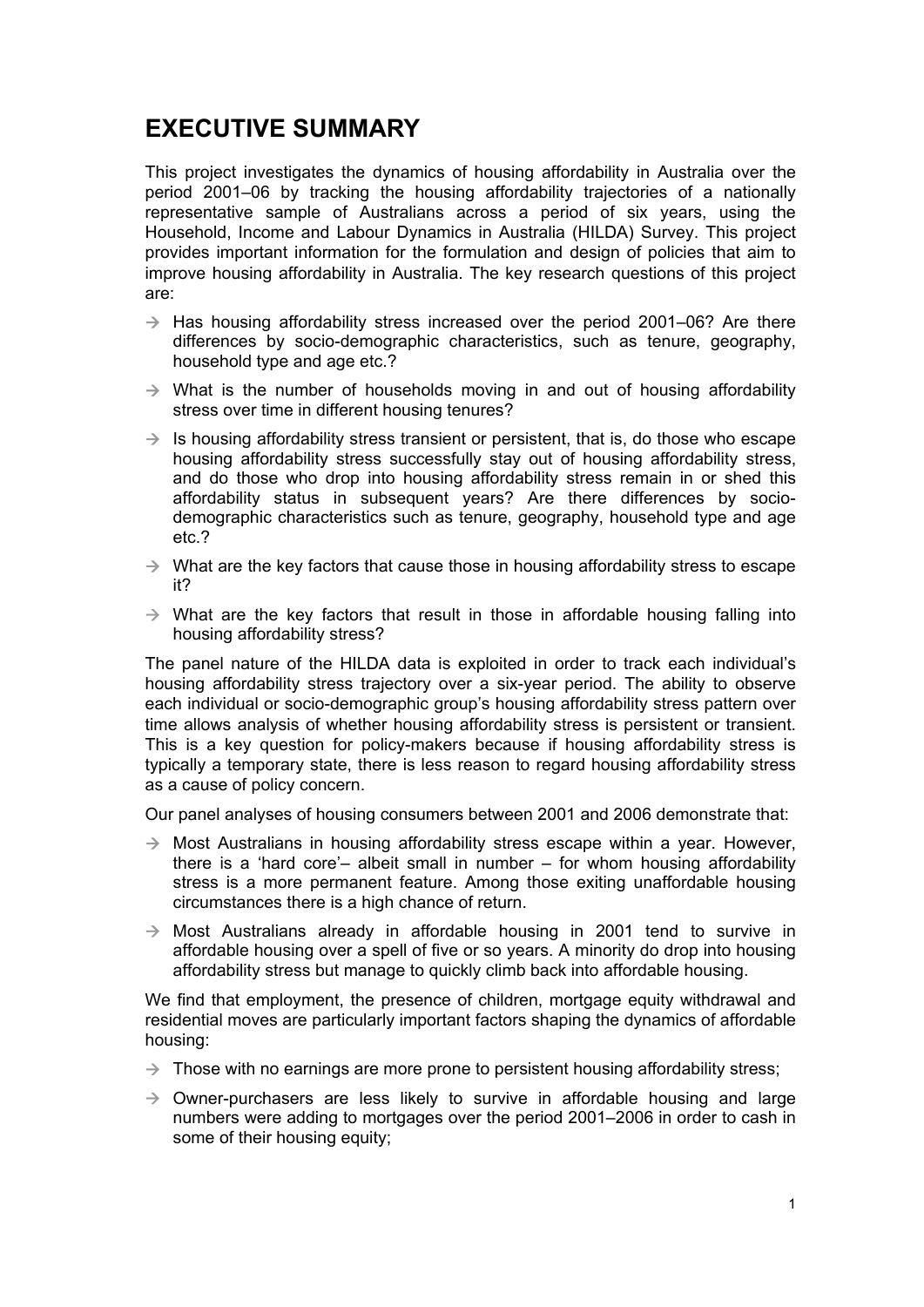- $\rightarrow$  Residential moves made during spells living in unaffordable housing tend to alleviate housing cost burdens because such households trade down in the housing market. Renters are much more likely to move and hence they have better chances of escaping housing affordability stress than home buyers, who tend to be less mobile;
- $\rightarrow$  Residential moves made by households during a spell living in affordable housing are associated with the onset of housing affordability stress because these moves tend to involve trading up in the housing market;
- $\rightarrow$  Precarious housing affordability circumstances are particularly evident among younger couples with dependent children, a stage in the life cycle that is associated with pressing spending needs.

Overall, it is fair to say that only a minority experiences housing affordability stress on what seems to be a long-term basis. These are typically the unemployed and nonparticipants in the labour force; their housing affordability problems appear chronic and warrant long-term support and assistance if their position is to be alleviated. However, among the group that quickly escapes housing affordability stress a surprisingly large number churn in and out of unaffordable housing.

There are several important future research directions that are flagged by the findings of this report:

- $\rightarrow$  We need to gain a good understanding of why improvements in housing affordability tend to be temporary for a sizeable number of Australians who escape housing affordability stress;
- $\rightarrow$  The significance of residential moves by stressed Australians needs to be further explored, such as whether they are accommodating housing cost burdens by trading down into housing of low standards and inferior location, given household type and size;
- $\rightarrow$  New methods need to be developed that will allow longitudinal analysis to be conducted, using a housing affordability stress measure that incorporates the income constraint in the housing affordability stress definition;
- $\rightarrow$  Further insight could be offered by a decomposition of the housing cost and income changes that accompany movements into and out of housing affordability.

There is a suggestion in our findings that young Australian couples are trading in house price gains and banking on future growth in earnings and house prices to 'see them through' in the medium to long term. It now looks as if home owners will face a prolonged period of house price slump, and a rapidly deteriorating labour market will leave some of these couples with reduced incomes, negative equity and large mortgages. Federal and State Governments should now be considering blueprints of policy interventions that could be introduced in the event that housing stress for large numbers of home buyers is transformed into an even more serious predicament that threatens their continued home ownership. These policy interventions can be grouped into two categories: first there are debt-based solutions that involve assistance with repayments, either through financial institutions granting deferral of mortgage repayments, or governments extending financial assistance in the form of direct subsidies. The second group of policy interventions are equity-based solutions, such as shared ownership, equity loans that would allow home buyers to trade in some share of future price appreciation for lower current repayments, or home equity insurance programs that offer some protection of housing equity based on regional or neighbourhood house price indices.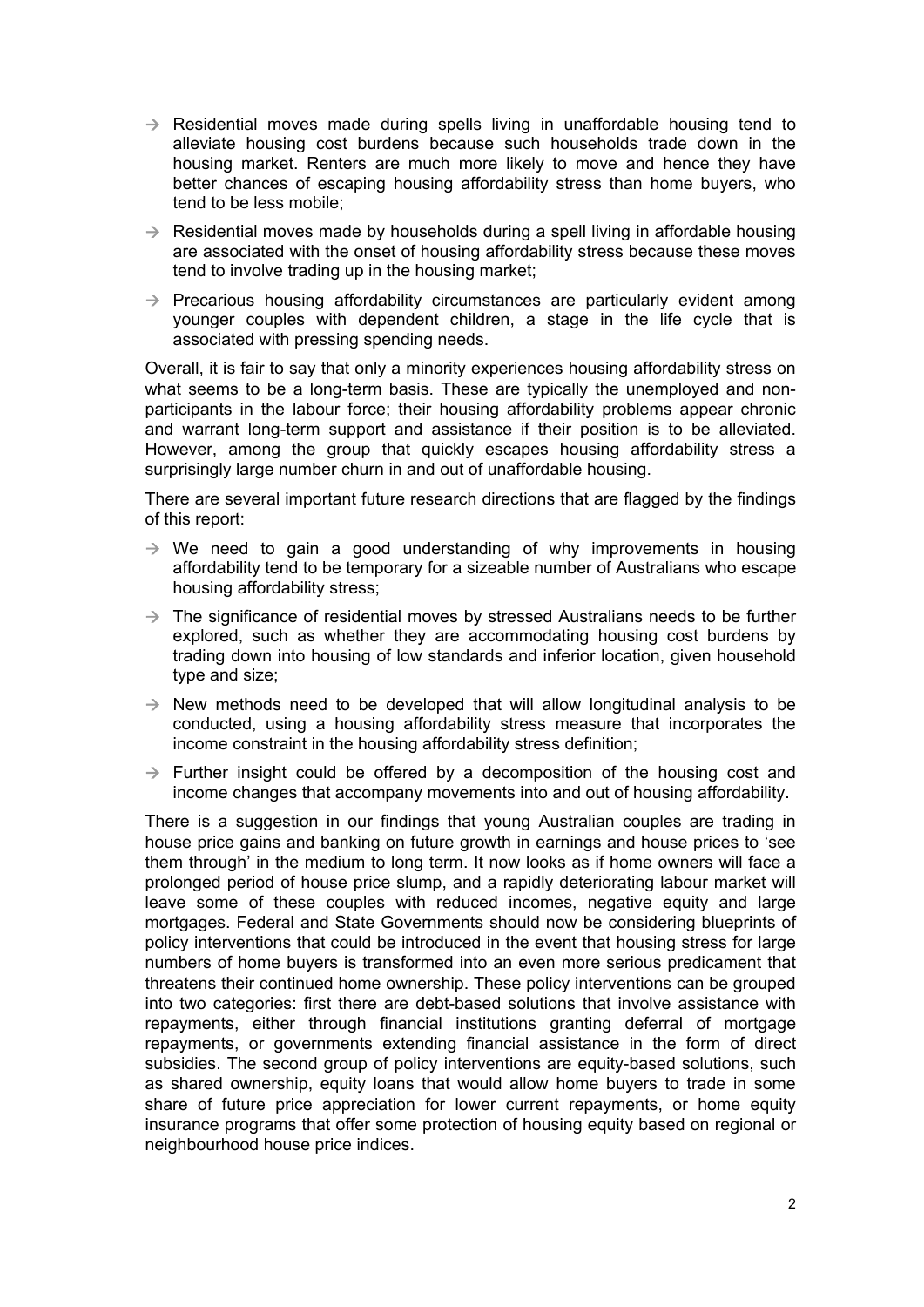## <span id="page-9-0"></span>**1 INTRODUCTION**

## **1.1 Background**

This project investigates the dynamics of housing affordability in Australia over the period 2001–06 by tracking the housing affordability trajectories of a nationally representative sample of Australians across a period of six years. Long-run trends in housing affordability from the Australian Bureau of Statistics' Survey of Income and Housing Costs (SIHC) indicate that housing affordability in Australia has been deteriorating over the 20-year period 1982–2002. Table 1 reports the long-run median net housing affordability ratios (HARs), defined as median net household housing costs as a proportion of median gross household income, for owner-purchasers and private renters. The table shows that for owner-purchasers, net HARs have increased by approximately one-third, from 11.5 per cent to 15 per cent, over the 20-year period. Private renters also experienced a rise in net HARs, though this increase is more moderate. Their housing cost burden nevertheless remains higher (at 19.7% in 2002) than that of owner-purchasers (15.0% in 2002).

Not only has the housing affordability position of the typical owner-purchaser and private renter in Australia worsened in the long-run, the proportion of the population in housing affordability stress (henceforth 'housing stress') – those whose net housing costs exceed 30 per cent of gross household income – has also increased markedly. Table 2 indicates that the number of stressed owner-purchasers has more than doubled over the period from 168000 to 368000 households. This represents an increase in the incidence of housing stress from 10 per cent to 15 per cent of all households. Similarly, the number of private renters in housing stress has almost doubled over the period, though the incidence of housing stress has remained relatively constant in the case of private renters.

| <b>Net HAR</b>   | 1982 | 1990              | 1996 | <i>2000</i> | 2002 |
|------------------|------|-------------------|------|-------------|------|
| Owner-purchasers | 11.5 | 16.7              | 16.9 | 15.1        | 15.0 |
| Private renters  | 16.6 | n.a. <sup>b</sup> | 19.2 | 19.5        | 19.7 |

**Table 1: Median net housing affordability ratio (HAR)<sup>a</sup> of households, by housing tenure, 1982-2002, per cent** 

Source: 1982 SIHC, 1990 SIHC, 1996 SIHC, 2000 SIHC, 2002 SIHC

Notes:

a. Owner-purchasers' and private renters' net housing costs are mortgage repayments and rent net of Commonwealth Rent Assistance (CRA) entitlements respectively.

b. CRA entitlements are computed using the AHURI-3M tax-benefit simulator, which is operationalised using the SIHC. The tax-benefit simulator has not been coded for the year 1990. Hence, 1990 net housing costs for private renters are not available.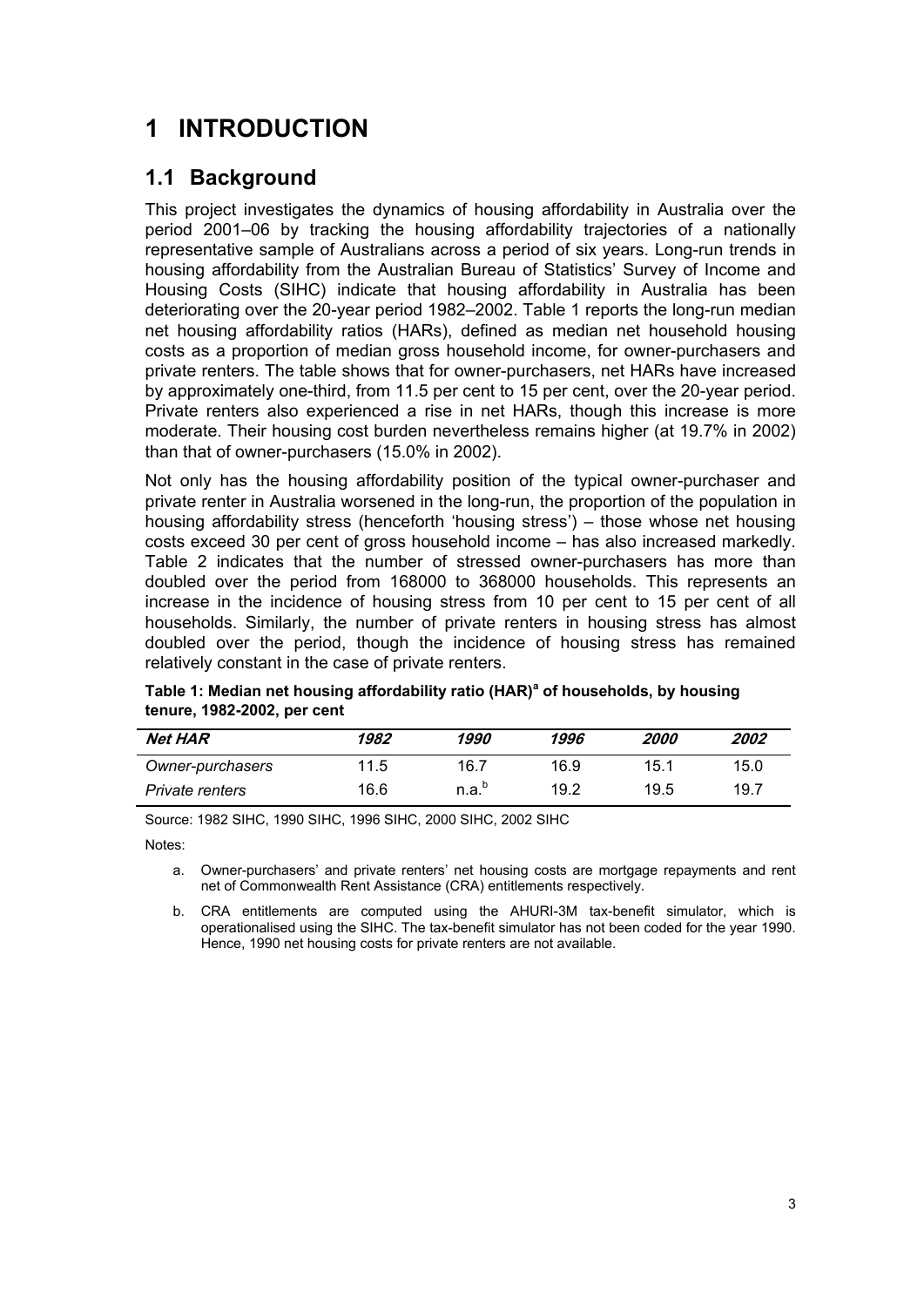|                  | 1982 | 1990              | 1996 | <i>2000</i> | 2002 |
|------------------|------|-------------------|------|-------------|------|
| Owner-purchasers |      |                   |      |             |      |
| Number ('000s)   | 168  | 325               | 319  | 359         | 368  |
| Per cent         | 9.6  | 18.1              | 16.6 | 15.2        | 14.6 |
| Private renters  |      |                   |      |             |      |
| Number ('000s)   | 212  | n.a. <sup>c</sup> | 287  | 329         | 362  |
| Per cent         | 19.9 | n.a. <sup>a</sup> | 19.0 | 20.1        | 20.3 |

<span id="page-10-0"></span>Table 2: Number and per cent of households<sup>a</sup> with net housing costs<sup>b</sup> exceeding 30% of **gross household income, by housing tenure, 1982–2002** 

Source: 1982 SIHC, 1990 SIHC, 1996 SIHC, 2000 SIHC, 2002 SIHC

Notes:

- a. Population estimates are generated using population weights in the SIHC.
- b. Owner-purchasers' and private renters' net housing costs are mortgage repayments and rent net of Commonwealth Rent Assistance (CRA) entitlements respectively.
- c. CRA entitlements are computed using the AHURI-3M tax-benefit simulator which is operationalised using the SIHC. The tax-benefit simulator has not been coded up for the year 1990. Hence, 1990 net housing costs for private renters are not available.

Given the decline in housing affordability in Australia over the last 20 years and the recent sharp increases in house prices and rents, housing affordability has become a key policy concern that is receiving overdue attention. The National Affordable Housing Agreement provides the framework for the Federal and State governments to work together to improve housing affordable outcomes in Australia. The overall objective of the Agreement is to enable all Australians to have access to affordable, safe and sustainable housing that would improve social and economic participation. Key outcomes as laid out in the Agreement include enabling Australians to rent housing that is suitable for their needs, assisting people into affordable home ownership, improving access to housing, improving the housing circumstances of Indigenous Australians and helping the homeless to achieve sustainable housing (Council of Australian Governments, 2009). In an effort to ease the housing cost burdens of low to moderate income private renters, the Federal Government has recently introduced the National Rental Affordability Scheme (NRAS) to stimulate the supply of private rental housing stock by providing tax credits to owners of new dwellings who are willing to lease these dwellings at rents that are 20 per cent below the market rate for ten years. Against this policy background our research project explores a dimension of housing affordability that has received little attention – the dynamics of housing affordability.

### **1.2 Aims, key research questions and methods**

#### *1.2.1 Aims and key research questions*

This project provides important information for the formulation and design of policies that aim to improve housing affordability in Australia. We will survey patterns of housing stress across the Australian population over the period 2001–06 and uncover factors associated with movements in and out of housing stress using a nationally representative panel data set that contains a myriad of socio-demographic, housing, income and labour market variables, the Household, Income and Labour Dynamics in Australia (HILDA) Survey. In particular, we will address the following research questions: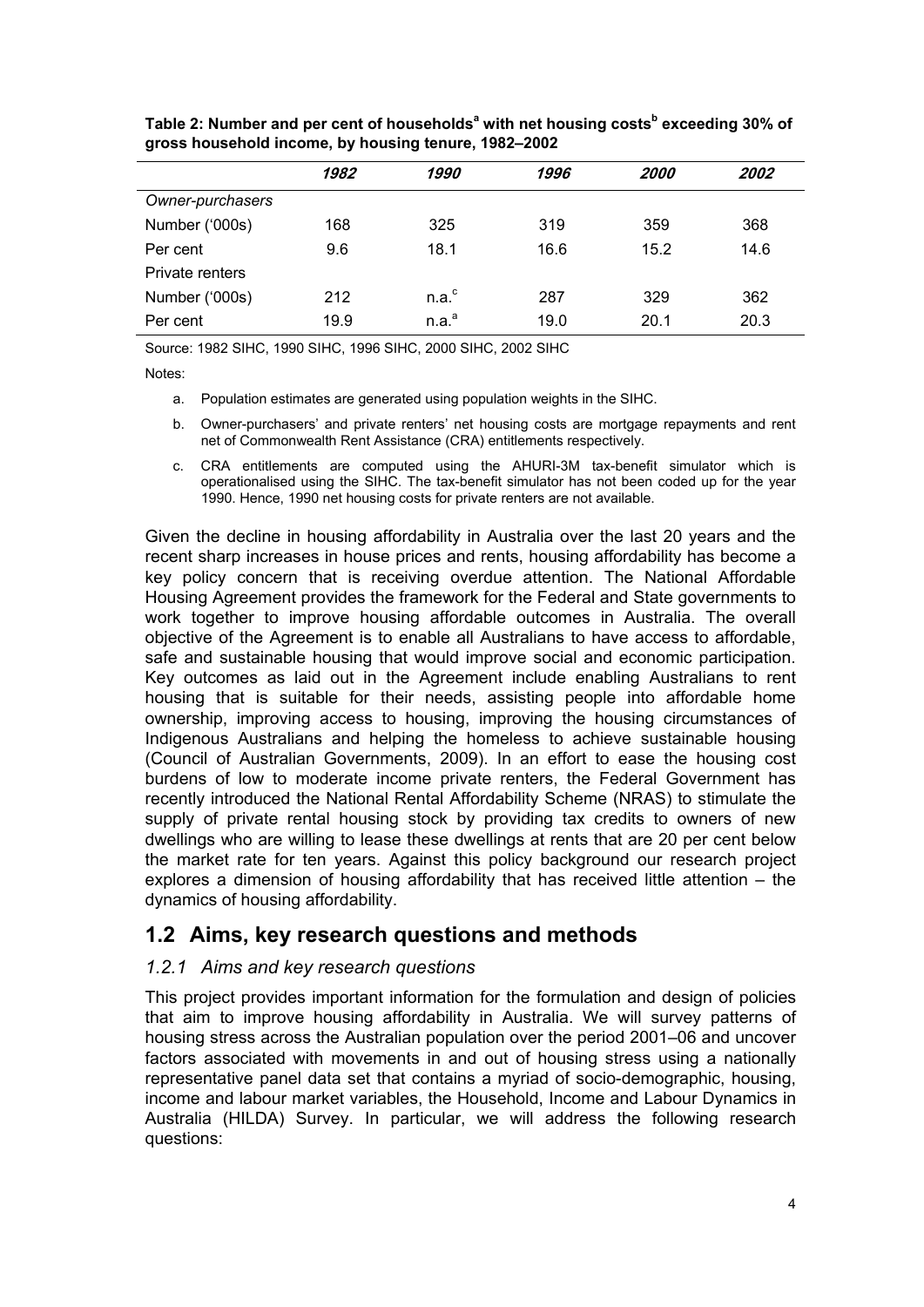- <span id="page-11-0"></span> $\rightarrow$  Has housing stress increased over the period 2001–06? Are there differences by socio-demographic characteristics, such as tenure, geography, household type and age etc.?
- $\rightarrow$  What is the number of households moving in and out of housing stress over time in different housing tenures?
- $\rightarrow$  Is housing stress transient or persistent, that is, do those who escape housing stress successfully stay out of housing stress, and do those who drop into housing stress remain in or shed this affordability status in subsequent years? Are there differences by socio-demographic characteristics, such as tenure, geography household type and age etc.?
- $\rightarrow$  What are the key factors that cause those in housing stress to escape from housing stress?
- $\rightarrow$  What are the key factors that result in those in affordable housing falling into housing stress?

This project builds on AHURI's national research venture (NRV3), which examined the persistence of housing affordability problems over a three-year period using data from the first three waves of the longitudinal Household, Income and Labour Dynamics Australia (HILDA) Survey. NRV3 findings indicate that 1.2 million households (or 15.8% of all households) in Australia paid 30 per cent or more of gross income in meeting housing costs over the period analysed. NRV3 also found housing affordability problems are protracted rather than transient problems. This project will analyse movements in and out of housing stress over six, rather than three years, using all six available waves of the HILDA Survey. The research findings of this study will inform policy development in several critical areas. First, the findings will provide policy-makers with information on the extent, persistence and recurrence of housing stress. Furthermore, the findings will enable policy-makers to distinguish between temporary and permanent spells of housing stress and determine how policy measures might be tailored to address temporary and permanent spells. The dynamic nature of the analysis will inform policy-makers about the events causing housing consumers to escape from housing stress or fall into housing stress by placing events in a temporal order, such that movements of the same person into or out of housing stress can be observed and correlated with circumstances in preceding periods.

### *1.2.2 Methods*

The two key methods employed in this project are microsimulation and panel modelling. The AHURI-3M tax-benefit simulator which is operationalised using the HILDA Survey is a model containing detailed tax, benefit and housing assistance parameters for each of the years from 2001–06. The simulator has a critical function in the context of housing affordability studies - it facilitates the computation of CRA entitlements for each private renter household using a detailed set of sociodemographic characteristics including household type, number of dependents, rent paid, private income and government benefit type. This allows the computation of housing stress measures taking CRA into account.

The panel nature of the data will be exploited in order to track each individual's housing stress trajectory over a six-year period. For an individual observed to be in housing stress in 2001, we will be able to examine the shape of the individual's housing stress trajectory. For example, we will observe whether owner-purchasers in housing stress in 2001 are likely to remain in housing stress over the entire study period, or whether they are likely to escape housing stress quickly within the period. Conversely, we will look at whether owner-purchasers in affordable housing in 2001 are likely to stay in affordable housing. The ability to observe each individual or socio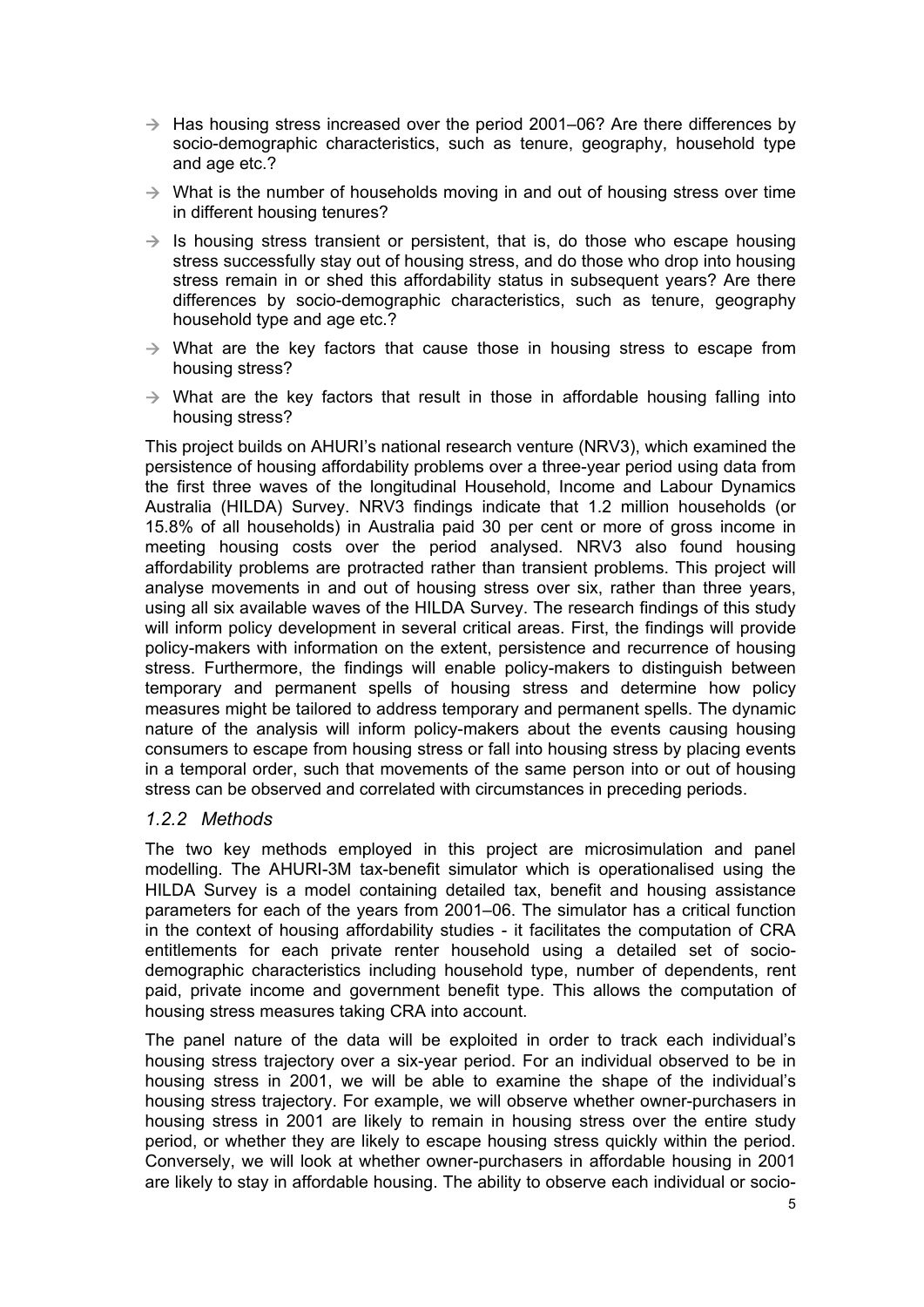<span id="page-12-0"></span>demographic group's housing stress pattern over time allows analysis of whether housing stress is persistent or transient. This is key question for policy-makers because if housing stress is typically a temporary state there is less reason to regard housing stress as a cause of policy concern. Panel modelling will be used to estimate the probability of movements in and out of housing stress as a function of housing consumers' socio-economic, demographic and geographical characteristics in order to measure the impacts of housing consumers' characteristics on housing affordability positions.

## **1.3 Literature Review**

This section presents an overview of the existing Australian and overseas literature on the dynamics of housing affordability. It will examine the methods that have been employed by other studies to investigate housing affordability issues and their key findings. Additionally, the literature review will identify key research and policy questions that have not been adequately addressed in previous studies.

For some time now there has existed a plethora of studies that have investigated the incidence of housing affordability and its trends through time using repeated crosssectional data. Overseas examples include Green (1996), a study that measured housing affordability in the United States using the 1980 and 1990 Census and Quigley and Raphael (2004), that employed the data from the American Community Survey to investigate trends in housing affordability over the period 1960–2000. In Australia, Yates and Gabriel (2006) use the Survey of Income and Housing Costs (SIHC) to examine housing affordability over the period 1995-2003, while studies such as those by Wood, Watson and Flatau (2006) and Dalton and Ong (2007) have used the SIHC to examine the impacts of alternative policy reforms on housing affordability outcomes.

However, there have been few studies that examine whether individuals' housing affordability problems are transient or persistent. In Australia this has been primarily due to the lack of longitudinal data that would allow researchers to track a panel of individuals through time so that they could measure whether the duration of spells of housing stress experienced by these individuals were persistent or transient. Overseas longitudinal data are more widely available; longitudinal research by housing researchers has typically focused on residential mobility and housing careers, and how tenure transitions are intertwined with phases in the life course, instead of the dynamics of housing affordability. Examples from the United States include Pickles and Davies (1985; 1986) and Clark, Deurloo and Dieleman (2003), which used the Panel Study of Income Dynamics. Studies from the United Kingdom include Andrew and Meen (2003) and Andrew (2004), using the British Household Panel Survey.

The release of the longitudinal HILDA Survey allows researchers to explore the issue of persistence in Australia. Recently, two studies have investigated issues relating to both the incidence and persistence of housing stress using the HILDA Survey. Marks and Sedgwick (2008) conducted an Australian study that examined the incidence and persistence of housing stress over the period 2001-06 using the HILDA Survey Waves 1 to 6. To calculate the incidence of housing stress, the study presented estimates of such stress (housing costs in excess of 30 per cent of gross household income) in each of the years after the first experience. The study found that the incidence of housing stress increased marginally in the total sample over the period of analysis, but more so for owners, with a discernible jump in stress between 2005 and 2006. The study reported the surprising finding that housing stress has actually fallen among households in the lowest income decile (defined using equivalised disposable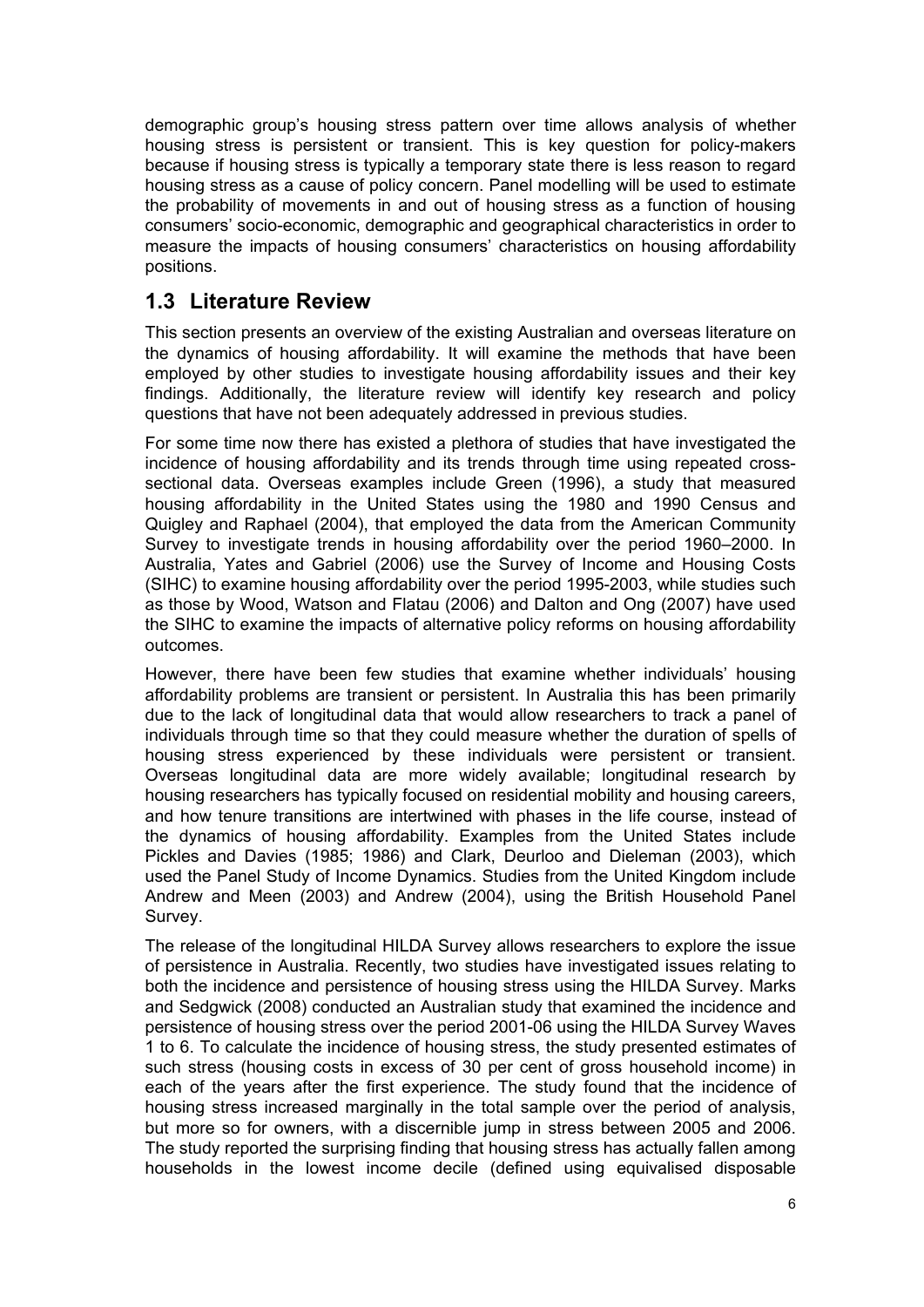income), and increased among the higher income quartiles. It was suggested that mortgage borrowing might be partly responsible for this situation among higher income owners. The study assessed the persistence of housing stress by estimating the percentage of individuals in housing stress in a particular year who are also in housing stress one or several years later. The study found that the persistence of housing stress was lower than expected; among those in housing stress in 2001, less than half were in housing stress in 2002, approximately 40 per cent in 2003 and 35 per cent in 2006. Persistence in housing stress was found to be higher among renters than owners, although the same pattern of declining persistence was evidenced as time passed.

While Marks and Sedgwick's (2008) focus on persistence is a novel and important one from an academic and policy perspective, the rigour of its findings is affected by several drawbacks. The study did not make clear how housing costs and income were calculated when providing estimates on an 'individual' basis, and whether the housing costs of renters were net of rent assistance. Nor did the study indicate whether it was using a balanced panel. A balanced panel tracks individuals who responded in all waves of the study period; it excludes those who did not respond during one or more waves, and is not replenished by the addition of new entrants into the survey or persons who achieved independence during the period studied. If the study did use a balanced panel, then its persistence measures would confound life cycle effects with the role of interest rate, house price, rent and income variables in shaping housing stress. Furthermore, the persistence measure may not have accounted for churning in and out of housing stress.

Using data from the 2002–03 SIHC, Yates and Gabriel's (2006) NRV3 study showed that, of the 7.6 million households in Australia, 1.2 million or 15.8 per cent were in housing stress (paid 30% or more of gross household income in meeting their housing costs) in 2002–03. Analysis of the persistence of housing stress was carried out using a balanced panel of the HILDA Survey Waves 1–3, that is, a panel consisting of individuals who responded in all three waves. The study tracked individuals over time but computed housing cost and income estimates using a household measure.<sup>[1](#page-13-0)</sup> The study found that one-half of Australians in housing stress in a particular year would still be in housing stress in the following year; one-third would still be in housing stress in the two following years. The study concluded that housing stress was a protracted rather than transient problem.

Because individuals move between households over time, the study selected only one person in each Wave 1 household and measured housing affordability outcomes for the household in which s/he resided in each wave. This might have resulted in sample bias as not all households will have been tracked through time; shrinking households due to departures (because of events such as divorce or separation) will be underrepresented. Yates and Gabriel (2006) also compute CRA entitlements by assuming that when eligible a household receives the maximum rate of CRA available for its particular household type, regardless of how much rent it paid. This approach is likely to under-estimate net housing costs because not all private renter households receive the maximum rate of CRA.

Engeland, Figueroa, Rea and Yuen (2008) used a balanced panel from the Survey of Labour and Income Dynamics (SLID) to investigate housing affordability dynamics in Canada over the period 2002–04. Like Yates and Gabriel, the researchers tracked

<span id="page-13-0"></span> $1/3$  household is in housing stress if paying at least 30% of gross household income in housing costs.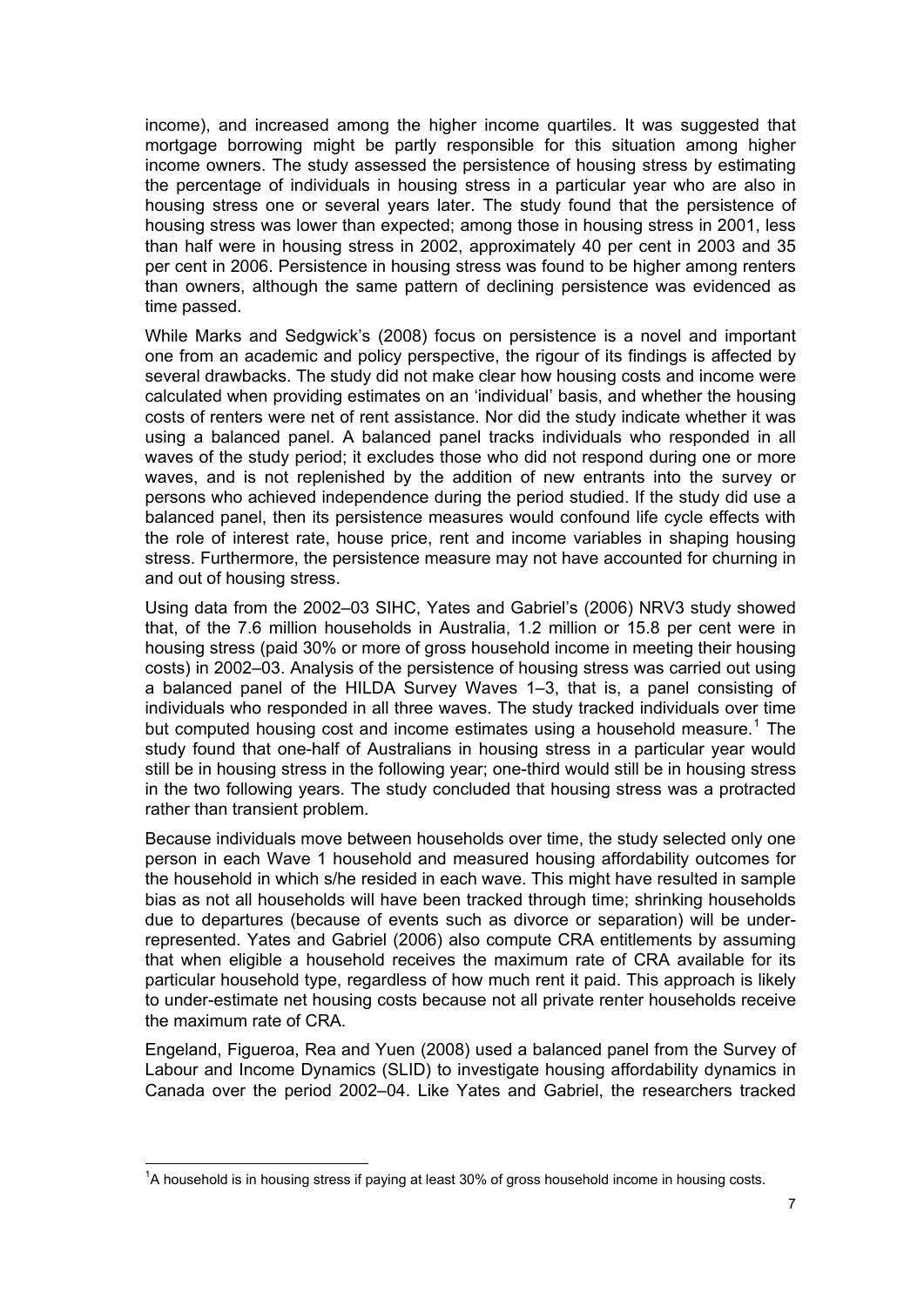<span id="page-14-0"></span>individuals while measuring housing stress on a household basis.<sup>[2](#page-14-1)</sup> It was reported that 28 per cent of Canadians were in housing stress at some point during 2002–04. Among these, almost one third were in housing stress in all three years, an estimate that is similar to the Australian findings of Yates and Gabriel (2006).

The Canadian study goes beyond the descriptive analyses of the two Australian studies by estimating two regression models to uncover the causal impacts of varying socio-economic characteristics on the probability of being observed to be suffering housing stress. Their first regression model estimated the probability of a Canadian suffering housing stress in at least one year of the study period; the second model targeted the issue of persistence by estimating the probability of a Canadian suffering housing stress in all three years of the study period. Individuals living alone, female sole parents, renters, immigrants and residents of Vancouver or Toronto were estimated to have a higher probability of being in housing stress at some point, or persistently, during the three-year period. Additionally, individuals who had experienced a change in household structure, moved into another place of residence, or another tenure also had a higher probability of being in housing stress at one time or another during 2002–04. Unlike Yates and Gabriel (2006), Engeland et al (2008) track all individuals in a household. However, Engeland et al (2008) exclude individuals belonging to group households from their analysis.

To our knowledge, there has been no previous Australian study that has undertaken regression modelling to identify causal factors associated with movements in and out of housing stress. This project attempts to extend the study of housing affordability dynamics in Australia by modelling the key factors that cause movements into and out of housing stress. This project also attempts, through its sampling and modelling approaches, to address certain methodological weaknesses in previous studies e.g. the exclusion of certain individuals from analysis and the use of maximum rates of rent assistance in the calculation of housing affordability measures. Details of the methods we have employed are explained in Chapter 2.

### **1.4 Scope of report**

We begin in Chapter 2 with a detailed explanation of the methods used to frame the sample for analysis. A difficult issue associated with the use of panel data sets is attrition, that is, some individuals are not interviewed in all waves because they refuse to be interviewed, had died or could not be tracked by the interviewers because they had changed address or moved overseas. We conduct an examination of the extent of attrition in our sample and the potential impacts of attrition on the accuracy of our findings. We also address the issue of missing values, that is, cases where an individual is interviewed but refuses to provide an answer to certain questions posed by the interviewers. Various methods are used to impute a variable's value when missing, in order to minimise loss of sample numbers. In this chapter we also describe the measurement of housing costs (net of housing assistance entitlements, income and housing affordability estimates such as HARs), the percentage of persons in housing stress, and the probability of escaping from or falling into housing stress, using what is commonly known as a hazard rate approach.

Chapter 3 presents descriptive statistics designed to address the first three key research questions in section 1.2 above.

<span id="page-14-1"></span><sup>&</sup>lt;u>2</u><br><sup>2</sup> Like Yates and Gabriel (2006), Engeland et al. (2008) also define a household as being in housing stress if paying at least 30% of gross household income in housing costs.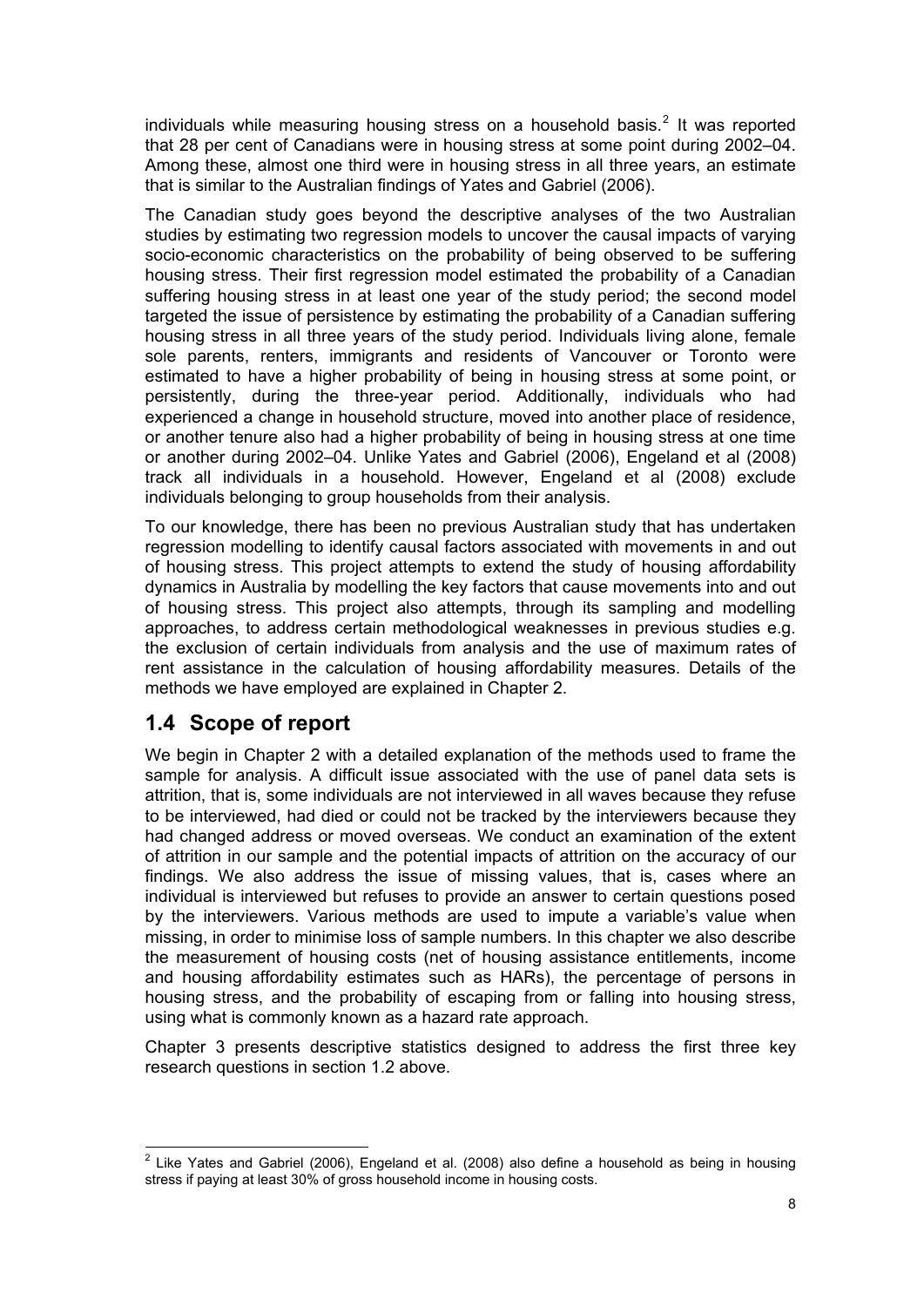Chapter 4 presents results from panel models that uncover key factors that cause individuals in housing stress to escape from housing stress, and those that result in individuals in affordable housing falling into housing stress.

Chapter 5 concludes by summarising the key findings, potential policy implications and directions for future research.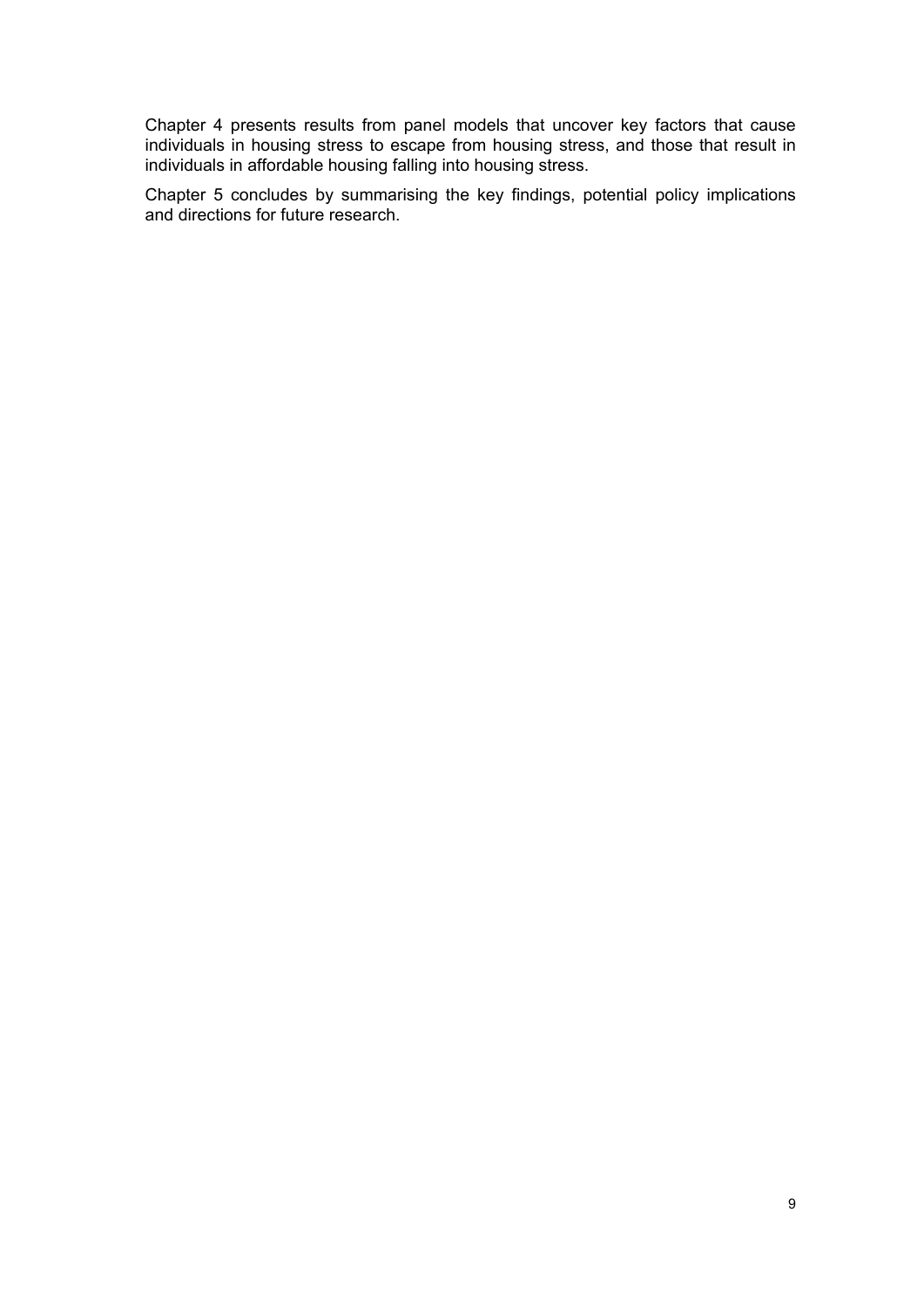## <span id="page-16-0"></span>**2 METHOD**

## **2.1 A sample design – the attribution approach**

Longitudinal studies are typically more complicated than their cross-section counterparts. The latter offer a snapshot of a sample of individuals (or firms etc.) at a point in time. With longitudinal studies we track a sample of individuals over time; such an approach raises difficult issues of method that we address in this chapter.

Sample design defines:

- $\rightarrow$  The units of measurement and analysis, and
- $\rightarrow$  Rules for the inclusion or exclusion of units

We have used the *attribution approach* to sample design for panel data sets – in the present context this means that we track the housing affordability position of adult persons, but measure their housing affordability position on an income unit basis. $3$  At the start of the data collection period – Wave 1(2001) – there are 12612 responding independent adults in HILDA that could be tracked through to Wave 6 (2006). To illustrate the measurement approach, consider an income unit made up of the couple John and Kate, who have a six-year-old daughter Carol, and are home purchasers in Wave 1. The daughter is not an adult and is therefore not included in the sample frame, though both John and Kate are included. Their housing affordability position is calculated by measuring their combined income, and calculating mortgage repayments as a percentage of their combined income (the Housing Affordability Ratio). Both John and Kate enter the sample and each has the same Housing Affordability Ratio (HAR). The sample for analysis is persons, and the rate of housing stress, for example, is the percentage of all persons with HARs in excess of 30 per cent. The attribution approach uses persons as the unit of analysis, but the income unit (that the person belongs to) as the unit of measurement. In cross tabulations by tenure, for example, both John and Kate would enter the sample as home purchasers, and if cross tabulation were by household type, they would each be classified as 'couple with children'. Note that in the latter case the total sample number is not households or income units, but persons – so if there are three couples like John and Kate and four singles living alone in the sample, the sample size is 10  $(3x2 + 4)$ persons, not seven income units.

The sample design is complicated by the break-up of couples, the formation of new married or de facto couples, new persons joining income units and Wave 1 dependents that subsequently become independents during the data collection period. If, for example, John and Kate were to divorce in Wave 4 they would both be retained in the sample. With the attribution approach the sample size remains unchanged, but because John and Kate now form separate income units they will no longer share the same housing affordability measure. If John or Kate form an income unit with another adult (not present in the Wave 1 sample), that adult is not added to the sample, but their income is included for the purposes of calculating housing affordability.

<span id="page-16-1"></span>**EXECUTE:**<br><sup>3</sup> Yates and Gabriel's (2006) housing affordability analysis is conducted on a household basis. The income unit is chosen as the unit of housing affordability measurement here because important variables that affect housing affordability, such as Commonwealth Rent Assistance and Family Tax Benefit, are measured on an income unit basis. Most households in 2006 (87%) contain only one income unit and so the choice of income unit versus household does not affect the measurement of variables in the vast majority of cases.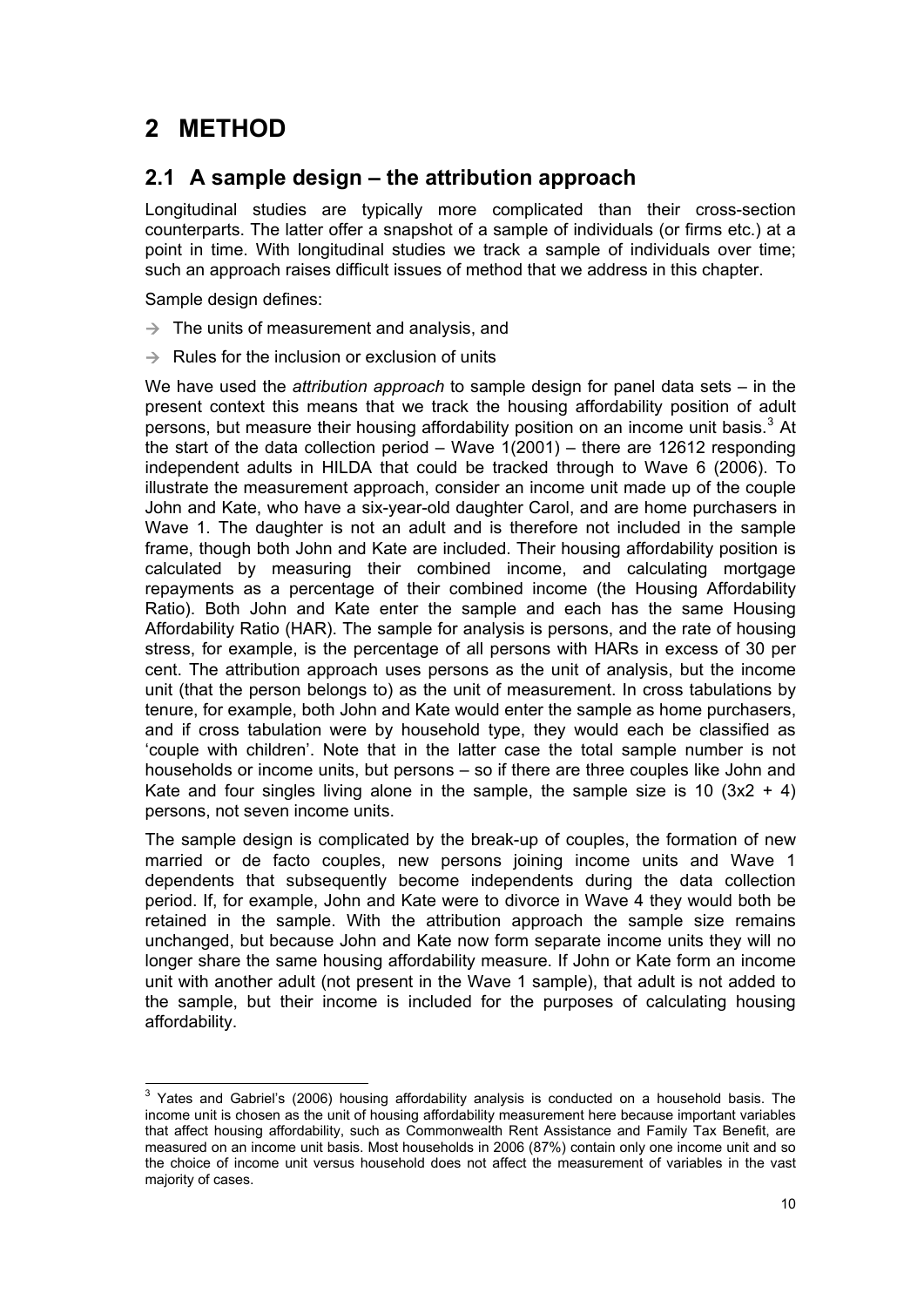The formation of new couple relationships typically involves a single adult (say Sally), who subsequent to Wave 1 marries (say Ben) or forms a de facto relationship. Typically Ben was not a member of the Wave 1 responding sample. Our approach was to omit Ben from the sample design, though his income was taken into account in calculating Sally's housing affordability status from the wave in which they married or formed a de facto relationship onwards.

There are 1136 persons who were dependents in Wave 1, but subsequently became independent. The 719 independents who stayed in the household they had previously occupied as a dependent were added to the sample frame from the wave/year in which they became an independent income unit. Because they are a separate income unit their housing affordability position is calculated separately from that of the other income unit(s) that occupy the same household.<sup>[4](#page-17-0)</sup> There are 417 independents that move out and form a separate household on achieving independence. Once again, these independents are added to the sample from the wave/year that independence is attained. Housing affordability measures are calculated on an income unit basis; if on forming a new household the person also becomes partnered, their partner's income is taken into account in calculating housing affordability.<sup>[5](#page-17-1)</sup> Finally, there is a small number (106) who achieve independence but then return to their dependent status before the end of the study period. This churning complicates sample design and increases data processing requirements. In view of the small number of such persons, and the resource cost associated with inclusion, they have been omitted from the sample design.

A number of groups included in the sample design warrant discussion because similar studies have omitted them (see, in particular, CMHC, January 2008):

- $\rightarrow$  Persons with zero housing costs are included; this could be because the person lives in employer-provided housing. A wage discount may eventuate and this could be interpreted as an effective housing cost for those living in employerprovided housing. Wage equations have been estimated and if the hypothesis has been confirmed, Wage equations have been estimated and if the hypothesis has been confirmed, the estimates have been used to impute an effective housing cost.<sup>[6](#page-17-2)</sup>
- $\rightarrow$  Persons residing in group households that is dwellings occupied by two or more unrelated income units – are included. Their exclusion might be justified on the grounds that rent must be apportioned using arbitrary criteria. On the other hand, group sharing is a potentially important way for singles to economise on housing costs. By sharing, singles can gain some of the economies of scale in housing consumption and specialization that couples are able to exploit (Lehrer, 2003; Lupton and Smith, 2003; Zagorsky, 2005).

Three groups have been omitted:

 $\overline{\phantom{a}}$ 

 $\rightarrow$  Those persons belonging to income units with zero or negative gross or disposable incomes. Typically, these outcomes are the result of tax minimisation strategies or temporary losses from self-employment that disguise underlying financial positions. We follow Buddelmeyer and Verick (2008) who omit these

<span id="page-17-0"></span><sup>&</sup>lt;sup>4</sup> In practice these independent income units are adult sons and daughters living 'rent free' with their parents. Treatment of income units living 'rent free' is discussed in more detail below.

<span id="page-17-1"></span> $5$  But their partner is not added to the sample unless they happened to be members of the wave 1 sample frame.

<span id="page-17-2"></span> $6$  The approach involves adding a rent-free dummy that equals 1, if housing is part of job compensation, zero otherwise, to the right-hand side of wage equations. The estimated coefficient is used to compute person-specific effective housing costs. The wage equation has a log linear specification.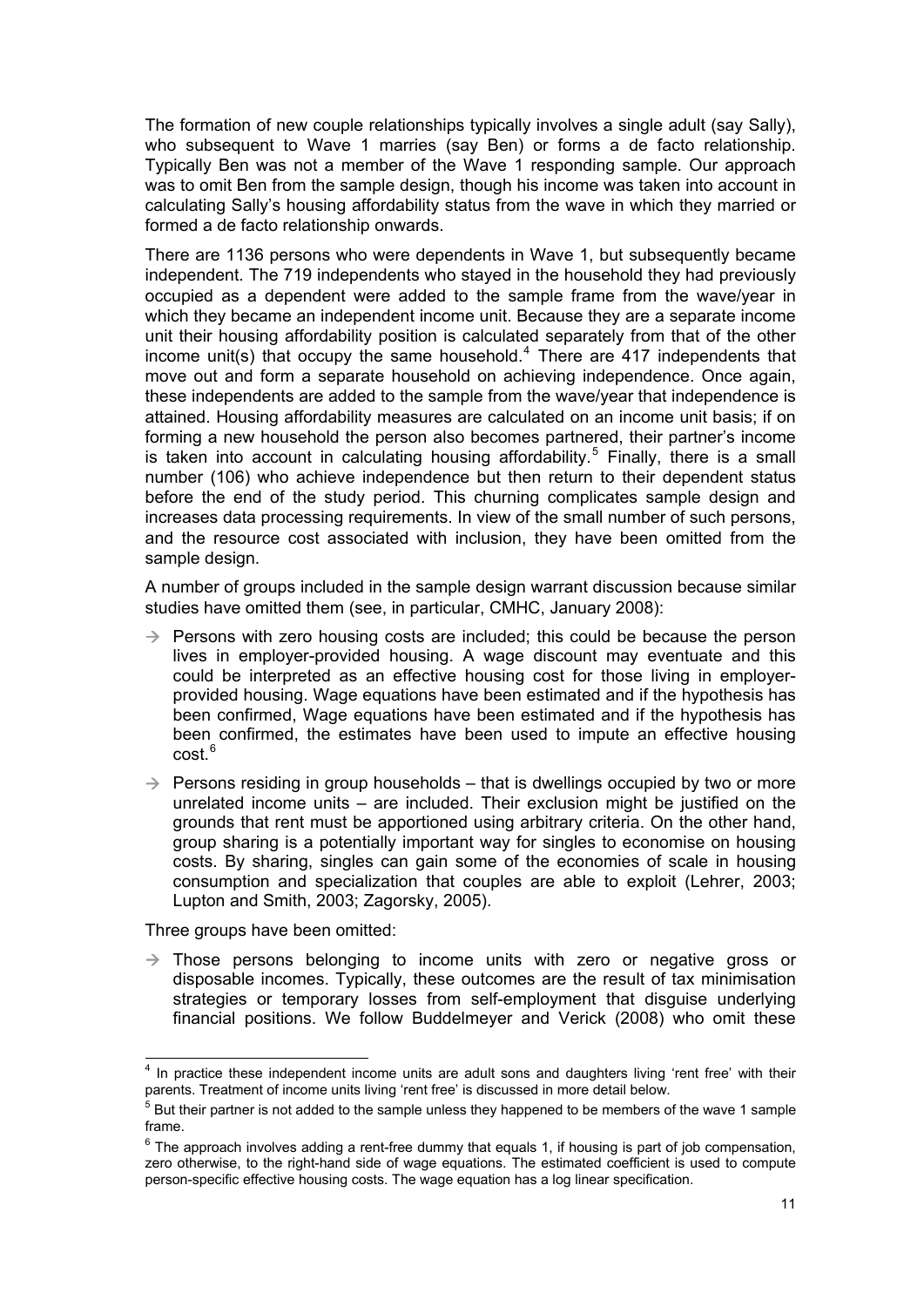<span id="page-18-0"></span>persons from their study of poverty dynamics because their underlying financial position is not transparent.

- $\rightarrow$  Those living in nursing homes (and other institutions) are excluded. It is not possible to observe the housing costs of residents of non-private dwellings who report that they are home owners. For residents of non-private dwellings who report that they are renters, reported housing costs may include board as well as accommodation.
- $\rightarrow$  Of more concern is the enforced omission of boarders, whose housing costs cannot be identified in HILDA, and the primary homeless – the latter a common exclusion because sampling frames are typically address-based. These groups may well be more vulnerable to housing affordability problems when housed, and these problems may contribute to transitions into and out of homelessness and boarding accommodation (Jope, 2000). Our measures and analyses are then subject to a caveat; certain groups prone to housing stress are not adequately represented in our sample.

Table 3 describes the sample design. There are 13748 responding adults in Wave 1; with the exclusion of boarders and others where tenure cannot be identified; 'churning' dependents; and income units with zero or negative incomes, the final Wave 1 sample is 11334.

|                                                                                                          | Number of<br>persons |
|----------------------------------------------------------------------------------------------------------|----------------------|
| Independents in Wave 1:                                                                                  |                      |
| In private non-group households in all waves                                                             | 10705                |
| In private group households in all waves                                                                 | 1822                 |
| In non-group households in non-private dwellings in at least one wave                                    | 65                   |
| In group households in non-private dwellings in at least one wave                                        | 20                   |
| Dependents in Wave 1 who become independents                                                             | 1136                 |
| Sub-total                                                                                                | 13748                |
| Excluding. <sup>b</sup>                                                                                  |                      |
| Boarders, residents of non-private dwellings and persons in unidentified<br>tenures in at least one wave | 1169                 |
| Independents in Wave j who become dependents in Wave j+i                                                 | 272                  |
| Persons with zero or negative gross or disposable income unit incomes in at<br>least one wave            | 1520                 |
| Total sample                                                                                             | 11334                |

#### **Table 3: Composition of the sample (persons in responding income units only)<sup>a</sup>**

Source: Authors' calculations using confidentialised unit record files of the HILDA Survey Waves 1–6

Notes:

a. For couples, responding income units are income units in which both the reference person and partner have agreed to be interviewed.

b. Groups are not mutually exclusive e.g. a person in an unidentified tenure could also have zero or negative incomes.

### **2.2 Attrition**

A robust panel design is a balanced one in which each person is successfully reinterviewed in each subsequent wave of the data collection period. This is rarely achieved in social science panel studies. It is typical to encounter difficulties in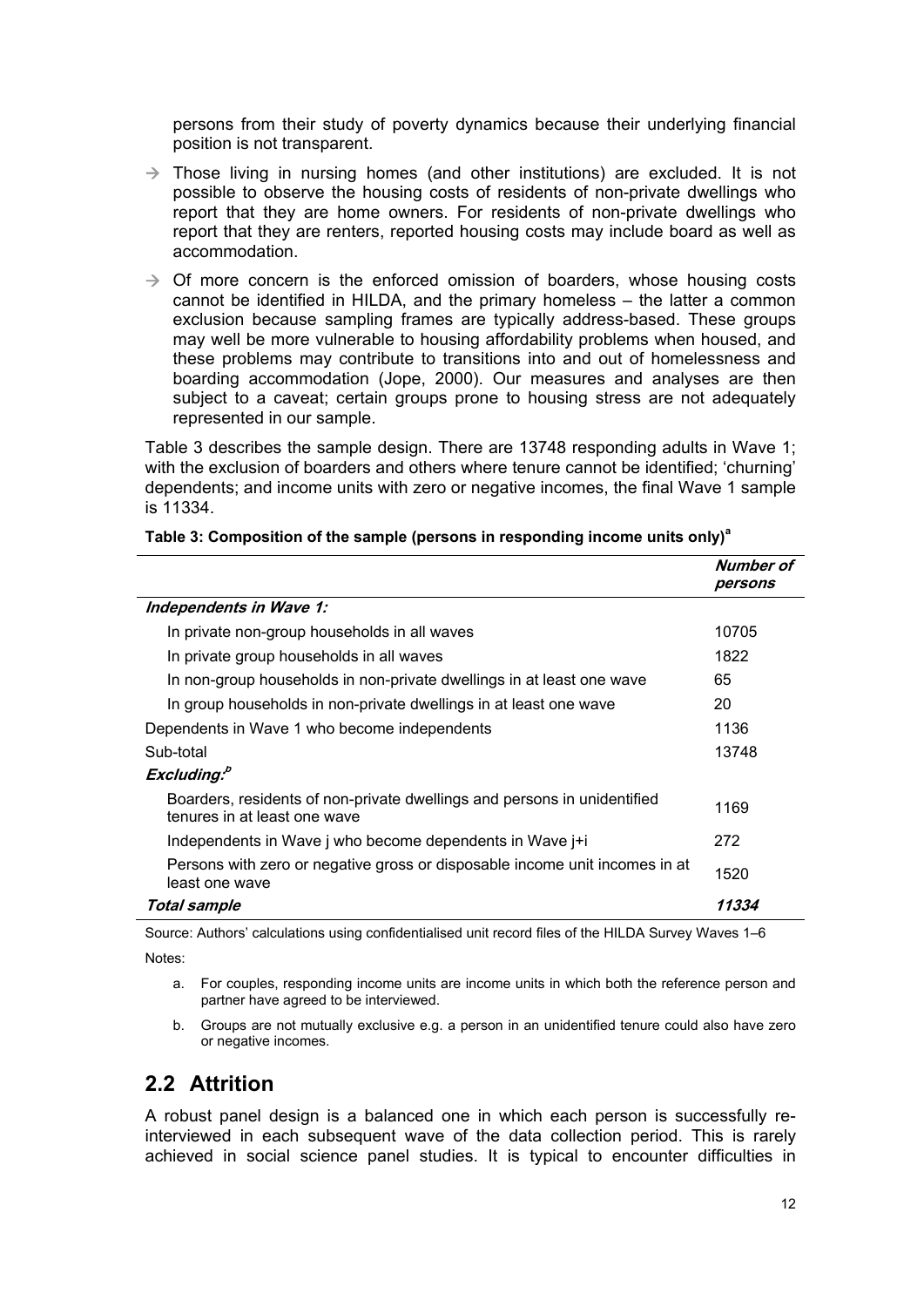<span id="page-19-0"></span>tracking persons, particularly those who move; and there will be others who subsequently refuse interview in one or more waves.

This problem is referred to as attrition. Of the 11334 persons who agreed to be interviewed in Wave 1 or agreed to be interviewed on achieving independence in a subsequent wave, there are 7217 (64%) who continue in the panel through Waves 1 to 6; on the other hand there is attrition of 4117 (36%) persons who either refused interview in one or more waves, or could not be contacted in one or more waves. Nearly 50 per cent of the attrition sample failed to be interviewed in only one or two waves

(see Table 4).

|                       | Unsuccessfully interviewed in |                     |                              |                      |                      |       |
|-----------------------|-------------------------------|---------------------|------------------------------|----------------------|----------------------|-------|
|                       | One<br>Wave                   | Two<br><b>Waves</b> | Three<br><i><b>Waves</b></i> | Four<br><b>Waves</b> | Five<br><b>Waves</b> | Total |
| Number of persons     | 1155                          | 725                 | 680                          | 621                  | 936                  | 4117  |
| % of attrition sample | 28.1                          | 17 6                | 16.5                         | 15.1                 | 22.7                 | 100.0 |

Source: Authors' calculations using confidentialised unit record files of the HILDA Survey Waves 1–6

If the attrition sample of 4117 constitutes a 'random draw' from the Wave 1 sample frame tit does not pose a serious concern for the empirical analysis, as the sample will remain as representative of the population as the Wave 1 sample. In these circumstances attrition only poses problems when sample numbers are whittled down to levels that cannot support robust statistical hypothesis testing. In comparing the attrition and non-attrition sample on a number of key Wave 1 individual and household<sup>[7](#page-19-1)</sup> characteristics, which measure stage in the life cycle, gender, location, household type, marital status and labour market history, we find that persons particularly prone to attrition were marginally younger, lived in cities, were single, Indigenous and not working when the data collection began. Those less prone to attrition are female, Australian-born and were employed and living with a partner at the beginning of the panel study. Persons who had spent a longer proportion of time in paid work were also less prone to attrition. These differences are generally small, but nevertheless statistically significant at the 1 or 5 per cent level. $8$  Details are available in appendix A1. These findings are cause for concern, but these this is mitigated if the chances of attrition are unrelated to housing affordability status. Table 5 examines whether attrition rates are significantly different when calculated for housing consumers in housing stress as compared to housing consumers not in housing stress in the first wave they are observed to be independent (a person is in housing stress when net housing costs exceed 30% of income). The difference in attrition rates is not statistically significant (sig. level = 0.141), which is reassuring.

<span id="page-19-1"></span>THE SHOULD THE TENDER THE TENDER THE UNITY OF THE UNITY OF THE UNITY OF THE UNITY OF THE SHOULD THE SHOULD THE SHOULD THE SHOULD THE SHOULD THE SHOULD THE SHOULD THE SHOULD THE SHOULD THE SHOULD THE SHOULD THE SHOULD THE S measurement and the person as the unit of analysis. For household characteristics each adult member is included in the sample of persons, and each one is assigned the same household characteristic. 8

<span id="page-19-2"></span> $8$  The most notable difference is singles – they make up 22.1% of the sample interviewed in all six waves but 27.2% of the sample that refused to be interviewed or could not be traced in one or more waves.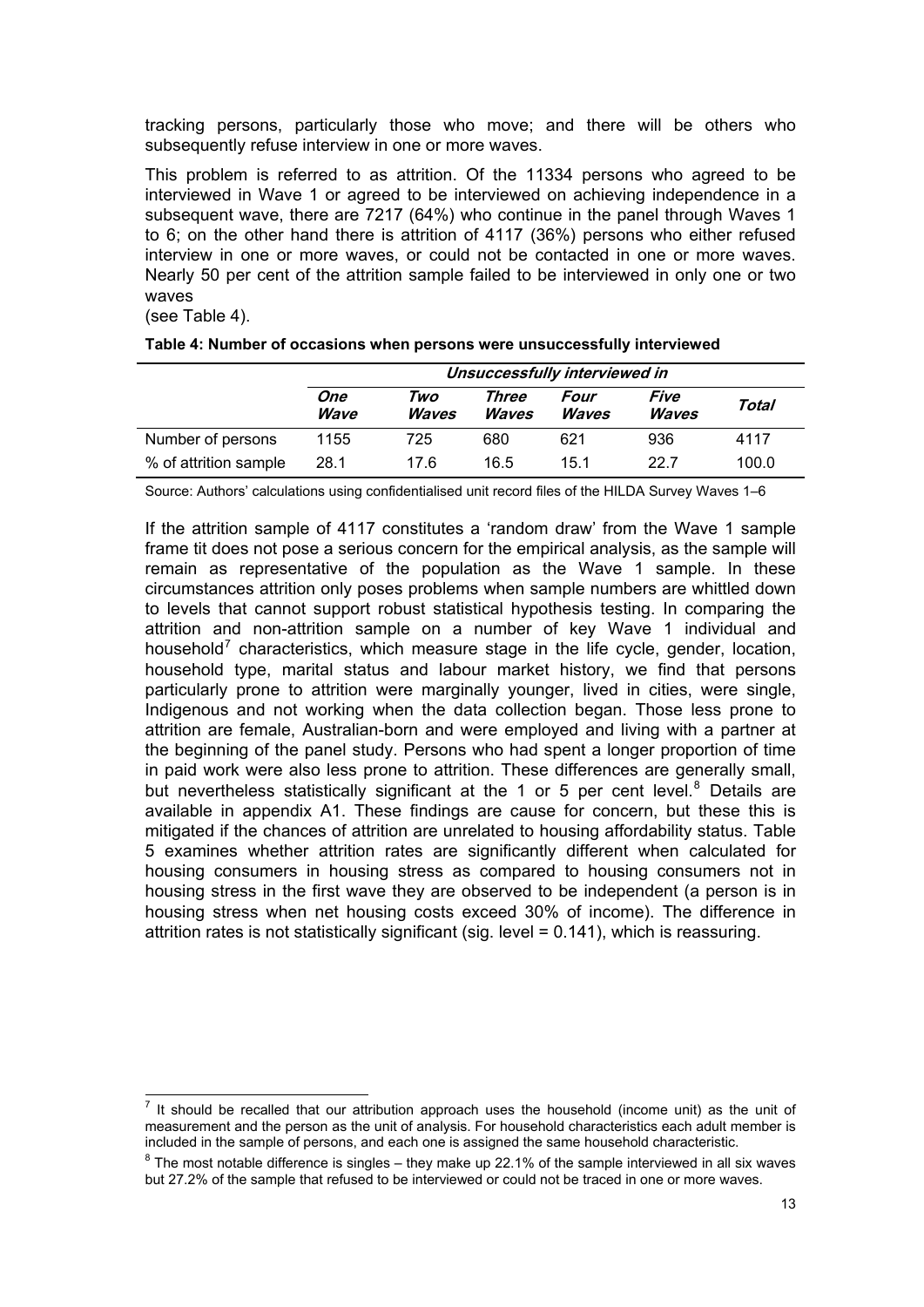<span id="page-20-0"></span>

| Table 5: Attrition rate, by housing stress status in Wave 1, per cent |  |  |  |  |
|-----------------------------------------------------------------------|--|--|--|--|
|                                                                       |  |  |  |  |

|                    | Not in housing stress in Wave 1 In housing stress in Wave 1 |      |
|--------------------|-------------------------------------------------------------|------|
| Attrition rate (%) | 36.1                                                        | 38.7 |
| -N                 | 10261                                                       | 754  |

Source: Authors' calculations using confidentialised unit record files of the HILDA Survey Waves 1–6

Note: The sample used for analysis here is 11015 instead of the 11334 persons referred to previously, because this sample of 11015 persons excludes persons who were dependents in Wave 1.

We further examine attrition from a somewhat different vantage point; we tabulate the number of Wave 1 responding persons who are continuously present in the panel to Wave 1+j (where  $j = 1, 2, \ldots, 4$ ). If we drop Waves 5 and 6 and analyse housing dynamics using the first four waves only, the balanced panel number increases from 7028 to 7795. One way of examining the sensitivity of our measurements to attrition involves repeating our research exercises using this shorter panel.

Appendix A1 presents descriptive analyses using two samples drawn from the first four waves of data – a sample that includes those persons that subsequently refuse interview, or could not be tracked down – and a second sample that excludes these persons. If our findings are unaffected when alternatively including and omitting the Wave 5 and 6 persons in the attrition sample, it lends some credence to our view that attrition does not matter. The descriptive analyses presented in Appendix A1 indicate that the difference in median HAR computed from the two samples is merely 0.1 percentage points. Furthermore, the difference in proportion of individuals in housing stress is also only 0.1 percentage points. Housing affordability estimates remain largely similar, even when they are computed for smaller subgroups, e.g. by gender.

Overall our investigations indicate that the attrition sample is correlated with certain socio-demographic characteristics. For example, persons particularly prone to attrition were marginally younger than the average, single, Indigenous, not working and were living in cities when the data collection began. However, an important and reassuring finding is that attrition rates are not significantly different for housing consumers in housing stress and those who occupied affordable housing. Furthermore, if we compare key estimates when alternatively including and omitting the Wave 5 and 6 attrition sample, our housing affordability estimates remain largely similar. Overall, our findings indicate that attrition is not a serious problem within the context of our analysis.

### **2.3 Missing values**

Missing values can be a more serious problem in panel data than cross-section data. Designing a balanced panel – that is, one where all persons have a complete set of records in Waves 1–6 for the variables used in statistical analyses – requires the omission of any person and all his/her records if there is a missing value for a variable in one or more waves. This can result in a considerable drop in sample size. Table 6 illustrates using a hypothetical six-person sample where only two individuals (person D and F) in the sample have provided complete answers to interview questions in all six waves.

This is clearly unsatisfactory. An alternative method is to construct an unbalanced panel, where a person's records for a wave are included when there are no missing values, but omitted when there is a missing value. The sample size does not fall as precipitously as happens with a balanced panel design. However, unbalanced panels are prone to spurious composition effects due to the churning of persons in and out of the panel. With a balanced panel the same units are compared from wave to wave.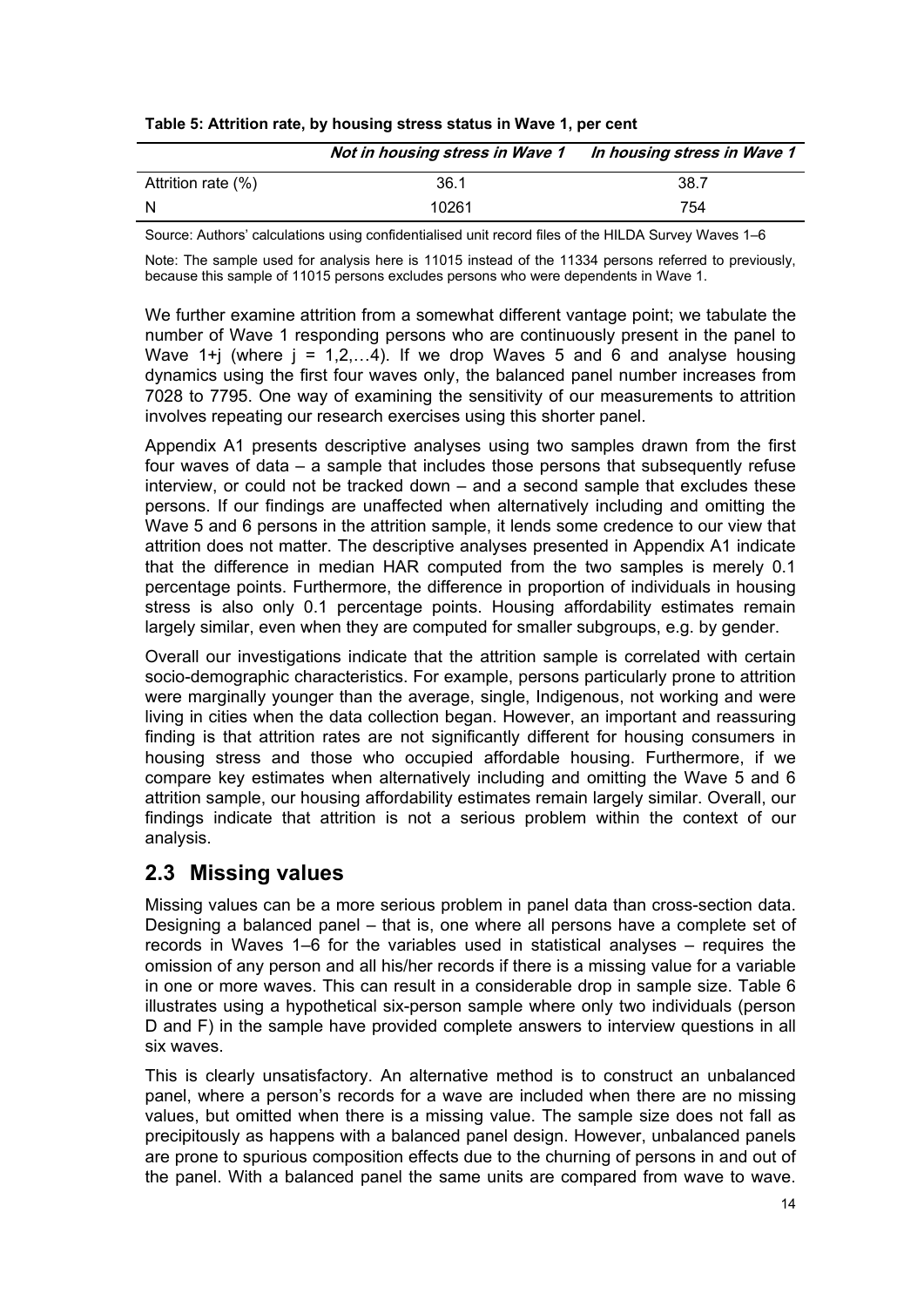<span id="page-21-0"></span>Changes in the mean value of a variable from wave to wave will be representative of all persons in the sample, but with an unbalanced panel changes in the mean value can be driven by differences in the composition of the panel from wave to wave. Another approach uses information in the data base to impute a value for a variable in the wave(s) when it is missing. The simplest approach is to assume that variable values are unchanged from wave to wave so that when a variable is recorded in , for example, Wave 1, but not in Wave 2, the former value is used as the estimate for Wave 2. However, there are other options and these are listed below:

|          | Wave 1             | Wave 2                               | Wave 3                                                              | Wave 4          | Wave 5             | Wave 6             |
|----------|--------------------|--------------------------------------|---------------------------------------------------------------------|-----------------|--------------------|--------------------|
| Person A | Complete<br>record | Missing<br>data                      | Complete records for the remainder of the data<br>collection period |                 |                    |                    |
| Person B | Complete<br>record |                                      | Missing data for three consecutive<br>waves                         |                 |                    | Complete<br>record |
| Person C | Complete<br>record | Missing<br>data                      | Complete<br>record                                                  | Missing<br>data | Complete<br>record | Missing<br>data    |
| Person D |                    | Complete records for all waves       |                                                                     |                 |                    |                    |
| Person E | Missing<br>data    | Complete records for remaining waves |                                                                     |                 |                    |                    |
| Person F |                    | Complete records for all waves       |                                                                     |                 |                    |                    |

| Table 6: Hypothetical sample illustrating occurrences of missing values |  |
|-------------------------------------------------------------------------|--|
|                                                                         |  |

Option 1: As mentioned above, we could use the value in the immediately preceding or subsequent wave for the variable that is missing. In the case of person E in Table 6 we would use the Wave 2 value as the imputed Wave 1 value. There are time invariant variables where this procedure is clearly valid; it is less appropriate for variables whose values are volatile – house prices, for example.

Option 2: For certain key variables (e.g. market rent, earnings) that vary from year to year we have well-developed regression models that can be used to impute values. In the case of earnings, model specifications have been designed that include the human capital and other socio-economic variables typical of earnings functions. The models 'fit' the data quite well; the predicted values from such regression models are then a reasonably reliable imputed value.

Option 3: There are some variables that are time indexed, e.g. age and labour market history, where we can compute their missing values from values in earlier (or later) waves. In the case of age this is straightforward.

But variables like labour market history require extraneous information. Where a respondent is not interviewed in every wave, the HILDA data personnel have where possible, used the reported calendar of labour market activities to impute missing values. When the time in each labour market state is not covered by the reported calendar of labour market activities, it is filled in as:

- $\rightarrow$  employed, if the respondent's tenure in his/her current job overlaps the entire missing period, or if they are working for the same employer as in the last interview;
- $\rightarrow$  unemployed, if the respondent's current spell of unemployment overlaps the entire missing period;
- $\rightarrow$  not in the labour force, if the respondent retired before the start of the missing period (MIAESR, 2008).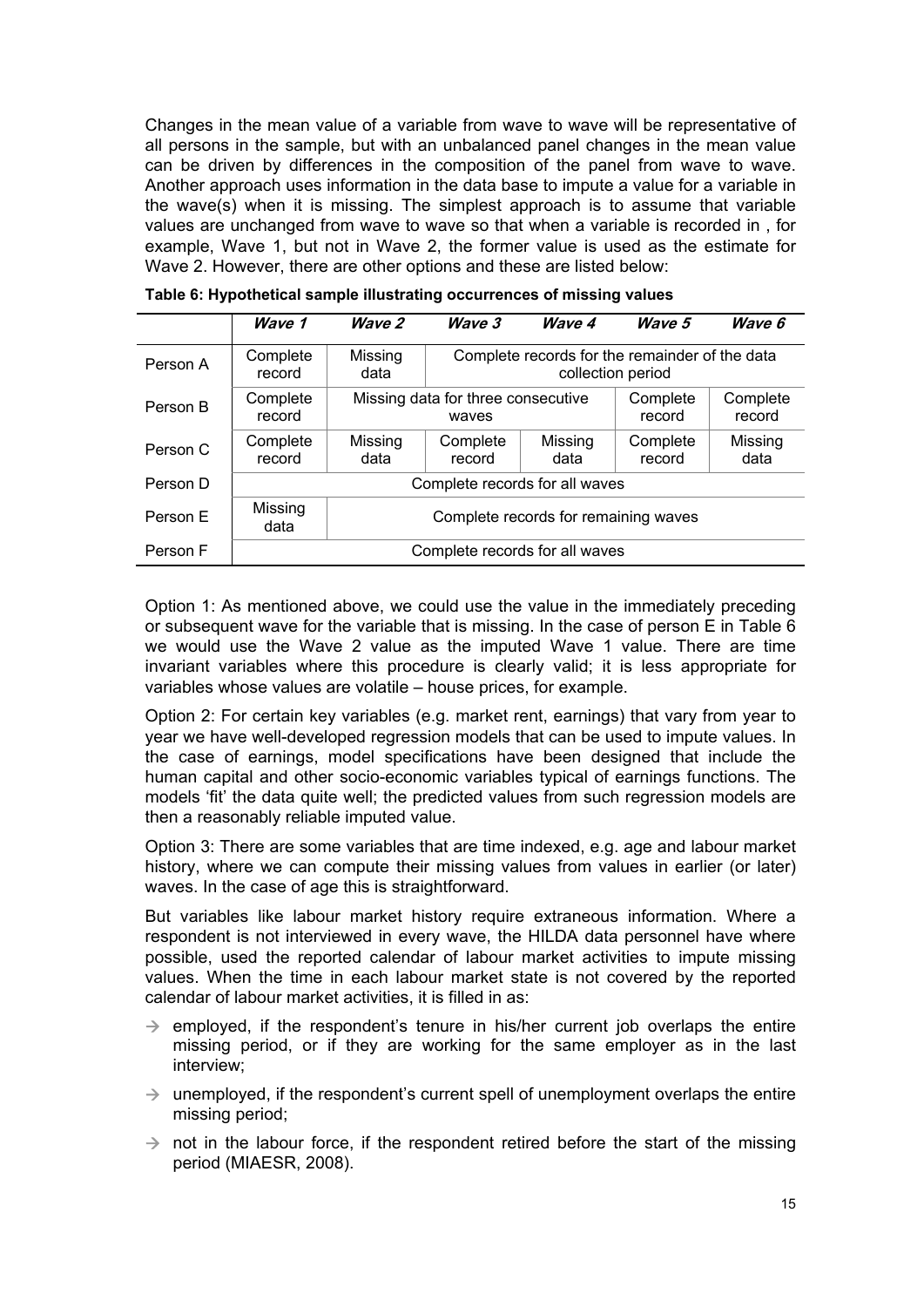<span id="page-22-0"></span>Only in cases where the three HILDA imputation methods mentioned above have not resolved a missing value problem, have we relied on a cruder time-indexed approach. Consider years employed since leaving full-time education. We might know that 'Mike' was employed in Wave 1 and had been employed fifteen years since leaving full time education. If the variable 'years employed since leaving full-time education' is missing in Wave 2, we can infer the correct value if the current employment status variable has been recorded in that wave.

Option 4: There are variables like 'disposable income' that we construct ourselves using AHURI-3M's tax-benefit simulator. The method involves use of reported private sources of income and application of Australian Taxation Office tax provisions and Centre Link eligibility and entitlement criteria to compute tax liabilities and Income Support Payments. But if private sources of income are missing, these methods cannot be applied. However, there are HILDA-generated variables, such as imputed disposable income, that can be used as alternative measures.

Option 5: Some variables are related to other variables in unambiguous ways. Consider 'death of a parent by age 14', a variable that we have used in other research to measure inter-generational transmission of disadvantage. There are refusals to reveal this information. But elsewhere in the survey, respondents are asked if their parents were employed when they themselves were youngsters (age 14 years). Parent employment status can then be used to rule out death of parents by this stage in their offspring's life course.

Appendix A2 gives details on how each of these options has been used to impute variable values where needed, due to missing values. In cases where none of the options resolve the missing values problem for variable x, these cases are omitted from the sample in the descriptive and modelling sections, wherever the variable  $x$  is required for analysis. For example, if none of the options resolve the missing values problem for a labour market history variable for eight persons, these persons are omitted from the sample in the descriptive and modelling sections where the labour market history variable is required for analysis. Where the labour market history variable is not required, these eight persons are retained in the sample for analysis.

## **2.4 Measurement of housing costs and housing affordability**

Housing costs are measured on a tenure-specific basis. Owner-purchasers' housing costs are mortgage repayments. Outright owners are assumed to have zero housing costs. Though home owners incur other housing-related costs, such as water rates, property taxes and maintenance expenditure, they cannot be included in our housing cost calculations because they are not elicited in all six waves of HILDA. Private renters' housing costs are measured as rent net of Commonwealth Rent Assistance (CRA). Public renters' housing costs are estimated rebated rents. The rent-free have zero housing costs, except for rent-free persons who live in employer-provided housing as part of their job compensation. Engeland, Figueroa, Rea and Yuen (2008) make the valid point that those receiving rent-free accommodation from employers may receive lower wages than would otherwise be the case. If valid, the person 'pays' a rent in foregone earnings. We estimate wage equations for males and females in each wave using model specifications that include a rent-free dummy that equals one if housing is part of job compensation, zero otherwise. The estimated coefficient is used to compute person-specific effective housing costs. The wage equation has a log linear specification. The estimated rent-free dummy coefficient and the number and percentage of the employed who are living in rent-free employer provided housing are reported below. During the earlier waves, males pay a rent in foregone earnings, but during the later waves it seems that females are more likely to sacrifice earnings.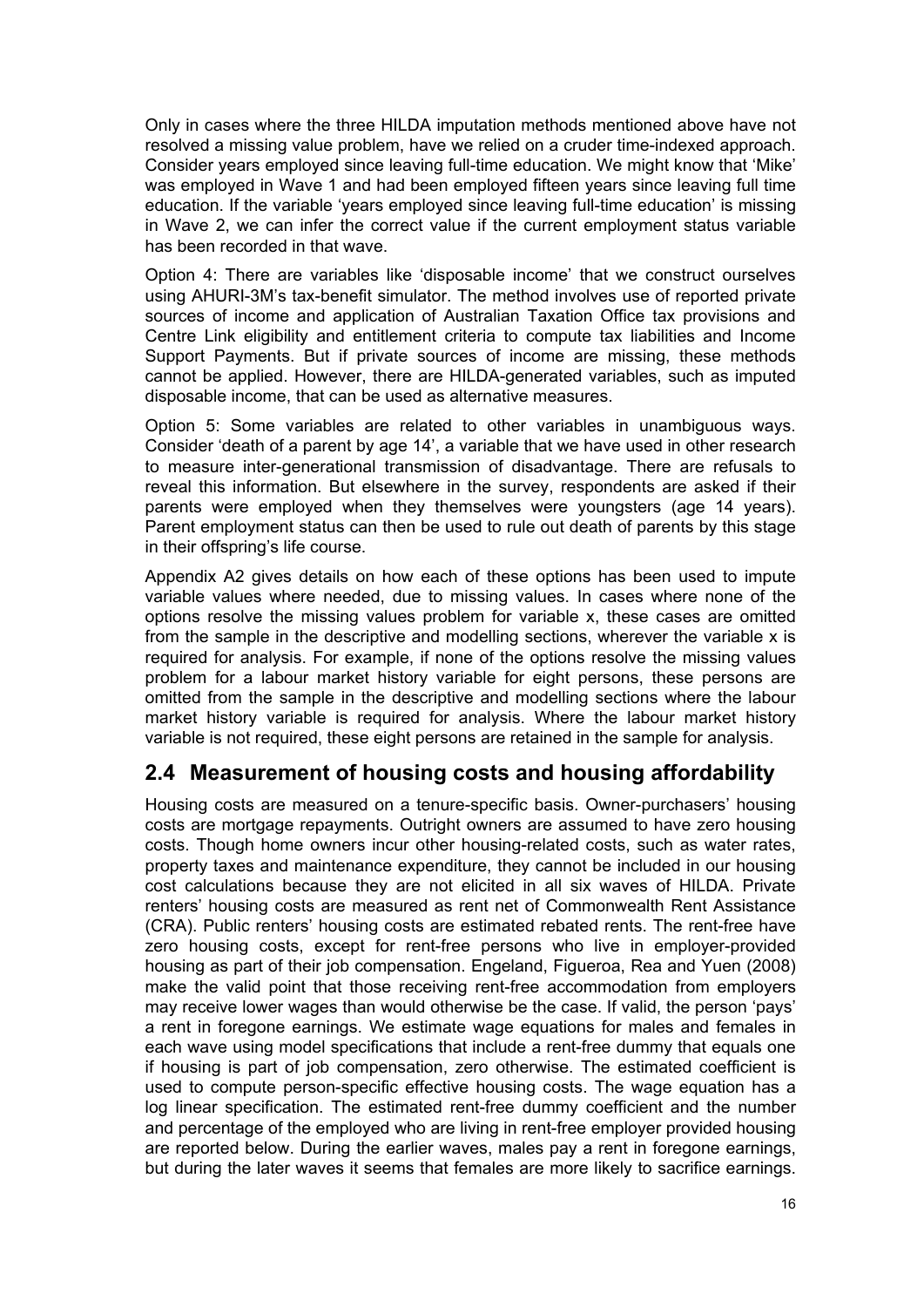<span id="page-23-0"></span>The rent 'paid' in foregone earnings is large, ranging from 19 per cent to 39 per cent of earnings.

|        | Male                |                                     |                     | Female                              |  |  |
|--------|---------------------|-------------------------------------|---------------------|-------------------------------------|--|--|
|        | $N$ (% of employed) | Impact on wage<br>(rent free coef.) | $N$ (% of employed) | Impact on wage<br>(rent free coef.) |  |  |
| Wave 1 | 26 (0.7%)           | $-0.279**$                          | 19 (0.5%)           | $-0.094$                            |  |  |
| Wave 2 | 22 (0.6%)           | $-0.388***$                         | 14 (0.4%)           | $-0.051$                            |  |  |
| Wave 3 | $30(0.8\%)$         | $-0.189*$                           | 23 (0.7%)           | $-0.249*$                           |  |  |
| Wave 4 | 24 (0.7%)           | $-0.041$                            | 16 (0.5%)           | $-0.387**$                          |  |  |
| Wave 5 | 38 (1.1%)           | $-0.001$                            | 23 (0.7%)           | 0.117                               |  |  |
| Wave 6 | 36 (1.0%)           | 0.042                               | 23 (0.7%)           | $-0.260**$                          |  |  |

**Table 7: Propensity to reside in rent-free employer provided housing and impact on wage, 2001–06** 

Source: Authors' calculations using confidentialised unit record files of the HILDA Survey Waves 1-6<br>\*\*\* Significant at 1% level, \*\* Significant at 5% level. \* Significant at 10% level Significant at 5% level.

The income measure employed is equivalised disposable income. Income is equivalised using the OECD equivalence scale (1982), where a weight of 1 is assigned to the first adult member of the income unit, 0.7 to the second adult member, and 0.5 to each additional dependent child. A couple with two children is assumed to be the standard income unit, that is, for couples with two children, their equivalised income is simply equal to their reported unequivalised income. The income of all other income unit types is adjusted with reference to couples with two children as the standard income unit. To illustrate, consider the example of a sole parent with one child, whose reported unequivalised disposable income is \$20,000. The sole parent has a weight of 1.5, while a couple with two children has a weight of 2.7. Hence, the sole parent's equivalised disposable income is \$20,000 x 2.7/1.5 = \$36,000.

The HAR is the ratio of net housing costs to equivalised disposable income. Calculations of housing costs and HARs are based on a measure of housing costs net of recurrent housing assistance (CRA) – so net HARs subtract housing assistance from gross housing costs rather than being added to income. We invoke this approach because CRA is a price subsidy – the entitlement is a function of the rent paid. It cannot be treated as an Income Support Payment as they are received regardless of how households spend their income and the prices they are charged for the goods they choose to purchase.

Cross-sectional housing affordability studies typically define a household as being in housing stress when housing costs exceed 30 per cent of income and the household is in the bottom 40 per cent of the income distribution. Examples include Landt and Bray (1997) and the cross-sectional analysis in Yates and Gabriel (2006). However, in longitudinal analysis, households are usually defined as being in housing stress when housing costs exceed 30 per cent of income, regardless of where the household lies in the income distribution the household. This is the composition of households in the bottom 40 per cent of the income distribution changes over time due to mobility across the income distribution. In their longitudinal analysis, Yates and Gabriel (2006) note that the data 'has not been constrained to households in the lowest two quintiles of an equivalised income distribution because of the complexities of defining this over time,' (p.47). Other longitudinal studies such as Marks and Sedgwick (2008) and Engeland et al (2008) also did not restrict their definition of housing stress to those in the bottom 40 per cent of the income distribution. Income mobility figures in appendix A3 confirm that there has been considerable mobility across the income distribution over the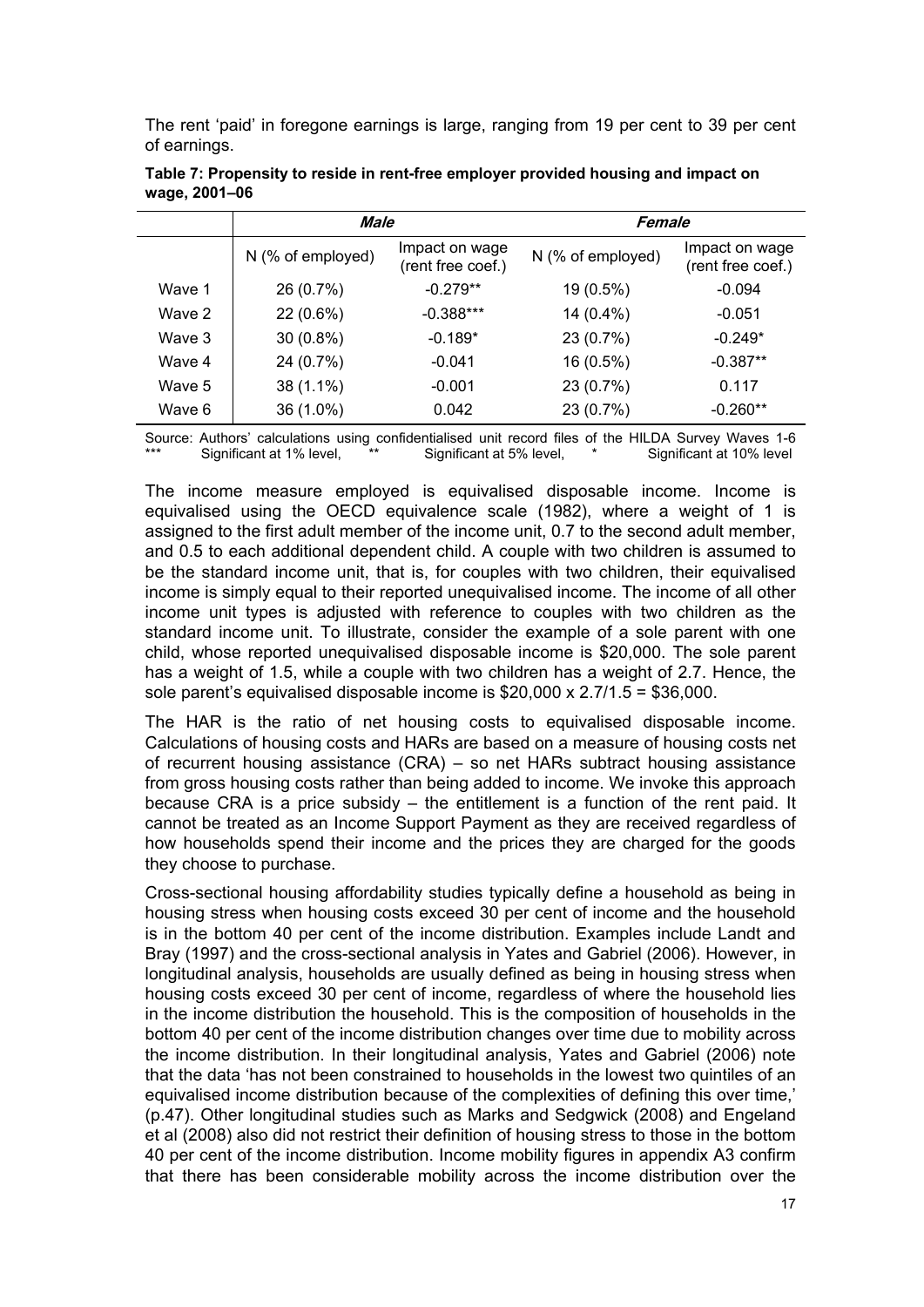<span id="page-24-0"></span>period 2001–06. Of those in the bottom 40 per cent in 2001, around 20–25 per cent were in higher income quintiles in subsequent waves. Similarly, of those who were in the top three quintiles in 2001, 13 to 19 per cent had moved into the bottom two quintiles by subsequent waves. Clearly, such income mobility indicates that difficulties would arise in trying to restrict the definition of stressed status to low-income persons only. However, the use of all persons, regardless of income levels, has its own limitations, in that we are capturing some high-income persons who are paying high housing costs relative to their income levels because they can afford to do so.

#### *2.4.1 Computation of income using AHURI-3M*

Our disposable income measure is computed by taking reported private income and using AHURI-3M to impute income support payments and tax liabilities. Missing values in private income can result from respondents refusing to report their private income. AHURI-3M computes benefit entitlements and tax liabilities based on reported private income. Hence, AHURI-3M will not compute benefit and tax values where there are missing values in private income and/or other socio-demographic variables required for the computation of benefits and taxes. Missing values on disposable income are replaced by HILDA imputed disposable income estimates.

#### *2.4.2 Computation of housing assistance using AHURI-3M*

The two main forms of housing assistance in Australia are CRA for private renters and public housing rental rebates. Both forms of housing assistance are computed using AHURI-3M. The computation of housing assistance is a critical and novel function of AHURI-3M for two reasons. First, CRA entitlements are not reported separately in HILDA. AHURI-3M computes CRA entitlements using a detailed set of sociodemographic characteristics including private income, type of government benefit received, income unit type, number of dependent children and rent paid. Second, while public housing tenants do report their rents in the HILDA data, their reported rents do not always reflect their rebate entitlements, due to lags in the reporting of income changes to state housing authorities. Our approach addresses the problem of lags in income reporting by using a detailed set of assessable income rules from each state/territory housing authority to compute the amount of rent each public housing tenant should be paying at the time of interview. This approach also has merit because it facilitates analyses of reforms to rent-setting methods.

AHURI-3M computes CRA entitlements by using reported benefit type and private income in HILDA. Where a person reports receipt of a benefit that is a passport to CRA eligibility, for instance, Disability Support Pension (DSP), the person's DSP entitlement is computed using his/her reported private income. If the person's DSP entitlement is greater than zero, then AHURI-3M treats the person as eligible for CRA and calculates the person's CRA entitlements using the CRA rent thresholds and rates for the relevant tax-benefit year. When the standard AHURI-3M procedure is derailed by missing private income, a modified AHURI-3M procedure is employed, which bypasses the use of reported private income. Under the modified approach, where a person reports receipt of a benefit that is a passport to CRA eligibility, DSP for example, AHURI-3M immediately treats the person as eligible for CRA, then calculates the person's CRA entitlements using the CRA rent thresholds and rates for the relevant tax-benefit year.

Appendix A2 reports the percentage of private renters who are eligible for CRA using the standard and modified AHURI-3M approaches. The percentages are calculated only for private renters for whom it is possible to determine CRA eligibility using both methods, that is, private renters with no missing private income values. Under each approach, a private renter is assigned a value of one if CRA eligible, and zero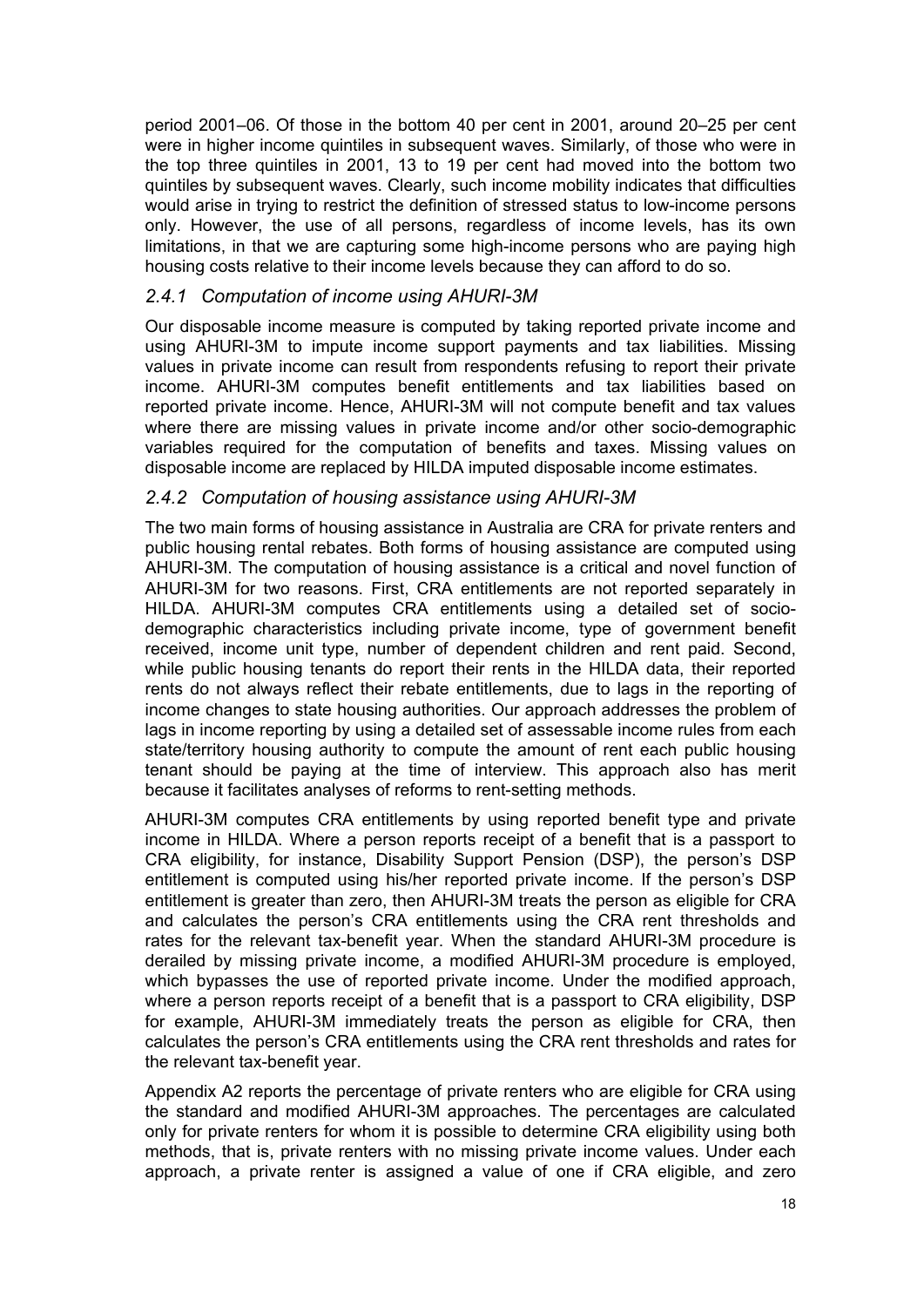otherwise. The correlation coefficient reports the extent to which CRA eligibility under the two approaches are correlated. The coefficients are very high, ranging from 0.807 upwards, and are all statistically significant at the 1 per cent level, indicating a high correlation between CRA eligibility computed under the standard and modified AHURI-3M approaches.

For public housing tenants, AHURI-3M is employed to compute the public housing rent each public housing tenant should pay using a set of detailed assessable income rules that each state/territory housing authority employs (see Wood, Ong and Dockery 2007). Where missing income values prevent the application of state/territory housing authority income rules, a modified approach is again employed where public housing rent is computed as a proportion of reported gross or disposable income using the broader state/territory housing rules derived from the Housing Assistance Act annual reports, and state/territory public housing policy documents (see appendix A2).

Other housing cost variables have missing values. The extent and treatment of missing housing cost and income values are further detailed in Appendix A2.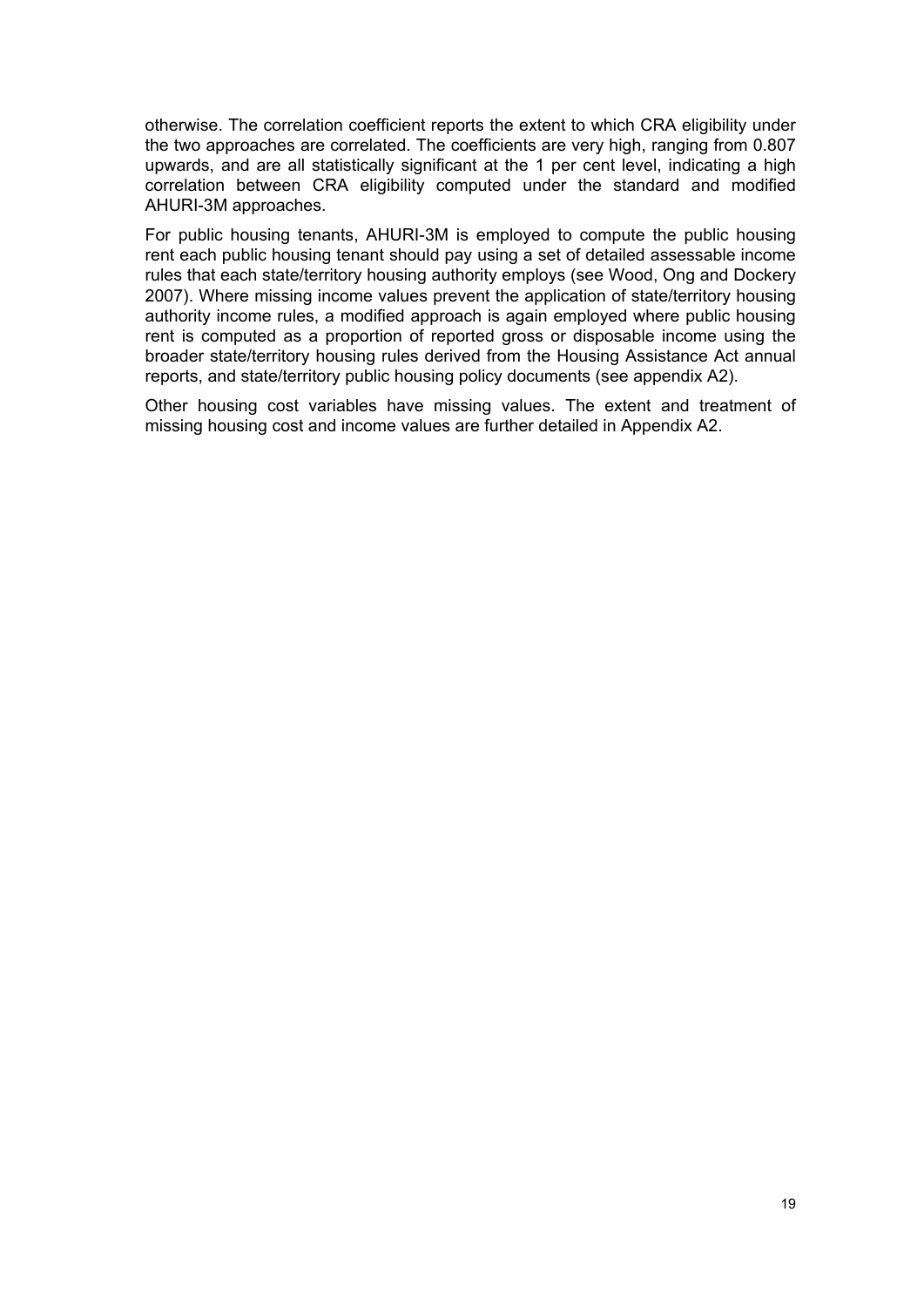## <span id="page-26-0"></span>**3 THE MOVEMENT OF PERSONS IN AND OUT OF HOUSING AFFORDABILITY: DESCRIPTIVE STATISTICS**

### **3.1 Introduction**

An advantage of panel data is that we can analyse how housing consumers' affordability positions change over time. One dimension of time is a person's progress through the life cycle as he/she ages. Section 3.2 begins with a balanced panel of housing consumers and analyses how their housing affordability position changed over the period 2001–2006. As mortgages are repaid and incomes rise we might expect housing affordability to improve; but for much of this period interest rates were increasing, house prices were surging and these housing market factors might have been expected to outweigh the benefits that come from amortisation of loans and rising incomes.

We next ask whether the housing affordability position of adult Australians changed between 2001 and 2006. To address this question we add those dependent persons who formed new households in this timeframe, and compare the positions of individuals, holding age constant; this allows us to analyse whether persons belonging to different age groups and stages in the life cycle have experienced improvements or deterioration in housing affordability.

A key question for policy-makers is whether housing stress is transient or persistent. If housing affordability is typically a temporary state, there is little reason for housing stress to be a concern for policy-makers. For example, a finding that housing stress is commonly experienced by young persons who rent during periods when they have low incomes as they complete periods training, or who are meeting high mortgage repayments during the early years of a loan, signals transient rather than persistent housing stress. Moreover, this segment of the population that suffers housing affordability problems is not typically disadvantaged. In section 3.3 we take a hazard rate approach, common in medical research, to the persistence of housing stress. The approach forms a sample of those in housing stress in at least one year in the time frame 2001–2006, and measures the proportion who escape their first spell of housing stress in each subsequent year, if they were in housing stress in the previous year. This proportion is known as the hazard rate; the lower the hazard rate profile the more persistent is the housing stress. A steep fall in the hazard rate suggests that while many quickly 'escape' housing stress, those remaining in housing stress beyond the first year become less likely to escape as the duration of their first spells in housing stress lengthen. This is known as negative duration dependence – as a spell of housing stress lengthens it becomes more difficult to escape.

It is also of relevance for policy-makers to examine those 'at risk' of housing stress. This group of persons is formed by selecting those who experience at least one year residing in affordable housing over the period 2001–2006. We then compute the proportion of persons that 'survive' in affordable housing in each subsequent year, given that they were in affordable housing in the previous year. This proportion is known as the survival rate; the higher the survival rate profile the lower the risk of falling into housing stress. The shape of the survival rate profile conveys important information about how these risks change as the spell of residence in affordable housing lengthens. For example, a convex survival curve implies that the risk of entrapment in housing stress falls as spells lengthen; thus residence in affordable housing offers increasing protection against housing stress.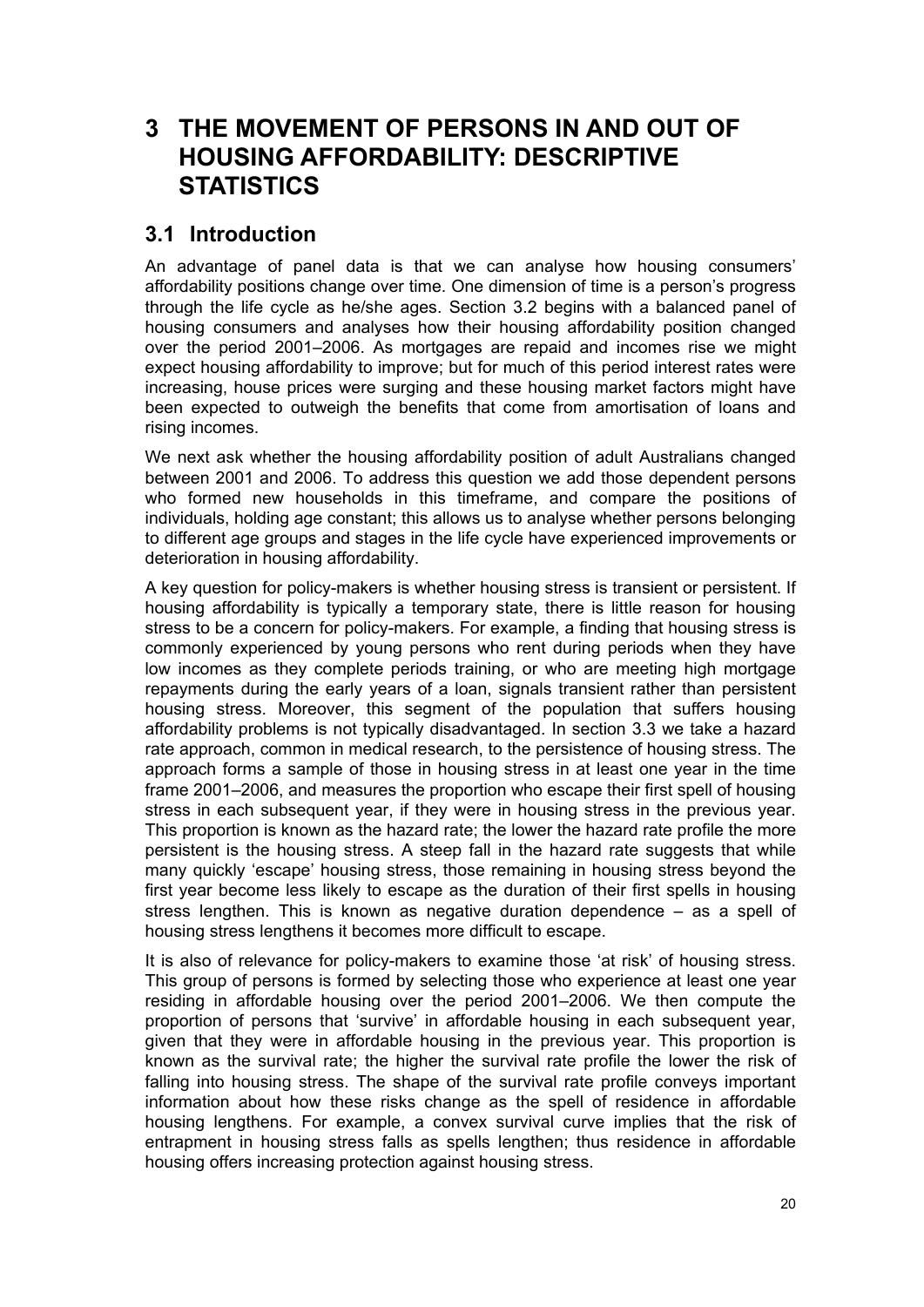<span id="page-27-0"></span>These research exercises use the initial experience of a housing affordability status and analyse the persistence of that status. They ignore subsequent transitions across housing affordability states. These subsequent transitions offer important insights into the permanence of escape from housing stress, or the transience of periods of housing stress. In section 3.4 churning in and out of housing stress is investigated; we ask whether those escaping problems of housing affordability are successful in staying out of housing stress, and whether those who drop into housing stress remain in this condition or or whether this affordability status changes in subsequent years.

## **3.2 The Dynamics of housing affordability 2001–2006**

In this section we analyse how housing affordability changes over time. Since time has more than one dimension this issue can be approached in different ways – we can conduct comparisons within a cohort (perhaps an age group) at different points in time, or track persons as time unfolds. In Table 8 we analyse the second of these dimensions by asking whether housing affordability improves as Australians' housing 'careers' unfold (see also Marks & Sedgwick, 2008). Typically, we expect incomes to increase and, for purchasers, falling housing costs as mortgages are repaid. On the other hand, there are critically important variables such as interest rates, house prices and rents that can disrupt expectations of falling housing cost burdens. For much of the reference period 2001–2006, mortgage interest rates were increasing and a house price boom was underway. [9](#page-27-1)

The net effect of these factors is revealed in Table 8, for a balanced panel of 7016 Australian adults.<sup>[10](#page-27-2)</sup> A balanced panel ensures that there are no changes in the composition of the panel that could distort housing affordability measures. Our 2001 sample of 7016 Australians were seen to benefit from a 14 per cent decline (from 7.3% to 6.3%) in median housing affordability ratios. But there is some evidence of polarisation because the percentage of Australians paying more than 30 per cent of income in housing costs (housing stress) climbed from 6.4 per cent (2001) to 8 per cent (2006). While a growing number of outright owners helped to bring down median housing affordability ratios, those paying mortgages suffered increases in median housing affordability ratios and rising rates of housing stress, despite increasing incomes.[11](#page-27-3)

|                                           | 2001 | 2002 | 2003 | 2004 | 2005 | 2006 |
|-------------------------------------------|------|------|------|------|------|------|
| Median Housing<br>Affordability Ratio (%) | 7.3  | 6.7  | 7.1  | 6.5  | 6.6  | 6.3  |
| Incidence of housing<br>stress            | 6.4  | 6.6  | 7.0  | 6.9  | 7.8  | 8.0  |

**Table 8: Housing affordability as housing careers unfold** 

Source: Authors' calculations using confidentialised unit record files of the HILDA Survey Waves 1-6. Note: Estimates are based on a balanced sample of 7016 persons.

A second dimension of change is analysed when we compare the housing cost burden at some fixed stage of housing careers, but in two (or more) different years. Table 9 asks whether young (under 35s), middle-aged (35–54 years) and older (55

<span id="page-27-1"></span>Under the Standard variable rate was 6.80% and by July 2006 it had reached 7.55% (RBA, 2008).<br>In July 2001 the standard variable rate was 6.80% and by July 2006 it had reached 7.55% (RBA, 2008). The median house value reported by all home owners in the HILDA Survey increased from \$20,0000 to \$36,5000, an increase of 82.5%.

<span id="page-27-2"></span> $10$  The balanced panel is formed by excluding persons who have missing values for housing affordability ratios in one or more waves, and excluding dependents who form independent income units by 2006.

<span id="page-27-3"></span> $11$  The median equivalised incomes of home purchasers increased by 33%.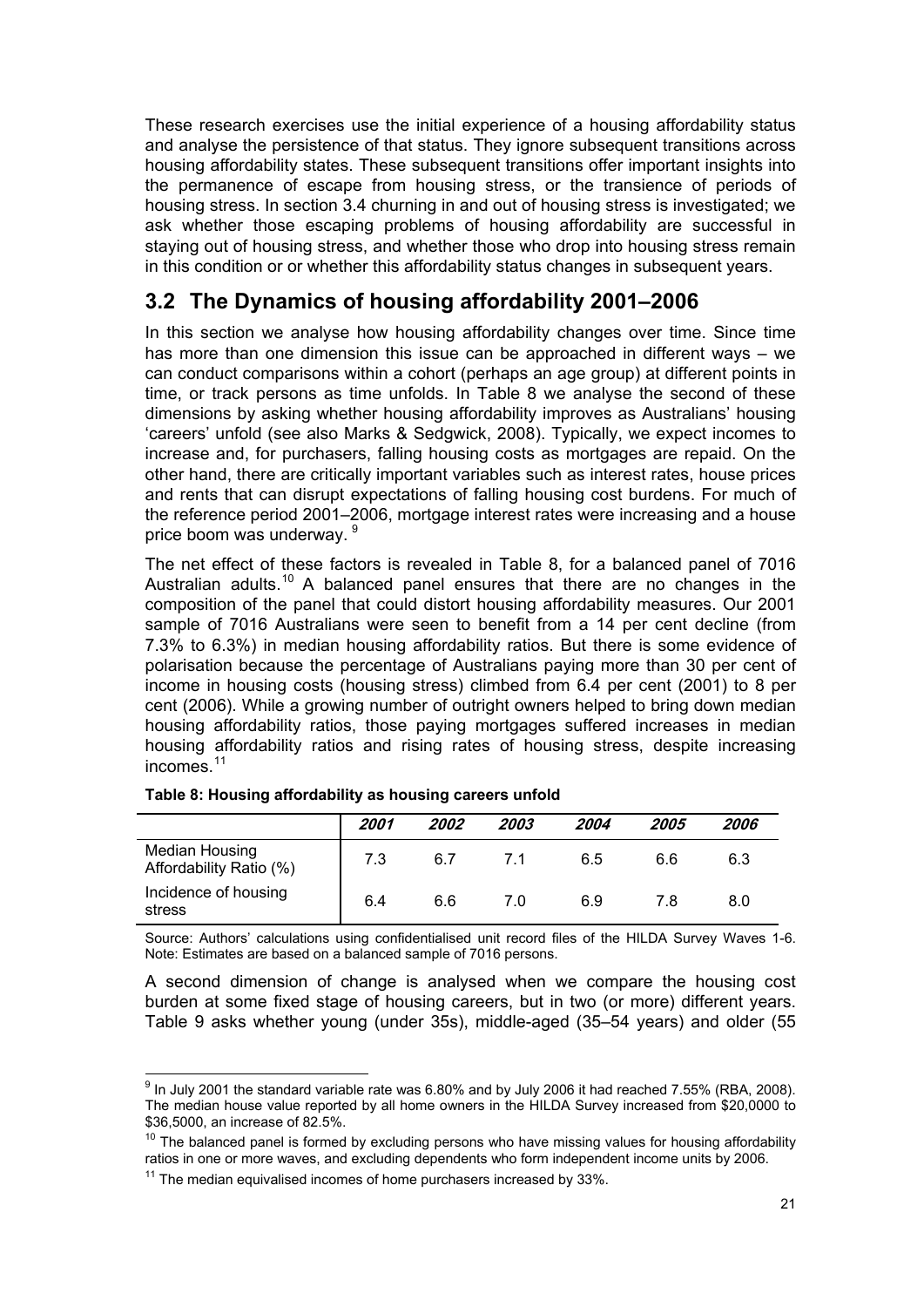<span id="page-28-0"></span>years and over) Australians had lower housing cost burdens back in 2001.<sup>[12](#page-28-1)</sup> Housing cost burdens were found to have increased in each age group since 2001. The young and middle-aged have relatively high housing affordability ratios, which increased by 14 per cent between 2001 and 2006. There was also a steep increase in the incidence of housing stress, from 8.4 per cent to 11.4 per cent, among the young, and from 9.2 per cent to 12.1 per cent among the middle-aged. Older Australians typically have zero housing costs, and this is evident in both 2001 and 2006, but the incidence of housing stress has nonetheless increased from 1.3 per cent to 1.6 per cent. This second dimension of change with respect to time is an important one because it reveals whether housing became more or less affordable, and whether an affordability crisis was 'brewing' in the early years of the twenty-first century. The evidence is that housing was becoming less affordable. Whether the increasing cost of housing can be called an affordability crisis depends, in part, on the transience or persistence of unacceptably high housing cost burdens.

| Age band<br>in year | 2001                          |                       |                               | <i><b>2006</b></i> |
|---------------------|-------------------------------|-----------------------|-------------------------------|--------------------|
|                     | Per cent in housing<br>stress | Median HAR<br>$(\% )$ | Per cent in<br>housing stress | Median HAR (%)     |
| 15-34               | 8.4                           | 11.9                  | 11.4                          | 13.6               |
| 35-54               | 9.2                           | 10.0                  | 12.1                          | 11.4               |
| $55+$               | 1.3                           | 0.0                   | 1.6                           | 0.0                |

**Table 9: Housing cost burden, by stage of housing career, 2001 & 2006** 

Source: Authors' calculations using confidentialised unit record files of the HILDA Survey Waves 1–6

### **3.3 The persistence of high housing cost burdens**

To analyse the persistence of housing stress, we identify all persons in the sample who have experienced at least one episode of stress, where an episode is one year (wave). We take the first episode of stress and measure the length of spells of housing stress from that reference point. If that first spell is uninterrupted but ongoing at the end of the data collection period (2006) it is censored as we do not know when that first spell ended. At this stage we restrict analysis to escapes from first spells of housing stress. We use the unbalanced panel sample design described in Chapter 2, that is, dependents who achieve independence by 2006 are added to the sample in the year they achieve independence. Our unbalanced sample comprises 7218 persons who did not drop out between Waves 1 and 6. Among these, there were 12 owner-purchasers for whom it is not possible to impute a value for missing mortgage repayment information (for more details see appendix A2). This leaves a sample comprising 7206 persons. In total, these persons experience 1550 (first) spells of housing stress and 7166 (first) spells of affordable housing within the data collection period.

<span id="page-28-1"></span> $12$  Table 9 uses an unbalanced panel design. Those dependents who achieve independence by 2006 are added to the sample for that year. But all individuals in the sample have a continuous record of housing affordability ratio measures – that is, all individuals with one or more missing values for their housing affordability ratio have been omitted. For more details on sample design, see Chapter 2.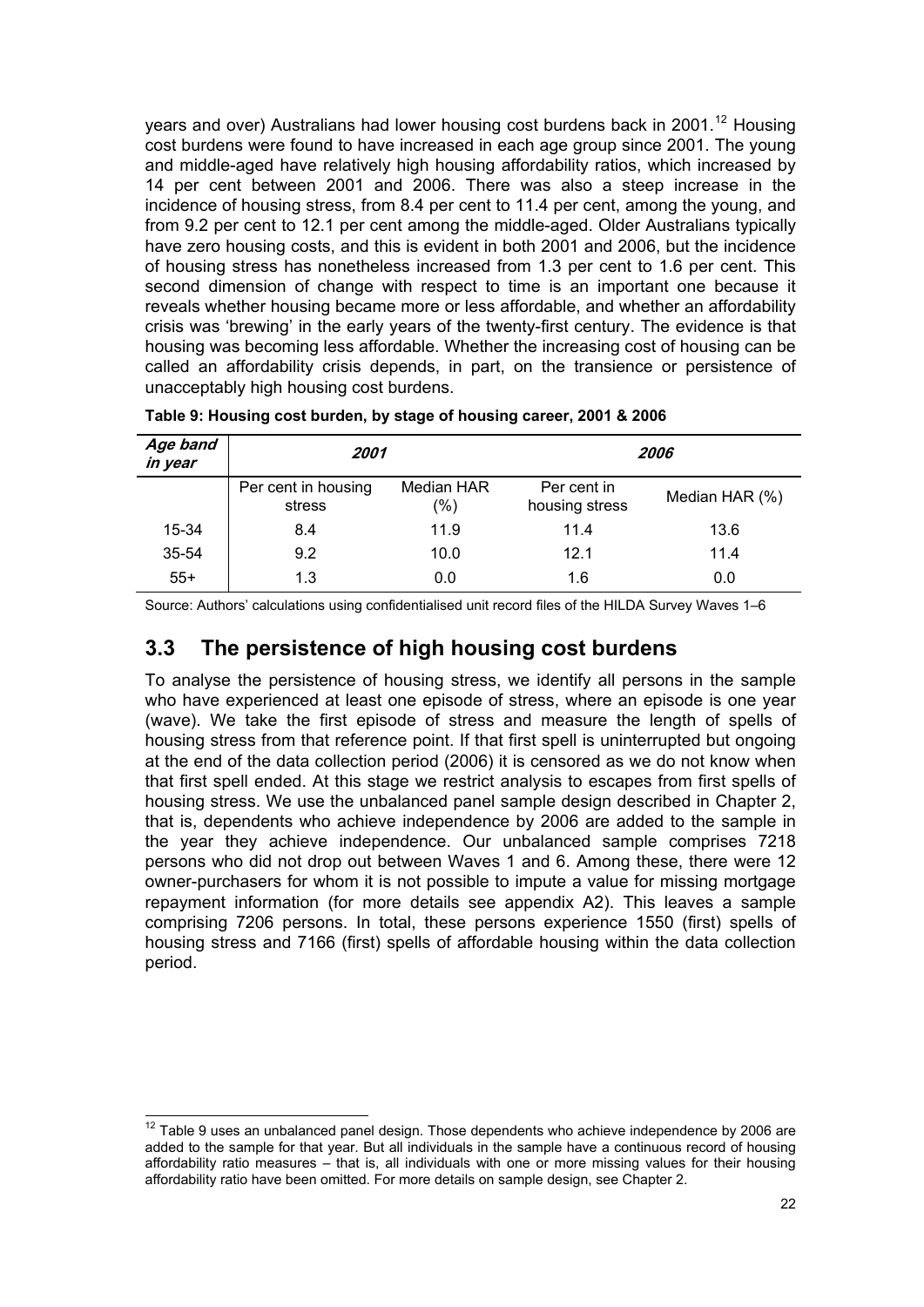| Year <sup>a</sup><br>(t) |                                                | <b>Number</b>                                    |                                         | <b>Hazard rate</b><br>$H_t = N_t / T_t$ | Survival rate<br>$S_t = S_{t-1}(1-H_t)$ |
|--------------------------|------------------------------------------------|--------------------------------------------------|-----------------------------------------|-----------------------------------------|-----------------------------------------|
|                          | In housing<br>stress at start of<br>year $(T)$ | Escaped housing<br>stress during the<br>year (N) | Censored <sup>b</sup> at<br>end of year |                                         |                                         |
| 0                        | 1550                                           | 0                                                | 172                                     |                                         | 1.000                                   |
| 1                        | 1378                                           | 907                                              | 74                                      | 0.658                                   | 0.342                                   |
| 2                        | 397                                            | 172                                              | 30                                      | 0.433                                   | 0.194                                   |
| 3                        | 195                                            | 73                                               | 22                                      | 0.374                                   | 0.121                                   |
| 4                        | 100                                            | 31                                               | 22                                      | 0.310                                   | 0.084                                   |
| 5                        | 47                                             | 10                                               | 37                                      | 0.213                                   | 0.066                                   |

#### <span id="page-29-0"></span>**Table 10: Rates of 'escape' from a first spell of housing stress**

Source: Authors' calculations using confidentialised unit record files of the HILDA Survey Waves 1–6

Notes:

- a. Housing costs and income are measured only once per year. The wave when a person is first recorded in housing stress is then labelled Year 0 because the person cannot leave housing stress until the following wave, which is then labelled Year 1.
- b. Censored means that Year t+1 occurred after the end of the data collection period. For example, a first spell of housing stress that begins in Wave 6 will inevitably be censored at the end of Year 0 because Wave 6 is the last wave of data collection.

Table 10 is a 'life table' that tracks the event histories of the sample of 'stressed' individuals from the first year of their spell of housing stress, through to the end of the data collection period. We define the beginning of time as the first wave during which a person is recorded to be in housing stress; interest focuses on whether, and when the spell of housing stress ends. Time, measured in intervals of one year, is recorded in column 1. The following information is also then recorded:

- $\rightarrow$  The number of persons in housing stress during the year (column 2)
- $\rightarrow$  The number of persons that escaped housing stress during the year (column 3)
- $\rightarrow$  The number of persons with spells that were censored because they were still in housing stress when the data collection period ended.

The time intervals are in years, with year 0 indicating the start of observation, year 1 indicating the first year after observation, and year t indicating the tth year after observation. In Year 0, all 1550 persons were in housing stress and 172 people's spells were censored in that year because their spell occurred in Wave 6. This leaves 1378 (1550–172) to enter the next time interval, Year 1. During Year 1, 907 people 'escaped' housing stress, but 74 people's spells are censored because their Year 0 occurred in Wave 5, the second last wave of the data collection period. This leaves 397 (1378 – 907 - 74) to enter the next time interval, the second year of housing stress. The number of individuals who enter each successive time period is typically referred to as the risk set – those who might escape during that time interval. By the start of Year 5 there are only 47 persons in the risk set, and censoring at 37 exacts a heavy toll, with only 10 escaping during that year.

The risk set declines in each year because of both event occurrence – transitions out of housing stress – and censoring. The risk set ignores repeat spells and so the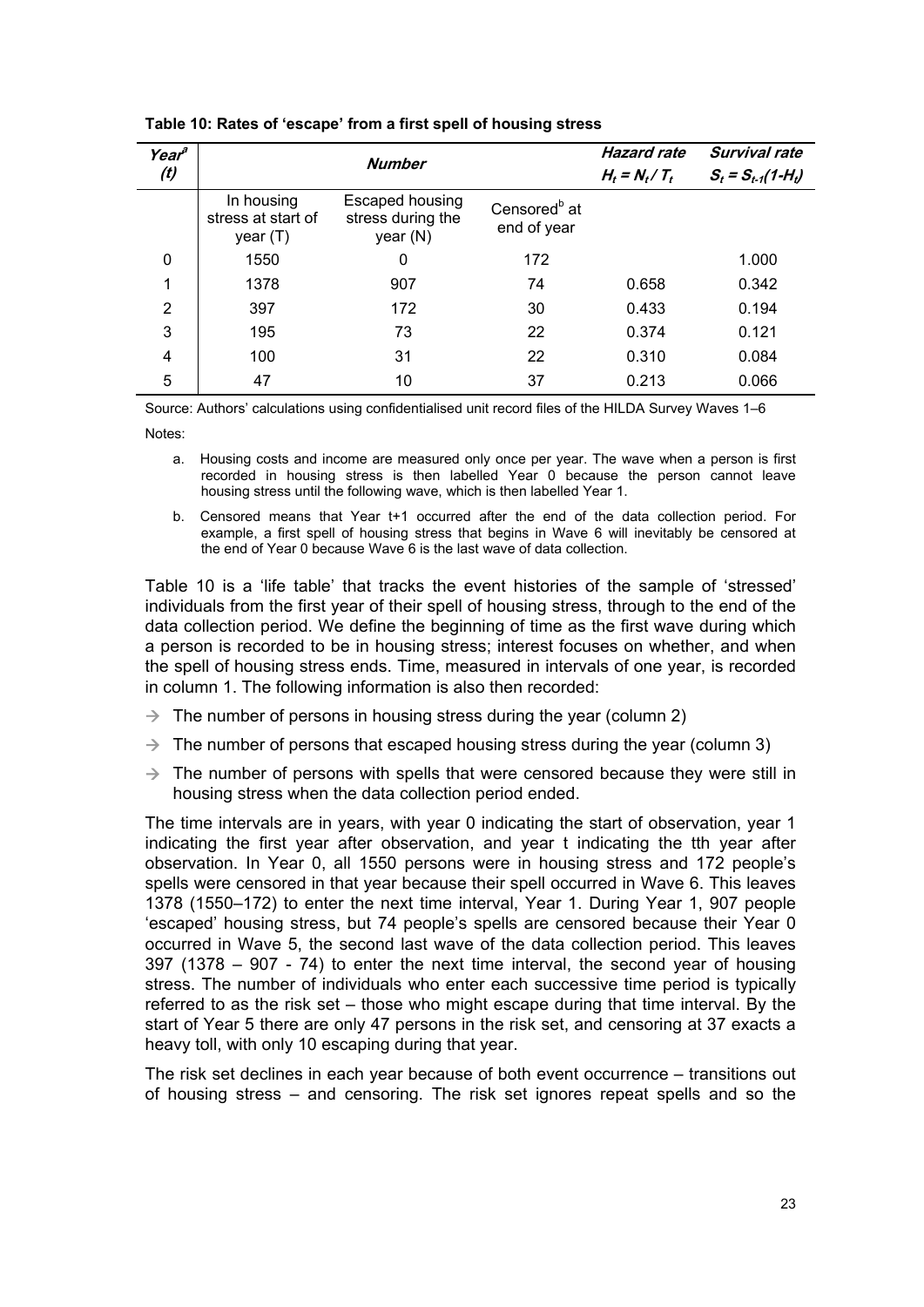analysis is limited to the length of first spells (but see section 3.4 below).<sup>[13](#page-30-0)</sup> The censored sample is of particular importance. We assume that the remaining risk set in a particular year is representative of all individuals who would have been at risk of event occurrence, had everyone been followed for as long as necessary to eliminate all censoring. This assumption is critical.

The hazard rate in column 5 is the key measure of the risk of event occurrence  $-$  the likelihood of escaping housing stress – in each time period. It is a conditional probability that a person will escape housing stress given that he or she did not escape in an earlier time period. It is the proportion of each time period's risk set that experiences the event during that interval. For example, in year 2172 people escape housing stress, which is 43 per cent of the 397 people who constituted the risk set at the beginning of Year 2.

Finally, the survival rate is listed in column 6 of their table. It is a measure of the probability that a randomly selected individual will remain in housing stress in year t, given that they have been trapped in housing stress in each year through to t. At the 'beginning of time' (Year 0) all persons are in housing stress and the survival rate is one. Over time, as people escape housing stress, the survival rate converges on zero $14$ 

We learn from Table 10 that a majority of those in housing stress during Year 0are likely to evade housing stress during Year 1 – the hazard is 0.66 (obtained by dividing 907 into 1378). There is then a sharp decline in the hazard to 0.43 in Year two, which is followed by further modest declines to 0.21 in Year 5. In sum, those starting a spell of housing stress between 2001 and 2006 have a high chance of escaping housing stress by Year 1, but there is negative duration dependence. Those caught in housing stress a second, third, or even fifth year have a relatively low likelihood of breaking out. Nevertheless, as the survival rate profile indicates, the vast majority can expect to escape by Year 5.

There are important qualifications to these findings: one concerns recidivism. Dodging housing stress can be temporary; of those who escape a first spell of housing stress, 80 per cent are plunged back into housing stress at some point before the end of the data collection period (we return to this in section 3.4 below). A second qualification is that hazard profiles are not uniform across different types of persons and dwellings.

Figure 1 compares hazard rates by tenure; the hazards of owner-purchasers<sup>[15](#page-30-2)</sup> and private renters are similar in Year 1. The majority of housing consumers can be expected to make an escape by Year 1, regardless of tenure. But after this first year, and in Years 3, four and 5 in particular, an owner-purchaser still in housing stress finds it more difficult to escape as compared to their private rental counterparts. Since moving costs are generally lower for renters they are better placed to make adjustments by moving into cheaper accommodation, reducing housing cost burdens and thereby avoiding housing stress; but such adjustments may involve compromising housing standards.

<span id="page-30-0"></span> $13$  Because time intervals of measurement are one year and the data collection period is six years, a minority of all spells of HAS are repeat spells. The 7206-person sample experienced 1922 spells of HAS; 37%, or 716, were repeat spells.

<span id="page-30-1"></span> $14$  Formally, the survival rate in t is measured by multiplying the survival rate in the previous year (t-1) by 1 minus the hazard rate in Year t. Use of the nomenclature survival rate is conventional but does not sit easily alongside the housing affordability status in which the person survives. The conventional nomenclature is retained despite the incongruity.

<span id="page-30-2"></span><sup>&</sup>lt;sup>15</sup> Owner-purchasers are home owners with mortgages.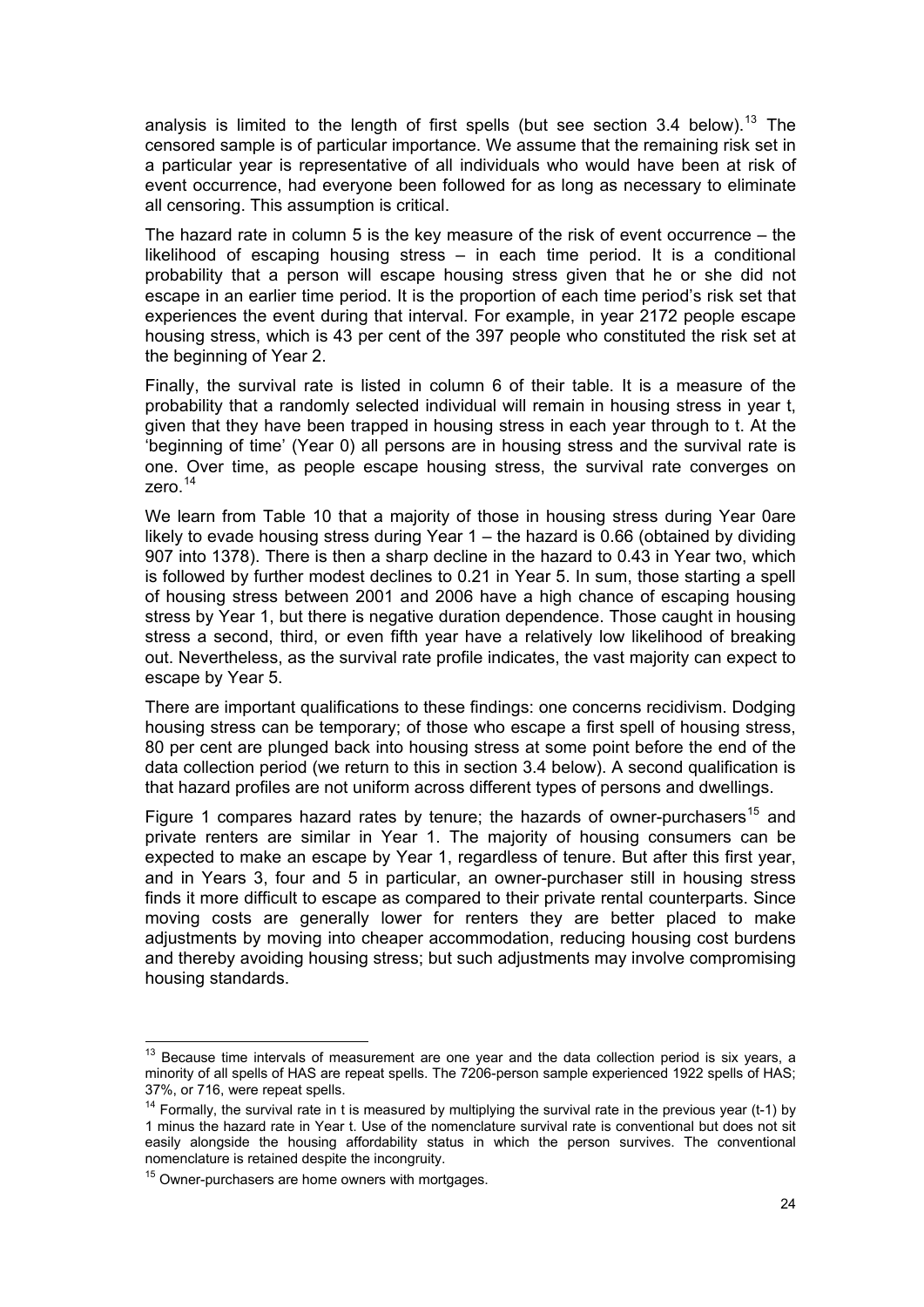<span id="page-31-0"></span>Evidence on moves confirms this hypothesis. In each year a much higher proportion of 'stressed' private renters move; for example, in 2001 38 per cent of stressed private renters as compared with only 4 per cent of stressed owner-purchasers moved to other housing of the same tenure type. In 2005 the proportions were 29 per cent and 6 per cent of stressed private renters and owner-purchasers respectively.[16](#page-31-1) Between 2001 and 2006 nearly two-thirds (70%) of stressed private renters (owner-purchasers) who made intra-tenure changes in housing arrangements moved to cheaper rental (owner-occupied) housing during or at the end of their first spell of housing stress; these moves are clearly influential in terminating spells of housing stress. Among stressed private renters who have moved, mean net housing costs fall from \$12,056 before the move to \$5,868 after the move. For stressed owner-purchasers who have moved, their mean net housing costs fall from \$18,252 to \$13,621 after the move.

Most other sub-group hazard functions are poorly defined, given the small sample numbers. An exception is household type; Figure 2 indicates that the presence of children is associated with more protracted first spells in housing stress. Over 80 per cent of couples without dependent children have escaped housing stress by Year 1, and by Year 4 they have all escaped. But just under 60 per cent of couples with children escape housing stress by year 1, and the hazard rate declines to about 0.3 by Year 5. Further analysis of the factors determining hazard rates is reported in Chapter 4.





  $16$  The proportions of stressed owner-purchasers and private renters who moved into other housing within the same tenure in each year are:

<span id="page-31-1"></span>

| $T$ enure       | 2001  | 2002    | 2003  | 2004    | 2005  |
|-----------------|-------|---------|-------|---------|-------|
| Owner-purchaser | 3.9%  | $3.7\%$ | 4.1%  | $3.4\%$ | 5.7%  |
| Private renter  | 38.0% | 27.4%   | 30.1% | 23.3%   | 28.8% |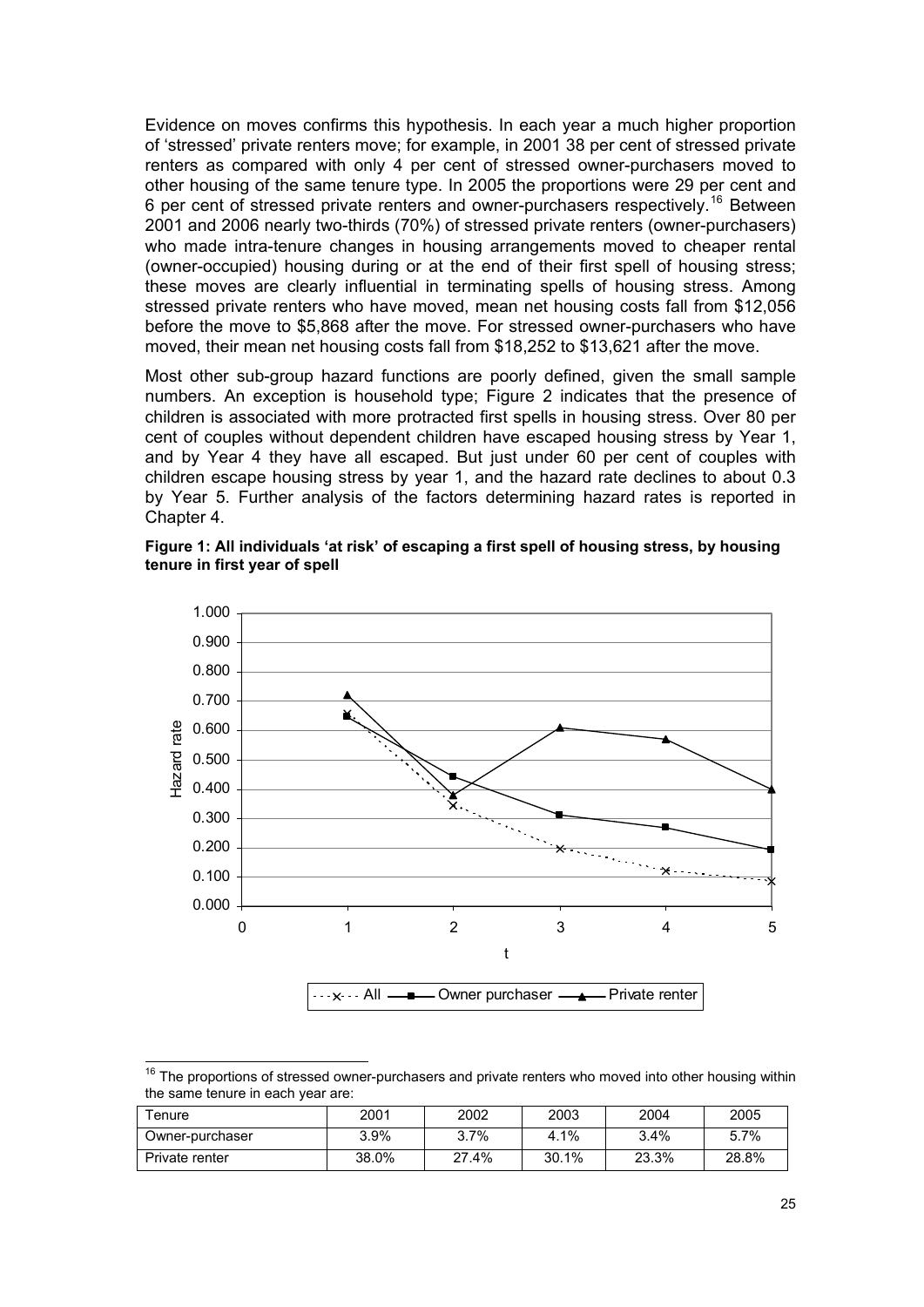<span id="page-32-0"></span>Source: Authors' calculations using confidentialised unit record files of the HILDA Survey Waves 1–6





## **3.4 Survival in affordable housing**

We now turn our attention to spells in affordable housing and the risk of falling into housing stress because housing costs increase, and/or incomes decline. Table 11 analyses the first spell of 7166 Australians who 'survive' at least one year in affordable housing between 2001 and 2006; 6556 (92%) of these persons are first recorded to be living in affordable housing in Wave 1. In most of these cases this period is a continuation of a spell in affordable housing that began before Wave 1 (and are therefore left censored spells, that is we do not know when they began).

Only 4.7 per cent of the 'at risk' group plunges into housing stress in Year 1, and so the survival rate is very high, at 95.3 per cent. In fact the survival rate remains very high; by Year 5the probability that a randomly selected individual will survive in affordable housing is 82 per cent. Moreover, the hazard rate declines from 4.7 per cent of the 'at risk' group in Year 1, to only 2.9 per cent in Year 5. The length of a spell in affordable housing seems to offer a protective effect such that the chances of tumbling into unaffordable housing circumstances become progressively smaller as spells lengthen (but see section 3.4 below).

Source: Authors' calculations using confidentialised unit record files of the HILDA Survey Waves 1–6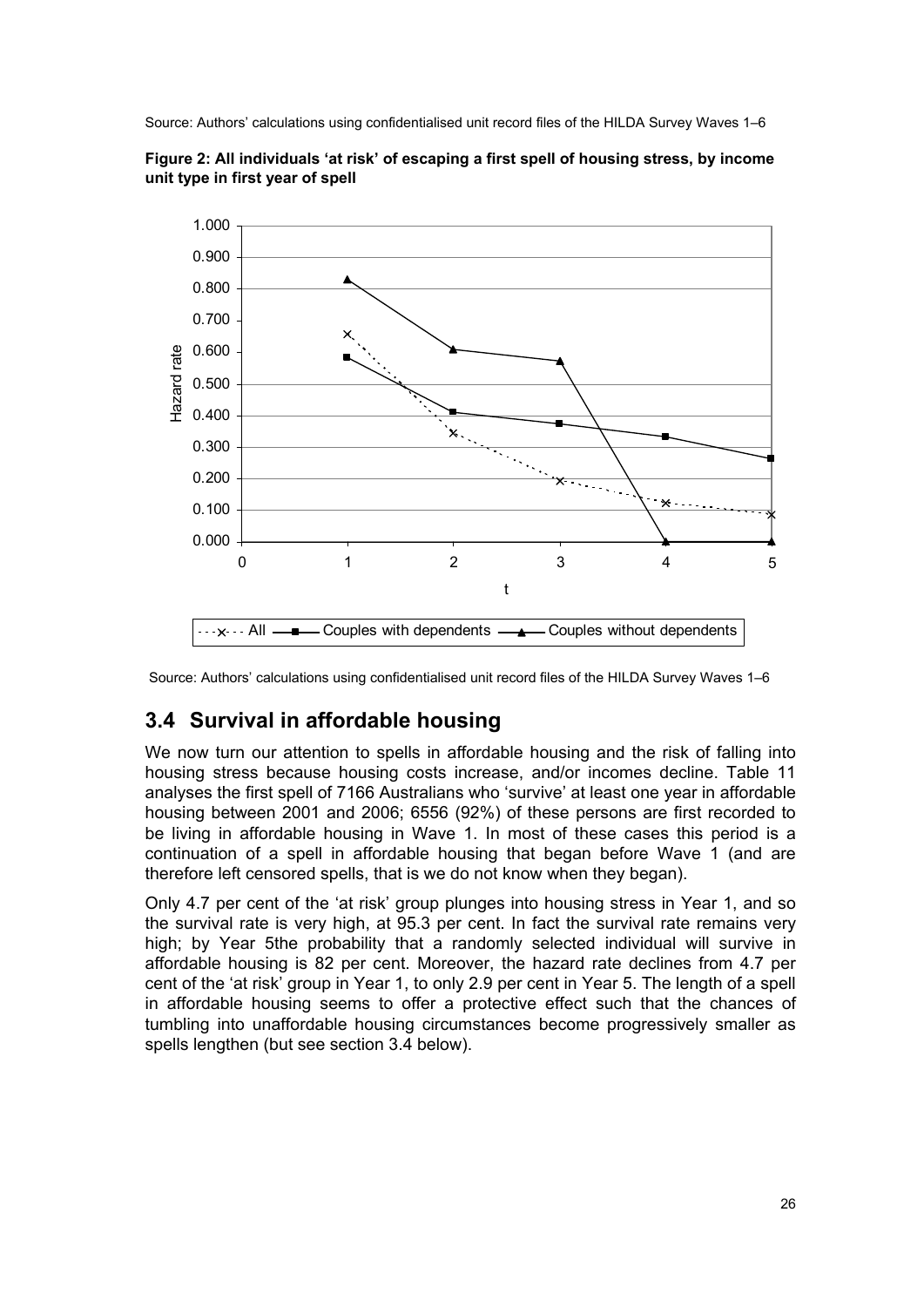| Year <sup>a</sup><br>(t) |                                         | <b>Number</b>                                         |                                            | <b>Hazard rate</b><br>$Ht = Nt / Tt$ | Survival rate<br>$St = St-1(1-Ht)$ |
|--------------------------|-----------------------------------------|-------------------------------------------------------|--------------------------------------------|--------------------------------------|------------------------------------|
|                          | In affordable<br>housing<br>during year | Fell into<br>housing stress<br>during the year<br>(N) | Censored <sup>b</sup><br>at end of<br>year |                                      |                                    |
| 0                        | 7166                                    | 0                                                     | 34                                         |                                      | 1.000                              |
| 1                        | 7132                                    | 333                                                   | 48                                         | 0.047                                | 0.953                              |
| $\overline{2}$           | 6751                                    | 312                                                   | 62                                         | 0.046                                | 0.909                              |
| 3                        | 6377                                    | 234                                                   | 71                                         | 0.037                                | 0.876                              |
| 4                        | 6072                                    | 228                                                   | 192                                        | 0.038                                | 0.843                              |
| 5                        | 5652                                    | 166                                                   | 5486                                       | 0.029                                | 0.818                              |

<span id="page-33-0"></span>

| Table 11: The duration of first spells in affordable housing |
|--------------------------------------------------------------|
|--------------------------------------------------------------|

Source: Authors' calculations using confidentialised unit record files of the HILDA Survey Waves 1–6 Notes:

a. Housing costs and income are measured only once per year. The wave when a person is first recorded in affordable housing is then labelled Year 0because the person cannot fall out of affordable housing until the following wave, which is then labelled Year 1.

b. Censored means that year t+1 occurred after the end of the data collection period. For example, a first spell of residence in affordable housing that begins in Wave 6 will inevitably be censored at the end of Year 0 because Wave 6 is the last wave of data collection.

The spells in affordable housing represent a much larger sample of Australians, and so analysis of survivor functions by sub-groups is more convincing than that of spells in housing stress. Figures 3 and 4 confirm the importance of tenure<sup>[17](#page-33-1)</sup> and children. Owner-purchasers and couples with children are considerably less likely to survive in affordable housing. These are Australians who are typically in the early stages of work and housing market careers, grappling with the pressing spending needs caused by children and the imperatives of finding suitable housing at a time when house prices were booming and interest rates climbing. Most of those dropping out of affordable housing are owner-purchasers – they account for 59.5 per cent of those who failed to survive in affordable housing; only 25.4 per cent are renters. The owner-purchasers that drop out of affordable housing have mean LVRs that were 54.6 per cent in the last year of their spell. This is much higher than a mean LVR of 32.8 per cent in the last year of the uncompleted spells of 'survivors'.

<span id="page-33-1"></span> 17 Outright owners are not shown in Figure 3 because they almost all survive in affordable housing. Among 2525 outright owners with at least one spell of affordable housing, 2390 (95%) survived in affordable housing over the period 2001-06. 5% (135) fell out of affordable housing because they took on mortgages at some point during the period and as a result incurred housing costs in excess of 30% of income. Over two-thirds of these owners released housing equity by securing mortgages against the home they had previously owned outright.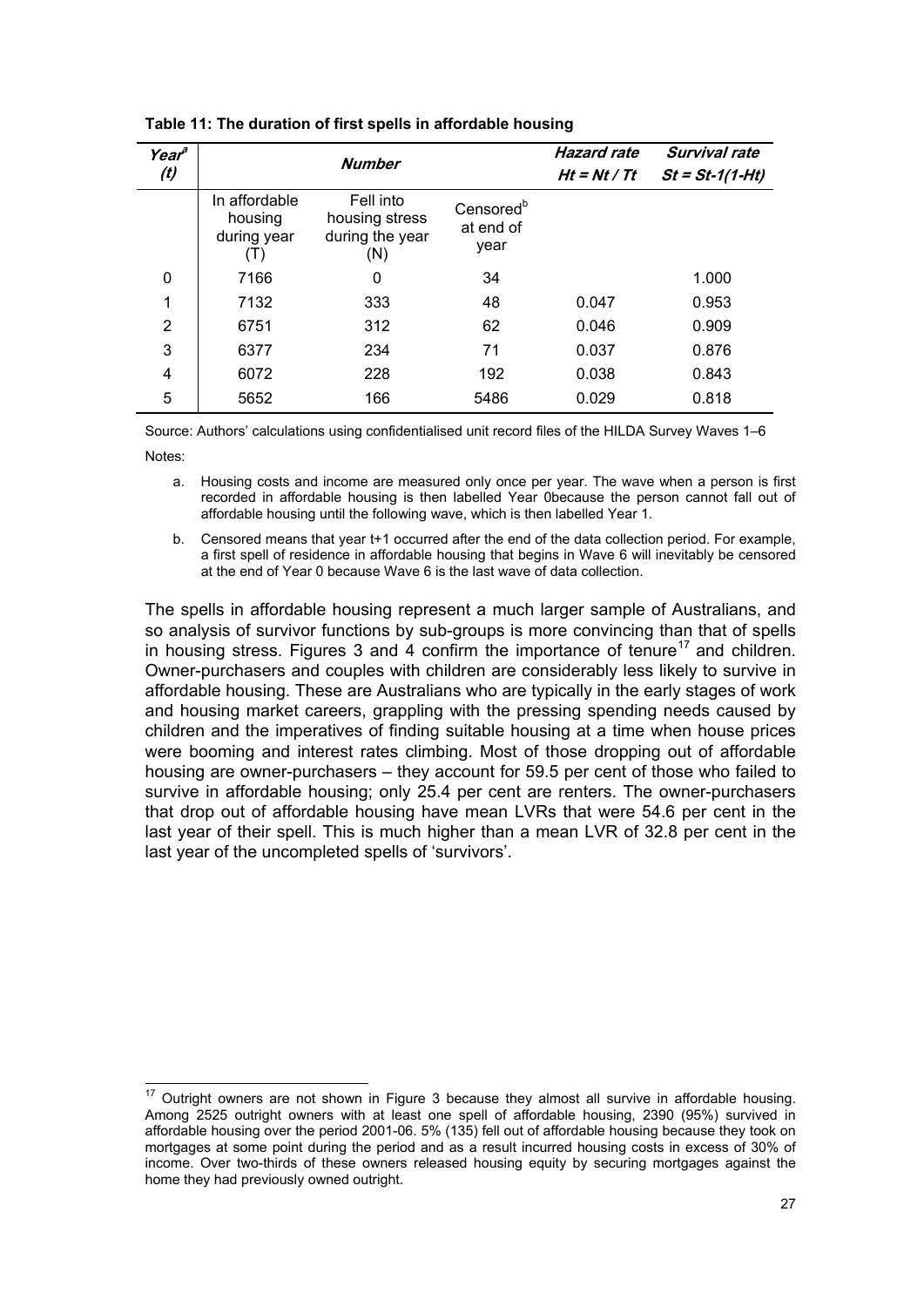<span id="page-34-0"></span>**Figure 3: The duration of first spells in affordable housing, by housing tenure in first year of spell** 



Source: Authors' calculations using confidentialised unit record files of the HILDA Survey Waves 1–6





Source: Authors' calculations using confidentialised unit record files of the HILDA Survey Waves 1–6

Survivor functions by employment status, age and income are shown in figures 5, 6 and 7 respectively. Young (under 35s) Australians have a considerably lower chance of surviving in affordable housing than other groups. Contrary to what might be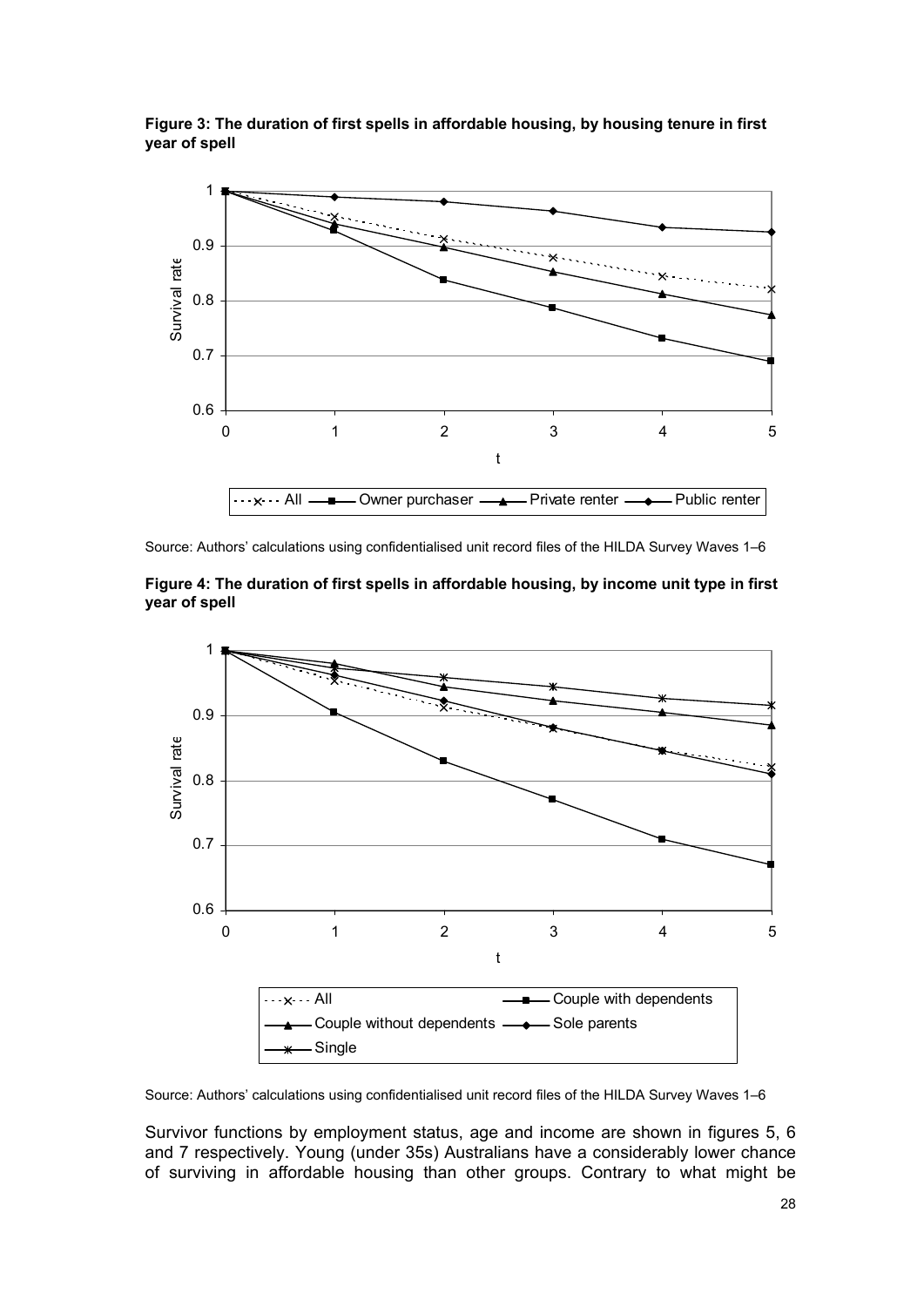<span id="page-35-0"></span>expected, these people are in full-time employment and belong to higher, not lower, income groups.



**Figure 5: The duration of first spells in affordable housing, by employment status in first year of spell** 

Source: Authors' calculations using confidentialised unit record files of the HILDA Survey Waves 1–6

What can we learn from these findings? It would seem that older Australians who have achieved outright ownership, or who reside in public housing, are much more securely located in affordable housing, despite their, typically, lower incomes. On the other hand, younger full-time employed Australians – particularly those with children – have leveraged purchases of housing during a period when house prices boomed and mortgage interest rates rose. These Australians appear to have been in precarious housing affordability circumstances.

It would seem that many of these younger Australian home owners have cashed in some of their house price gains by withdrawing equity. Most people paying mortgages (62.9%) have higher outstanding mortgage debt by the end of the data collection period, but this additional borrowing is even more common (72.3%) among those paying mortgages who drop out of affordable housing. Some of this equity withdrawal is no doubt prompted by birth of children. Among mortgage payers who do not survive in affordable housing, just over one in five must meet the additional spending needs prompted by childbirth during their spell. These households might also reduce labour supply to meet the demands of child care, and the consequent reductions in earnings push them in to housing stress.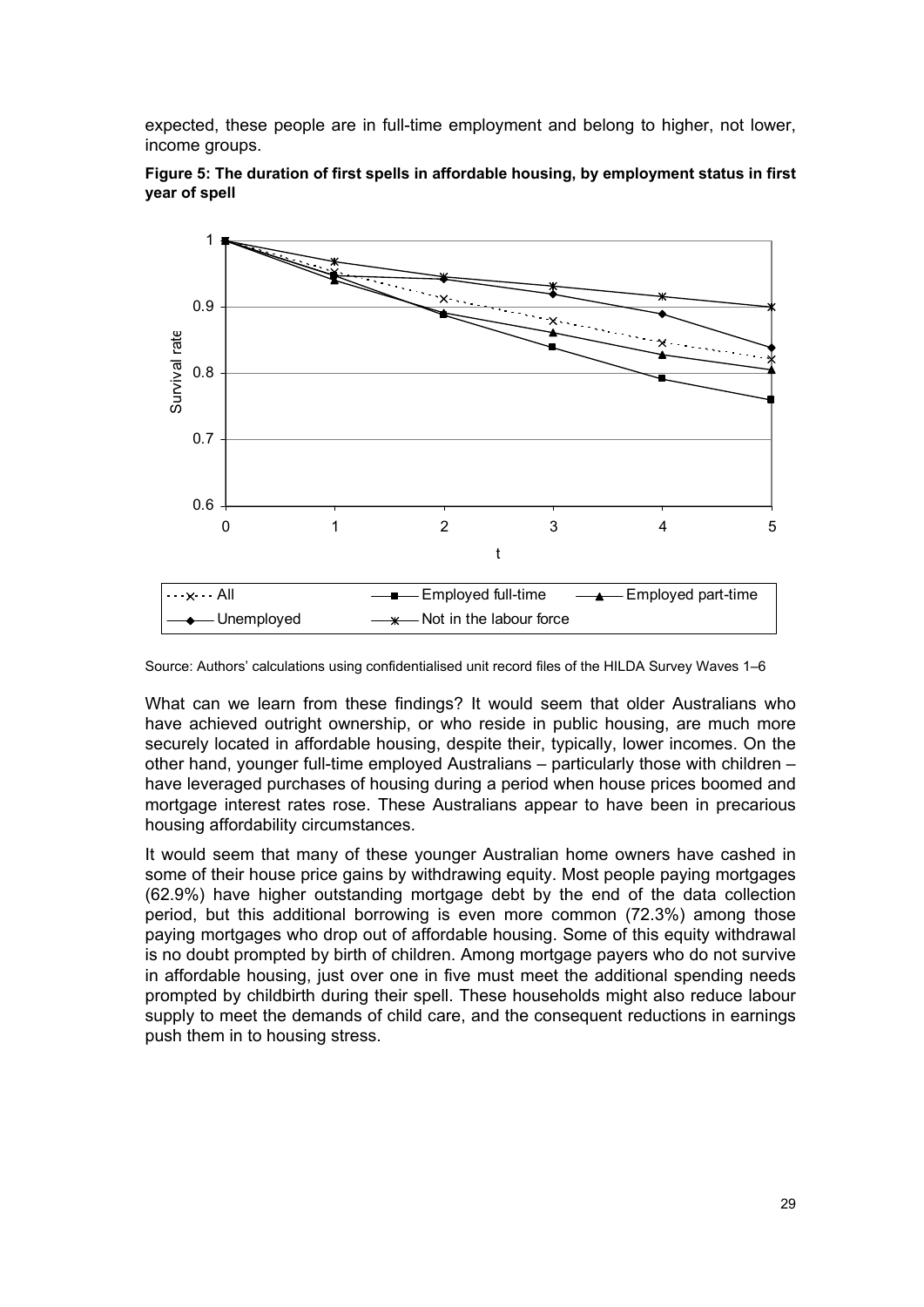

<span id="page-36-0"></span>**Figure 6: The duration of first spells in affordable housing, by age in first year of spell** 

Source: Authors' calculations using confidentialised unit record files of the HILDA Survey Waves 1–6





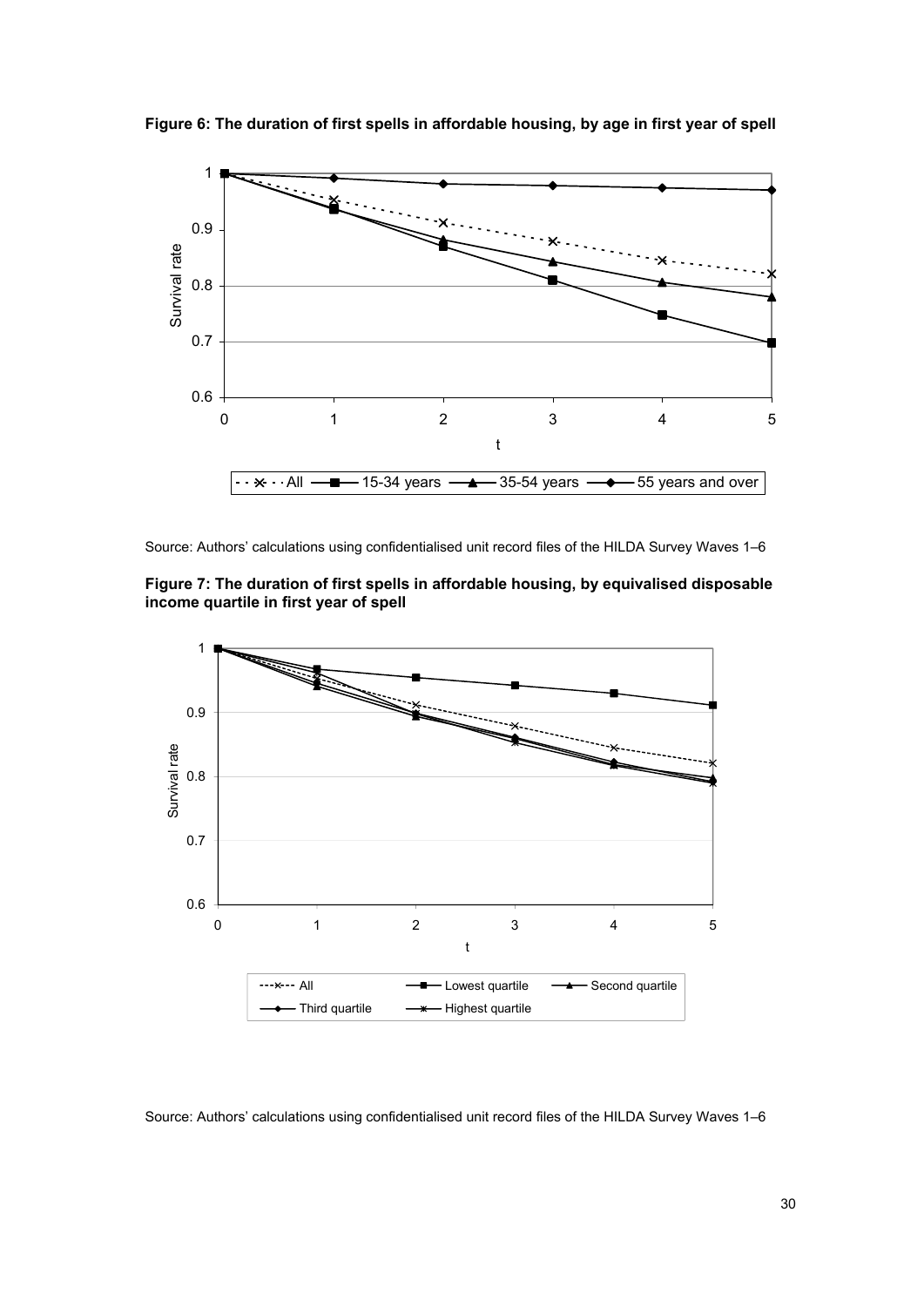## <span id="page-37-0"></span>**3.5 Churning and the permanence of escapes from housing stress**

A limitation of the analysis reported in section 3.3 is that only first spells of housing stress are examined. If churning in and out of housing stress is common in the time period 2001–06, the statistical patterns revealed by an analysis of first spells may not be apparent when repeat spells are included. Table 12 reports the frequency of second and third repeat spells. It turns out that among those suffering at least one spell of housing stress, more than one in five (22%) had two or three spells. There is then a considerable amount of churning, so analyses of first spells using the hazard rate approach is subject to this reservation.

| Table 12: Number of spells of housing stress among those with at least one spell of |  |  |
|-------------------------------------------------------------------------------------|--|--|
| housing stress                                                                      |  |  |

|                                                                     | N           | Per cent |
|---------------------------------------------------------------------|-------------|----------|
| Persons who experienced:                                            |             |          |
| 1 spell of housing stress                                           | 1206        | 77.8     |
| 2 spells of housing stress                                          | 316         | 20.4     |
| 3 spells of housing stress                                          | 28          | 1.8      |
| All persons who experienced one or more spells<br>of housing stress | 1550        | 100.0    |
| Mean number of spells of housing stress                             | 1.24 spells |          |
| Median number of spells of housing stress                           | 1 spell     |          |

Source: Authors' calculations using confidentialised unit record files of the HILDA Survey Waves 1–6

The same limitation is possible with respect to analyses of first spells in affordable housing. However, Table 13 shows that churning in and out of affordable housing is less common. Among persons with at least one spell of affordable housing, only 12 per cent have repeat spells. This reflects the permanence of most first spells (see Table 11).

#### **Table 13: Number of spells in affordable housing among those with at least one spell of affordable housing**

|                                                                         | N           | Per cent |
|-------------------------------------------------------------------------|-------------|----------|
| Persons who experienced:                                                |             |          |
| 1 spell of affordable housing                                           | 6287        | 87.7     |
| 2 spells of affordable housing                                          | 834         | 11.6     |
| 3 spells of affordable housing                                          | 45          | 0.6      |
| All persons who experienced one or more spells<br>of affordable housing | 7166        | 100.0    |
| Mean number of spells of affordable housing                             | 1.13 spells |          |
| Median<br>number of<br>spells of affordable<br>housing                  | 1 spell     |          |

Source: Authors' calculations using confidentialised unit record files of the HILDA Survey Waves 1–6

Among those escaping a first spell of housing stress, recidivism is an important issue. Table 14 examines those 1193 persons who climb out of housing stress, and the permanence of their subsequent spell in affordable housing. The findings here are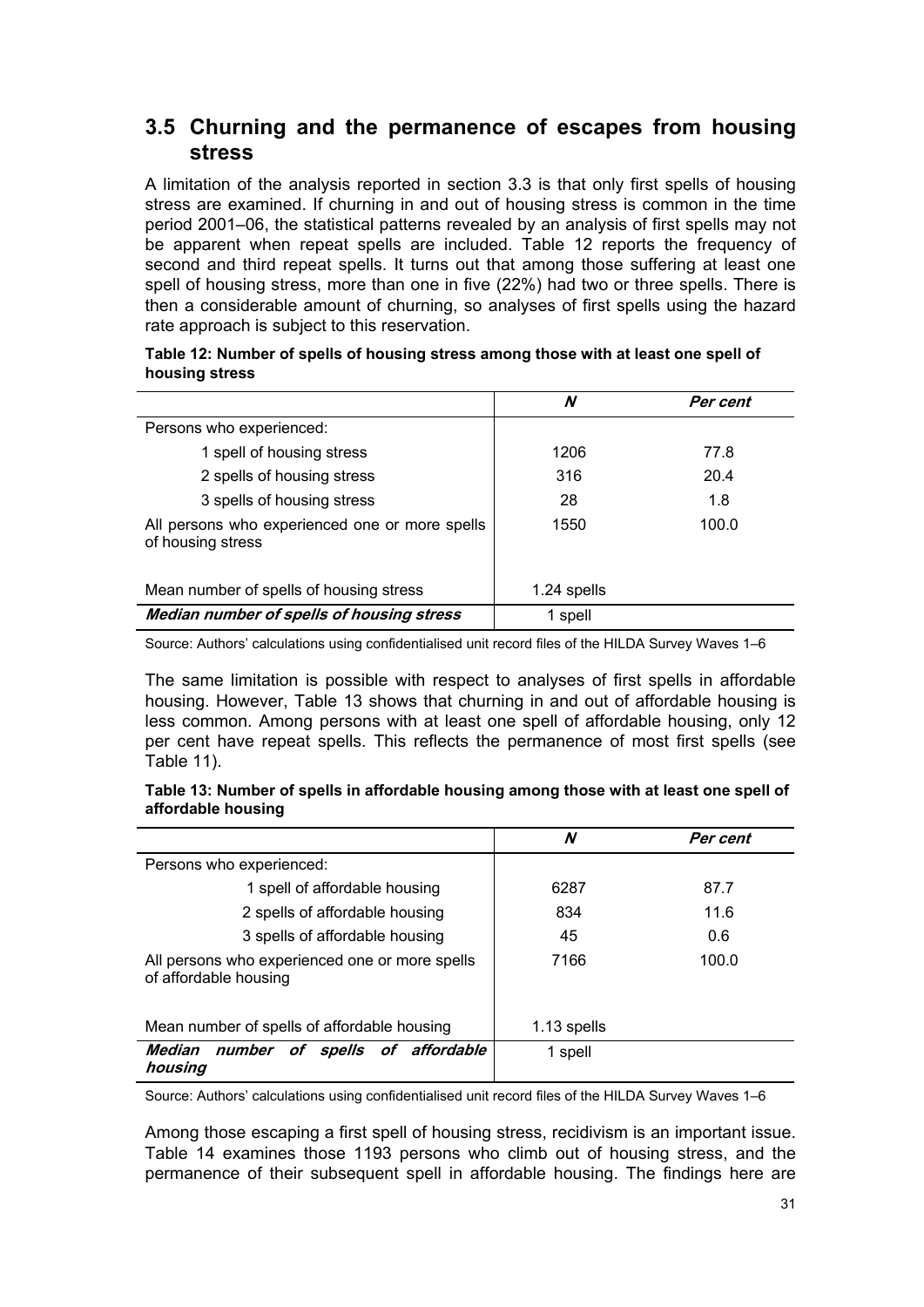<span id="page-38-0"></span>striking; the survival rate estimates show that only 53 per cent are expected to remain in affordable housing after four years. Though most people are likely to break out of first spells of housing stress, improvements in housing affordability are typically transient for a significant proportion of those who escape a first spell of housing stress. Table 14 also reveals negative duration dependence; the hazard rate decreases from 0.189 in Year 1, to 0.110 in Year 4. The chances of falling back into housing stress are lower the longer the spell in affordable housing. However, if we select first spells that are *not* preceded by spells in housing stress, we find that more than 80 per cent survive and the hazard is very low in each year of the spell; a randomly selected individual has a 84 per cent chance of survival in Year 4, a rate that is more than 1.5 times that of persons whose spells follow an escape from housing stress (see Table 15).

Our results indicate that housing affordability circumstances are polarised. There is a group of housing consumers whose spells in affordable housing are sustainable. If members of this group are owner-purchasers they generally have lower LVRs. They and their renter counterparts have not experienced a prior spell of housing stress between 2001 and 2006. On the other hand, for those whose first spell in affordable housing has been preceded by a spell in housing stress, the spells in affordable housing is more typically unsustainable. Owner-purchasers account for 658 (55%) of these spells. Their precarious position reflects high LVRs; in 40 per cent of these 658 spells, outstanding mortgage debt is higher when spells are terminated, due to either leveraged purchases or mortgage equity withdrawal.

Renters or outright owners account for 535 spells in Table 14. One in six of these spells features a move by renters into home ownership, a transition that typically requires borrowing in order to fund purchase at a time of rising house prices and interest rates. Many are terminated by a slide into housing stress, which is unsurprising. One-third of the 535 spells belong to private renters who move into more expensive housing; typical housing costs among those who spiral into more expensive housing – from \$7,075 to \$10,999 by the end of their spell. Finally, a surprising number of spells were experienced by Australians who were outright owners when the spell began (20%); those slipping into housing stress do so as a consequence of mortgage equity withdrawal – cashing in housing equity by securing a mortgage against their primary residence.

| Year <sup>a</sup> |                                         | <b>Number</b>                                            |                            | <b>Hazard rate</b> | Survival rate          |
|-------------------|-----------------------------------------|----------------------------------------------------------|----------------------------|--------------------|------------------------|
| (t)               |                                         |                                                          |                            | $H_t = N_t / T_t$  | $S_t = S_{t-1}(1-H_t)$ |
|                   | In affordable<br>housing<br>during year | Fell into<br>housing stress<br>by end of the<br>year (N) | Censored at<br>end of year |                    |                        |
| 0                 | 1193                                    | 0                                                        | 207                        |                    | 1.000                  |
| 1                 | 986                                     | 186                                                      | 157                        | 0.189              | 0.811                  |
| $\boldsymbol{z}$  | 643                                     | 90                                                       | 198                        | 0.140              | 0.698                  |
| 3                 | 355                                     | 50                                                       | 141                        | 0.141              | 0.600                  |
| 4                 | 164                                     | 18                                                       | 146                        | 0.110              | 0.534                  |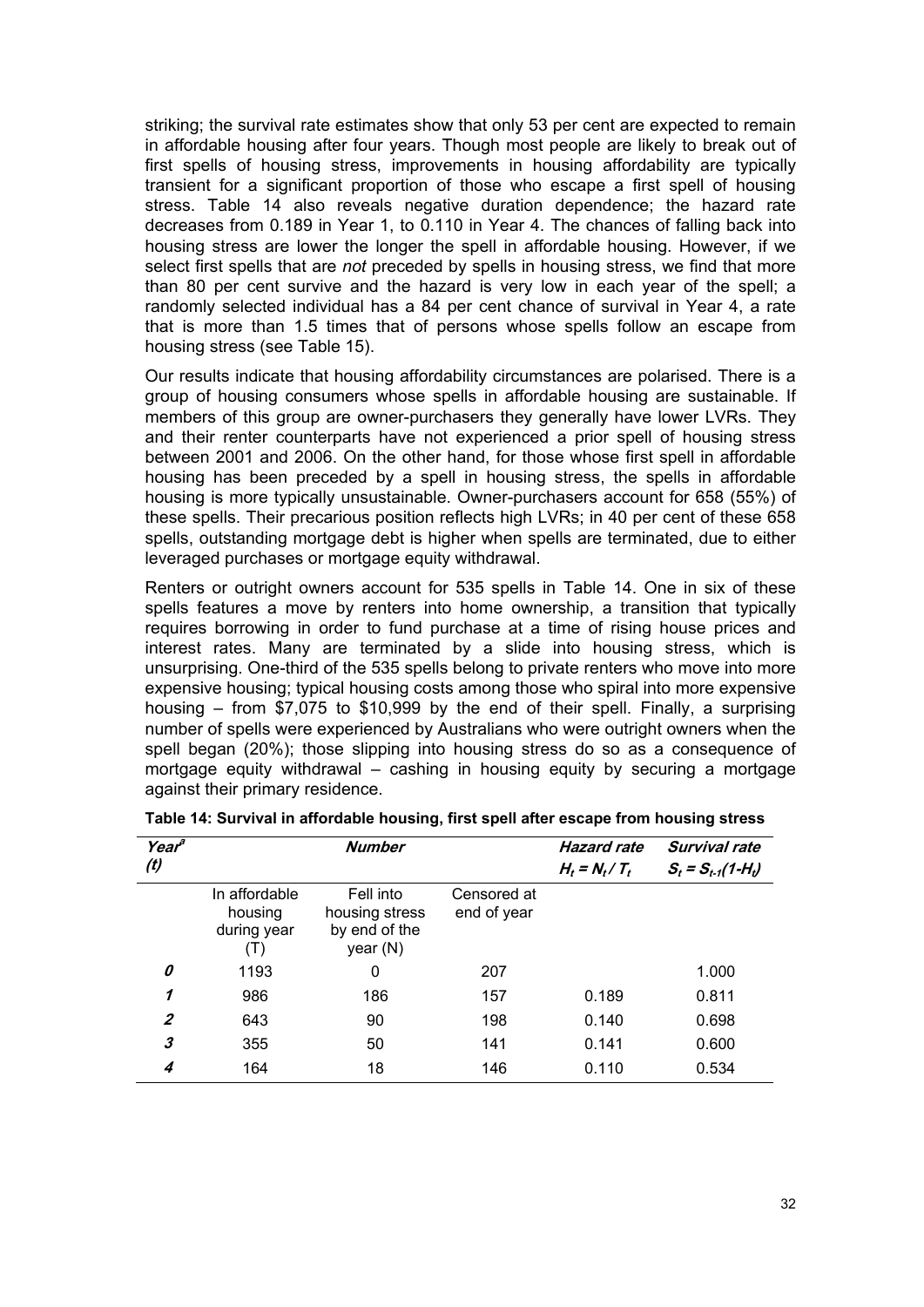| Year <sup>a</sup><br>(t) |                                                | <b>Number</b>                                            |                                         | <b>Hazard rate</b><br>$H_t = N_t / T_t$ | Survival rate<br>$S_t = S_{t-1}(1-H_t)$ |
|--------------------------|------------------------------------------------|----------------------------------------------------------|-----------------------------------------|-----------------------------------------|-----------------------------------------|
|                          | In affordable<br>housing<br>during year<br>(T) | Fell into<br>housing stress<br>by end of the<br>year (N) | Censored <sup>b</sup> at<br>end of year |                                         |                                         |
| 0                        | 6734                                           | 0                                                        | 23                                      |                                         | 1.000                                   |
| 1                        | 6711                                           | 246                                                      | 31                                      | 0.037                                   | 0.963                                   |
| 2                        | 6434                                           | 257                                                      | 33                                      | 0.040                                   | 0.925                                   |
| 3                        | 6144                                           | 200                                                      | 36                                      | 0.033                                   | 0.895                                   |
| 4                        | 5908                                           | 210                                                      | 46                                      | 0.036                                   | 0.863                                   |
| 5                        | 5652                                           | 166                                                      | 5486                                    | 0.029                                   | 0.838                                   |

<span id="page-39-0"></span>**Table 15: Survival in affordable housing; no previous spell in housing stress** 

Source: Authors' calculations using confidentialised unit record files of the HILDA Survey Waves 1–6

Notes:

- a. Housing costs and income are measured only once per year. The wave when a person is first recorded in housing stress is then labelled Year 0 because the person cannot leave housing stress until the following wave, which is then labelled Year 1.
- b. Censored means that Year t+1 occurred after the end of the data collection period. For example, a first spell of housing stress that begins in Wave 6 will inevitably be censored at the end of Year 0because Wave 6 is the last wave of data collection.

There are 1273 persons (the sum of column 3 cells in Table 11) who have first spells of affordable housing that prove unsustainable. Table 16 profiles their hazard and survival rates and reveals that over two-thirds (68.2%) reverse this deterioration in housing affordability by Year 1 of their spell in unaffordable housing. A randomly drawn person has only a 5 per cent chance of remaining in housing stress by Year 4.

| Year <sup>a</sup><br>(t) |                                                | <b>Number</b>                                            |                                         | <b>Hazard</b><br>rate<br>$Ht = Nt / Tt$ | <b>Survival rate</b><br>$St = St-1(1-Ht)$ |
|--------------------------|------------------------------------------------|----------------------------------------------------------|-----------------------------------------|-----------------------------------------|-------------------------------------------|
|                          | In affordable<br>housing<br>during year<br>(1) | Fell into<br>housing stress<br>by end of the<br>year (N) | Censored <sup>b</sup> at<br>end of year |                                         |                                           |
| 0                        | 1273                                           | 0                                                        | 170                                     |                                         | 1.000                                     |
| 1                        | 1103                                           | 752                                                      | 74                                      | 0.682                                   | 0.318                                     |
| $\overline{2}$           | 277                                            | 140                                                      | 30                                      | 0.505                                   | 0.157                                     |
| 3                        | 107                                            | 47                                                       | 22                                      | 0.439                                   | 0.088                                     |
| 4                        | 38                                             | 16                                                       | 22                                      | 0.421                                   | 0.051                                     |

**Table 16: Escape from housing stress, first spell after falling out of affordable housing** 

Source: Authors' calculations using confidentialised unit record files of the HILDA Survey Waves 1–6

Notes:

- a. Housing costs and income are measured only once per year. The wave when a person is first recorded in housing stress is then labelled Year 0 because the person cannot leave housing stress until the following wave, which is then labelled year 1.
- b. Censored means that Year t+1 occurred after the end of the data collection period. For example, a first spell of housing stress that begins in Wave 6 will inevitably be censored at the end of year 0 because Wave 6 is the last wave of data collection.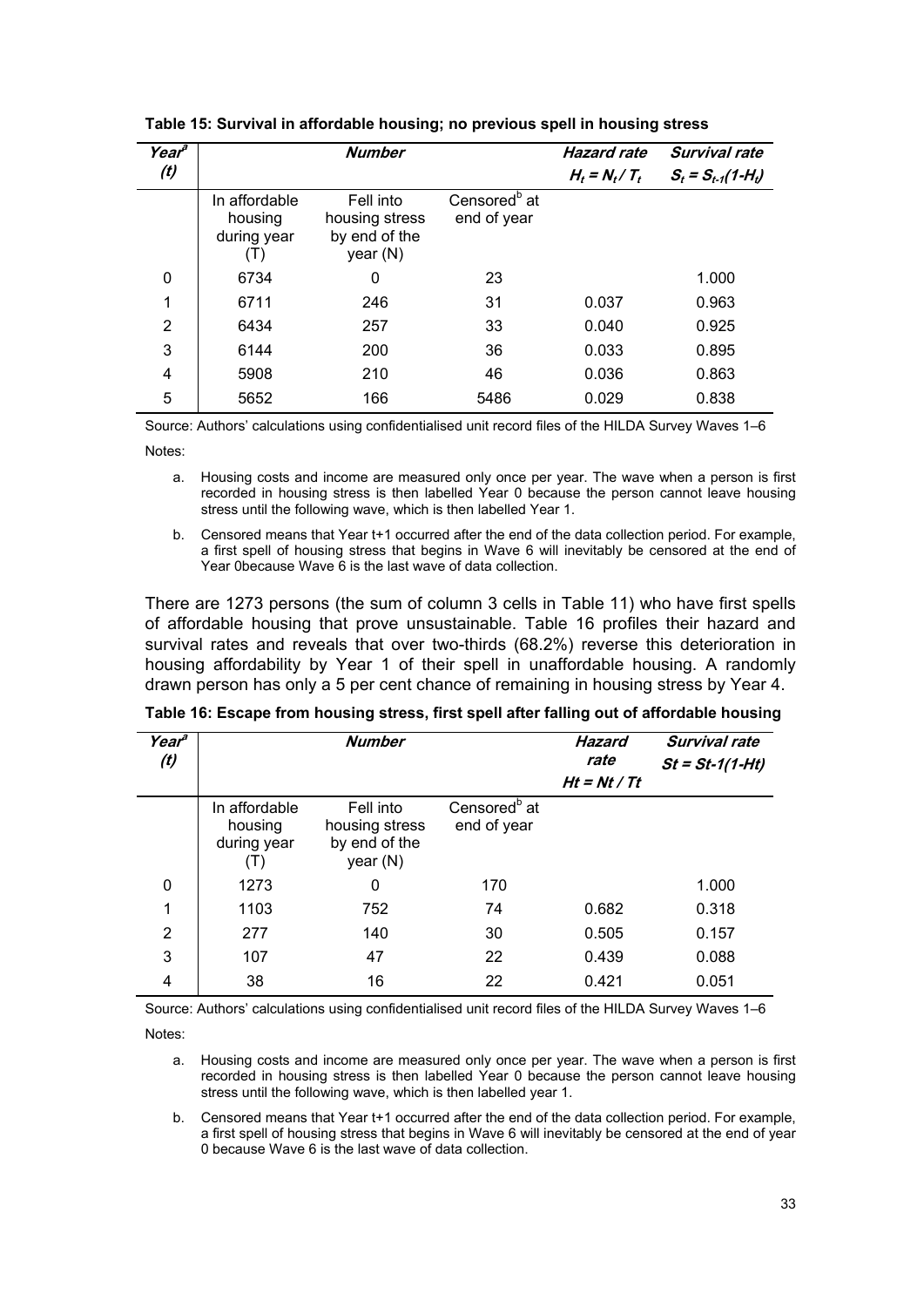Tables 14, 15 and 16 offer important insights into the dynamics of housing affordability. It would seem that the majority of Australians who occupy affordable housing can sustain these circumstances in the long run. However, there are a minority of Australians who reside in precarious circumstances, churning in and out of affordable housing. Those that escape housing stress are unable to sustain the improvement in housing affordability; on the other hand, most of those dropping out of affordable housing are able to quickly reverse the deterioration in their housing market circumstances. These findings raise important research questions for a future research agenda that we outline in section 5.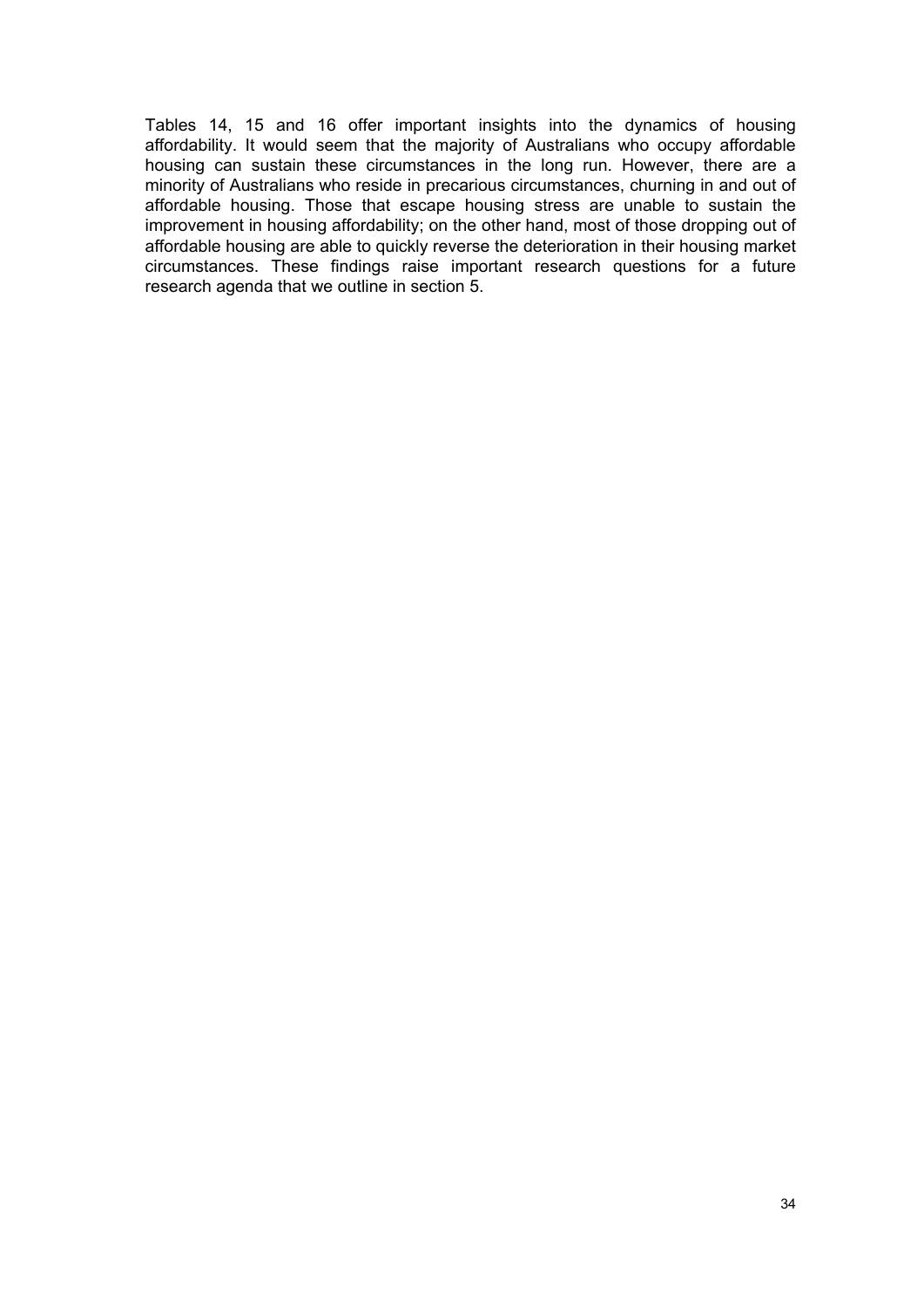## <span id="page-41-0"></span>**4 MODELLING (UN-) AFFORDABLE HOUSING SPELLS DATA**

### **4.1 Modelling approach**

The life-table analyses in Chapter 3 suggests that particular sub-groups in the Australian population are less likely to escape housing stress, and/or sustain spells in affordable housing. In this chapter we add to the evidence base by modelling spells data as a function of key housing and labour market variables, controlling for the confounding influence of various socio-economic and demographic variables. The modelling approach helps to identify the independent effects of variables in a more robust way. The findings in this chapter provide a more reliable guide to the factors shaping a person's chances of escaping housing stress, and those shaping the chances of survival in affordable housing.

Our approach models the occurrence and timing of events, where events are represented by a transition from one status to another. This approach is commonly invoked by medical researchers to gauge the success of alternative medical procedures, diets, environmental factors and so on, in determining survival rates among patients – the victims of heart disease, for instance<sup>[18](#page-41-1)</sup>. It is used by economists to analyse the factors that determine how quickly the unemployed find jobs<sup>[19](#page-41-2)</sup>. In the present context the events are transitions into (un-) affordable housing. These models are typically referred to as hazard or survival models, depending upon the way in which the findings are interpreted; continuation of a spell in a 'good' state is typically referred to as survival, and hazard is used to describe exit from a 'good' state.

We design a data set that contains records for each year that an individual remains in (un-) affordable housing. The start of a spell is the first year that the individual is recorded as occupying (un-) affordable housing. Every individual has at least one spell in either affordable or unaffordable housing. The models are estimated using the 'at-risk' data set; an essential feature of the risk set's definition is that once an individual experiences the event (or is censored) he or she drops out of the risk set in all future periods.

Standard logistic regression analysis is used to estimate the relationship between the probability of exiting housing stress and a range of explanatory variables<sup>[20](#page-41-3)</sup>. It is also used to analyse the relationship between the probability of falling out of affordable housing and these explanatory variables. The explanatory variables are of two kinds, time indicators and predictors. Time indicators index the discrete time periods that comprise a spell of (un-) affordable housing. If the maximum possible duration of a

spell is five years, there are five indicators  $D_j$  ( $j = 1,2,3,4,5$ ), where  $D_j = 1$  if the person's record belongs to time interval j, zero otherwise. The coefficient estimates (alpha  $(\alpha_j)$ ) represent what is called the baseline hazard function. If there are no

predictor variables, these αj can be transformed to obtain the same hazard rates (conditional probabilities) as are reported in tables 10 and 11 for the sample

<span id="page-41-1"></span> $\overline{a}$  $18$  Felker (2000) used this method to evaluate factors affecting survival among patients with heart disease. Mukamal (2001) also used similar modelling to examine the impact of diabetes on survival among patients in hospital because of heart attacks.<br><sup>19</sup> For a seminal study of this kind see Nickell (1979). Early reviews of the statistical techniques in this

<span id="page-41-2"></span>context can be found in Lancaster (1979) and Kiefer (1988).

<span id="page-41-3"></span> $20$  For an accessible account of the technical details see Singer and Willet (2003).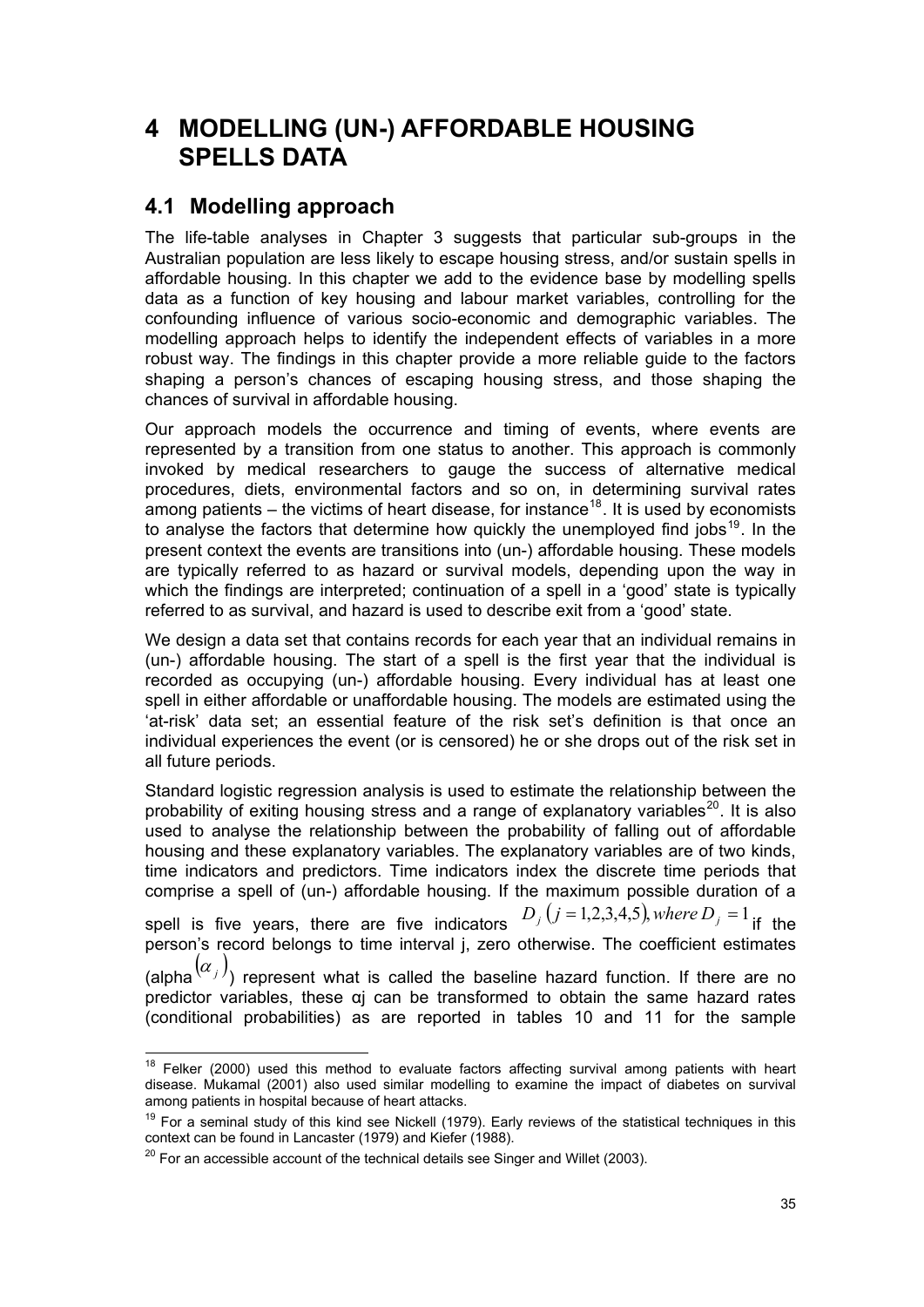<span id="page-42-0"></span>population. When predictor variables are included the baseline hazard is defined for the sub-group defined when setting all the predictor variables to zero. Addition or subtraction of predictor variables changes the definition of sub-groups that the baseline hazard profiles.

Predictor variables are measures of the factors that we believe should be influential in shaping the probability of escaping housing stress (or sustaining spells in affordable housing)<sup>[21](#page-42-1)</sup>. The coefficient estimates (Betas βk) can be transformed to obtain the increments in hazard rates (conditional probabilities) in every time period, controlling for the other predictors in the model. It is common and more intuitively appealing to transform the βk estimates into odds ratios. When the predictor variable is dichotomous – for example a variable such as 'moved' that indicates whether the individual moved in any Year j of a spell – the odds ratio is the odds of event occurrence when a person moves, relative to the odds of event occurrence when a person continues to reside in the same dwelling<sup>[22](#page-42-2)</sup>. The odds ratio is then a measure of how likely movers are to exit from housing stress (for instance), relative to nonmovers. If the odds ratio is two, movers are twice as likely to exit housing stress at any given stage in a spell of un-affordable housing. We follow this practice of using odds ratios in the results section below.

The remainder of this chapter is organised as follows. Section [4.2](#page-42-3) describes variable measures, and the rationale for their inclusion. This is followed in section 4.3 by a presentation of our findings. A final section offers some thoughts on the significance of these findings.

### <span id="page-42-3"></span>**4.2 Data and model specification**

The data set is organised as a person-period data set, which has a separate record for each time period when a person is at risk of event occurrence. These are records for years up to and including the year in which 'events' occur (escape from housing stress, or dropping out of affordable housing). Censored spells are ones where events have not occurred, and include records up to and including the final year of data collection<sup>[23](#page-42-4)</sup>. For example, consider an individual who is in affordable housing in Wave 1 of the HILDA Survey. Suppose the individual continues to be in affordable housing in each subsequent time period but is observed to have fallen into housing stress in Wave 6. The individual's wave 1 observation corresponds to Year 0 of an affordable housing spell. The individual is at risk of falling out of affordable housing from Wave 2 or Year One onwards (see Chapter 3). In Wave 6 or Year 5, the individual has fallen out of affordable housing. In the person-period data set, the individual has five records in which the individual is at risk, Year 1 to Year 5, with event occurrence taking place in Year 5. Consider another individual who is still in affordable housing by Year 5. This individual also has five records, but event occurrence would not have taken place by Year 5.

$$
odds = \frac{probability}{1 - probability}
$$

  $21$  See section 4.2 below for further discussion.

<span id="page-42-2"></span><span id="page-42-1"></span> $22$  Odds are obtained from the quotient;

In hazard analyses the quotient contains conditional probabilities (the hazard. If hazard is 0.8 in a particular time interval of a spell, the conditional odds of event occurrence are four.

<span id="page-42-4"></span> $23$  Individuals with censored spells are identified by a series of zeros in each year of the spell; individuals who experience the event will have a series of zeros that are terminated by a one in the final year of their spell.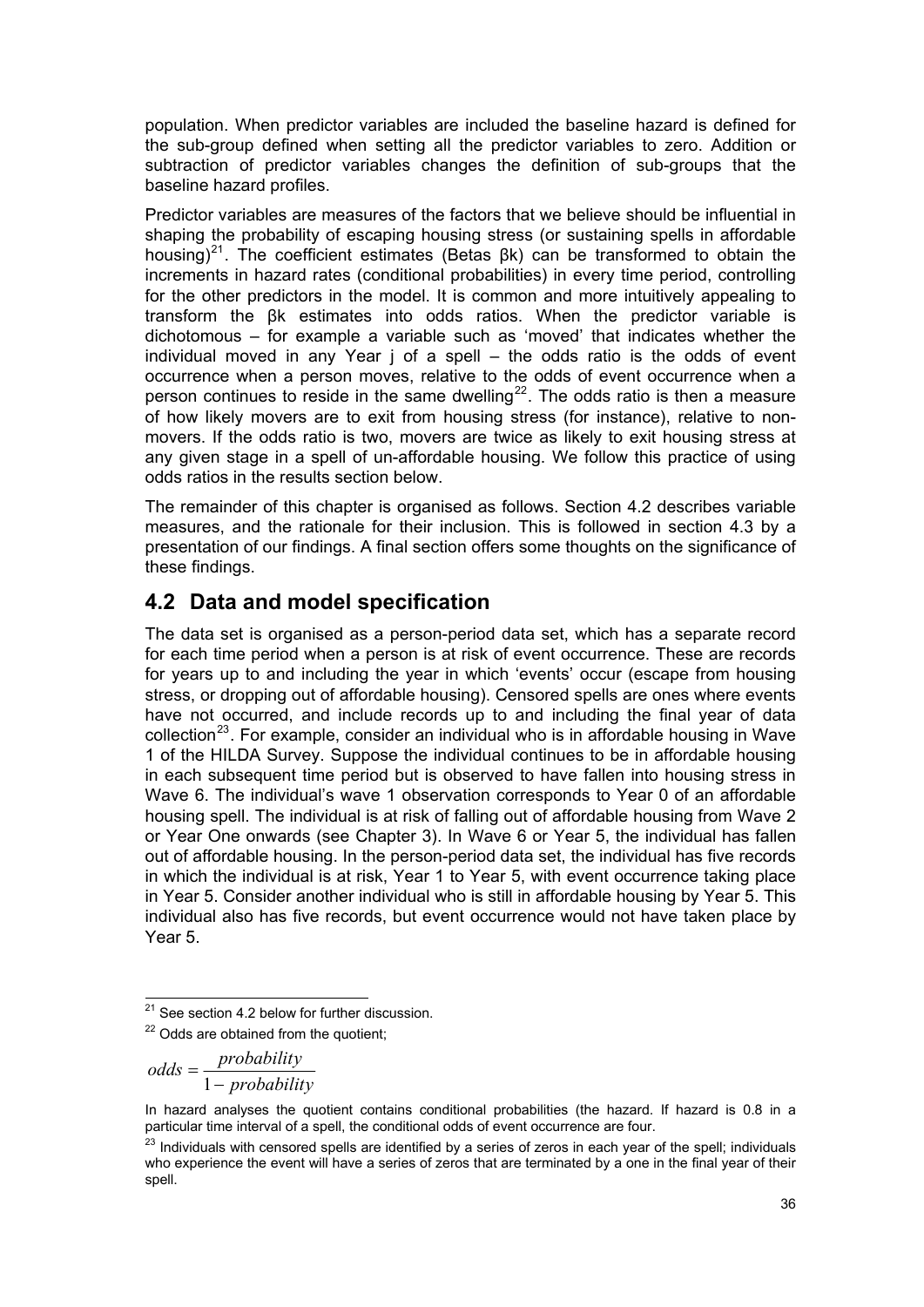A typically important issue in studies of event occurrence is duration dependence – is the risk of event occurrence independent of duration? Negative duration dependence is evident in Tables 10 and 11. The inclusion of time indicators allows the researcher to scrutinise whether such conclusions are robust when predictor variables are added. Our chosen model specification also recognises that time has an historical dimension; a two-year spell of housing stress covering 2002–2003 may have a different hazard profile as compared to one covering 2003–2004, because unmeasured housing and labour market conditions could change. Accelerating house price inflation rates and rising mortgage interest rates suggest that this hypothesis should be tested by inclusion of a vector of calendar year dummy variables (see Table 17).

Housing market variables are of particular importance because policy relevant inferences can be drawn from coefficient estimates. The tenure that a person has chosen is relevant because owner-purchaser outlays on housing costs decline as they 'retire' mortgage debt, but tenants must meet rents that typically increase. Housing assistance arrangements also vary by tenure; public housing is expected to be successful in sustaining spells in affordable housing because of the concessional rent formula that typically limits rents to 25 per cent of income. Geographical variation in housing prices and rents is common; prices and rents are generally higher in urban areas because superior access to services and employment opportunities push up land values. Whether a person has moved can influence the chances of living in (un-) affordable housing. How this 'plays out' is an empirical question; a spell in housing stress can motivate moves into cheaper housing, but if moves by those residing in affordable housing are prompted by increases in the demand for housing, residential mobility could be associated with lower survival rates (in affordable housing).

Labour market and human capital characteristics should be influential factors, but in ways that are more complicated than might be expected. Economists have tended to emphasise permanent income rather than current measured income as the relevant variable in relation to the demand for housing<sup>[24](#page-43-0)</sup>. Permanent income is the financial return on human capital (plus interest, dividends and other returns on assets) that a person expects over their lifetime. Those with skills, qualifications and enterprise will have relatively high permanent incomes, though their current measured incomes might be relatively low because they are in the early years of their career, or bad luck could lead to temporary dips in income. The argument that people will consider their permanent incomes when considering long-term commitments (such as housing arrangements) is widely accepted. Qualifications variables are therefore prominent in our model specification, as are variables that could be correlated with temporary slumps in current measured income<sup>[25](#page-43-1)</sup> and variables that capture precarious labour market circumstances (e.g. casual contracts). Workers with high levels of human capital and correspondingly high permanent incomes could nevertheless confront uncertain labour market prospects that warrant caution with respect to long-term commitments to cost outlay.

<span id="page-43-0"></span><sup>&</sup>lt;sup>24</sup> Technically permanent income is an estimate of a person's long-run average income level.

<span id="page-43-1"></span><sup>&</sup>lt;sup>25</sup> While current income may not determine housing cost outlays, events such as unemployment will affect the chances of HAS because current income is the denominator in housing affordability measures.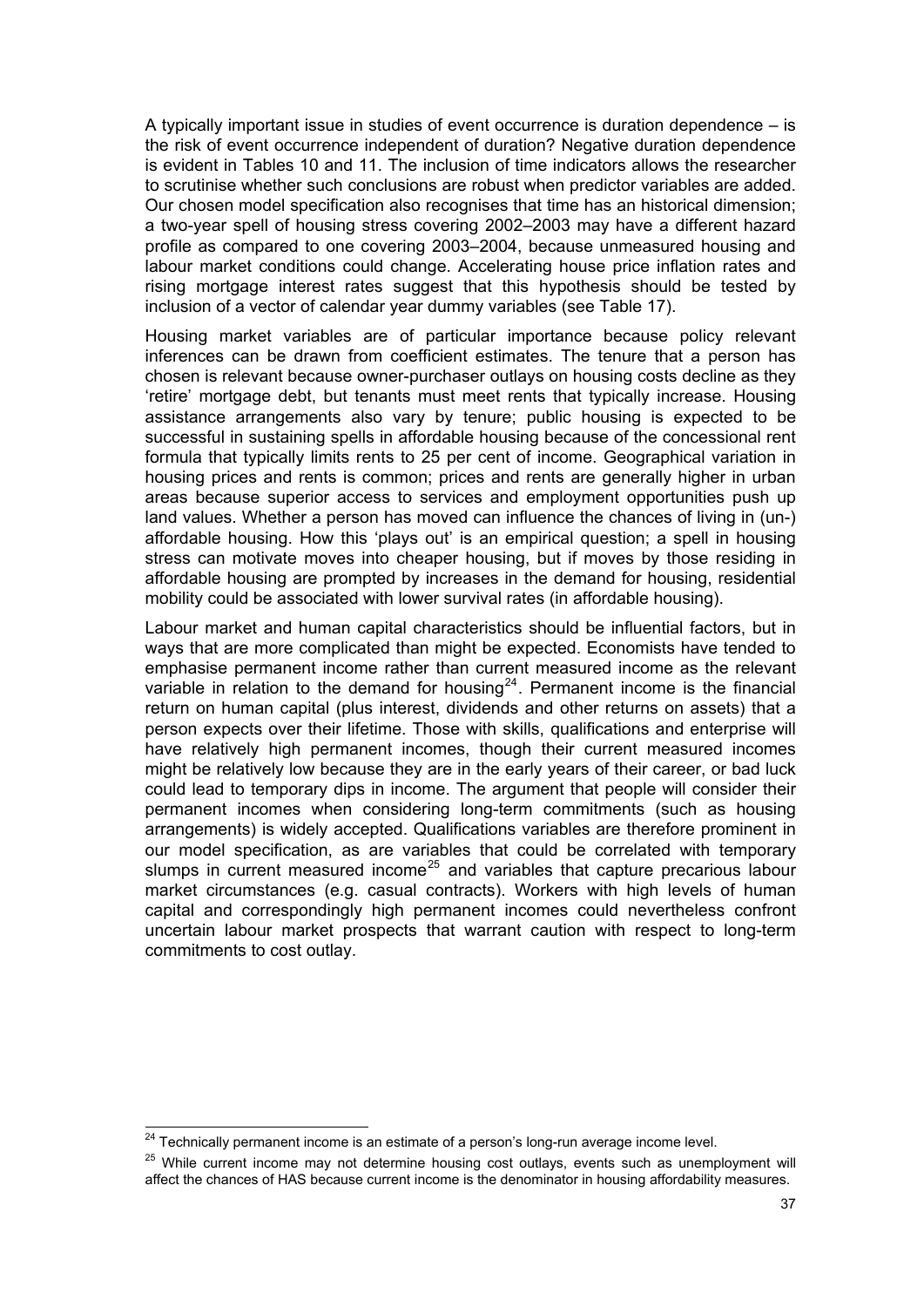#### <span id="page-44-0"></span>**Table 17: Variable definitions**

| Variable                                        | <b>Definition</b>                                                     | Unit of<br>measurement | Time-invariant<br>or time-varying |
|-------------------------------------------------|-----------------------------------------------------------------------|------------------------|-----------------------------------|
| <b>Time indicators</b>                          |                                                                       |                        |                                   |
| Year of spell                                   |                                                                       |                        |                                   |
| First year of spell                             | First year in (un-) affordable housing                                | <b>Dichotomous</b>     | Time-varying                      |
| Second year of spell                            | Second year in (un-) affordable<br>housing                            | Dichotomous            | Time-varying                      |
| Third year of spell                             | Third year in (un-) affordable<br>housing                             | Dichotomous            | Time-varying                      |
| Fourth year of spell                            | Fourth year in (un-) affordable<br>housing                            | <b>Dichotomous</b>     | Time-varying                      |
| Fifth year of spell                             | Fifth year in (un-) affordable housing                                | Dichotomous            | Time-varying                      |
| Calendar year                                   |                                                                       |                        |                                   |
| 2003                                            | Observation from 2003 calendar<br>year                                | Dichotomous            | Time-varying                      |
| 2004                                            | Observation from 2004 calendar<br>year                                | Dichotomous            | Time-varying                      |
| 2005                                            | Observation from 2005 calendar<br>year                                | Dichotomous            | Time-varying                      |
| 2006                                            | Observation from 2006 calendar<br>year                                | Dichotomous            | Time-varying                      |
| <b>Housing market</b><br>variables              |                                                                       |                        |                                   |
| Outright owner                                  | Home owner without mortgage at<br>start of spell                      | Dichotomous            | Time-invariant                    |
| Owner-purchaser                                 | Home owner with mortgage at start<br>of spell                         | Dichotomous            | Time-invariant                    |
| Private renter                                  | Private renter at start of spell                                      | Dichotomous            | Time-invariant                    |
| Public renter                                   | Public renter at start of spell                                       | Dichotomous            | Time-invariant                    |
| Rent-free                                       | Rent-free at start of spell                                           | <b>Dichotomous</b>     | Time-invariant                    |
| Moved                                           | Whether moved since last year                                         | Dichotomous            | Time-varying                      |
| Major city                                      | Collection districts with an average<br>Accessibility/Remoteness      | <b>Dichotomous</b>     | Time-varying                      |
|                                                 | Index of Australia <sup>1</sup> (ARIA) index<br>value of 0 to $0.2$ . |                        |                                   |
| Inner region                                    | Collection districts with an average<br>Accessibility/Remoteness      | Dichotomous            | Time-varying                      |
|                                                 | Index of Australia (ARIA) index<br>value of $> 0.2$ to $\leq 2.4$ .   |                        |                                   |
| Outer, remote or very<br>remote regions         | Collection districts with an average<br>Accessibility/Remoteness      | Dichotomous            | Time-varying                      |
|                                                 | Index of Australia (ARIA) index<br>value of $> 2.4$ .                 |                        |                                   |
| Labour market<br>and human<br>capital variables |                                                                       |                        |                                   |
| Postgraduate                                    | Masters or doctorate degree                                           | Dichotomous            | Time-varying                      |
| Graduate                                        | Graduate diploma or graduate<br>certification                         | Dichotomous            | Time-varying                      |
| <b>Bachelor</b>                                 |                                                                       | Dichotomous            | Time-varying                      |
| Advanced diploma /<br>diploma                   |                                                                       | Dichotomous            | Time-varying                      |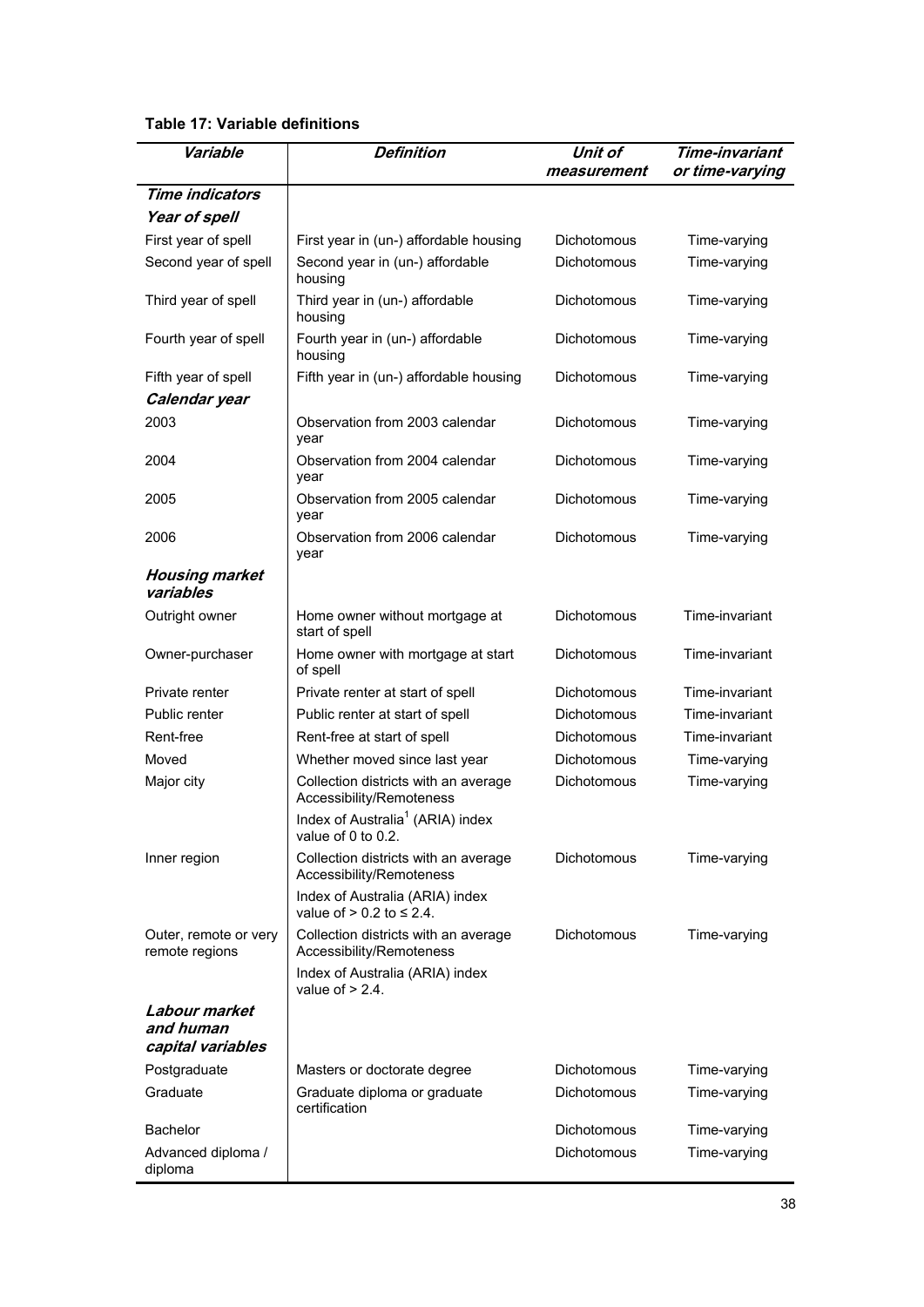| Variable                                         | <b>Definition</b>                                         | <b>Unit of</b>        | Time-invariant  |
|--------------------------------------------------|-----------------------------------------------------------|-----------------------|-----------------|
|                                                  |                                                           | measurement           | or time-varying |
| Certificate III or IV                            |                                                           | Dichotomous           | Time-varying    |
| Certificate I or II                              |                                                           | Dichotomous           | Time-varying    |
| Certificate not<br>defined                       |                                                           | Dichotomous           | Time-varying    |
| Year 12                                          |                                                           | Dichotomous           | Time-varying    |
| Year 11 and below                                |                                                           | Dichotomous           | Time-varying    |
| High-level<br>qualifications                     | Postgraduate, graduate or bachelor<br>degrees             | Dichotomous           | Time-varying    |
| Medium-level<br>qualifications                   | Diplomas, certificates I, II, III, IV or<br>not defined   | Dichotomous           | Time-varying    |
| Low qualifications                               | Year 12 or below                                          | Dichotomous           | Time-varying    |
| Full-time permanent<br>contract                  | Employed full-time on an ongoing<br>basis                 | Dichotomous           | Time-varying    |
| Full-time fixed-term<br>contract                 | Employed full-time on a contract<br>with an end date      | Dichotomous           | Time-varying    |
| Part-time permanent<br>contract                  | Employed part-time on an ongoing<br>basis                 | Dichotomous           | Time-varying    |
| Part -time fixed-term<br>contract                | Employed part-time on a contract<br>with an end date      | Dichotomous           | Time-varying    |
| Casual or other<br>contract                      | Employed with no paid holiday or<br>sick leave provisions | Dichotomous           | Time-varying    |
| Self-employed                                    |                                                           | Dichotomous           | Time-varying    |
| Unemployed                                       |                                                           | Dichotomous           | Time-varying    |
| Not in the labour<br>force                       |                                                           | Dichotomous           | Time-varying    |
| Socio-<br>demographic<br>variables               |                                                           |                       |                 |
| Age                                              |                                                           | Continuous, years     | Time-varying    |
| Australian-born non-<br>Indigenous               |                                                           | Dichotomous           | Time-invariant  |
| Australian-born<br>Indigenous                    |                                                           | Dichotomous           | Time-invariant  |
| Born in main English-<br>speaking countries      | Main English-speaking countries <sup>2</sup>              | Dichotomous           | Time-invariant  |
| Born in non-English-<br>speaking countries       | Non- English-speaking countries.                          | Dichotomous           | Time-invariant  |
| <b>Disabled</b>                                  | Has a disability or long-term health<br>condition         | Dichotomous           | Time-varying    |
| Married                                          | Legally married                                           | Dichotomous           | Time-varying    |
| De facto                                         | Living with partner but not legally<br>married            | Dichotomous           | Time-varying    |
| Divorced                                         |                                                           | Dichotomous           | Time-varying    |
| Separated                                        |                                                           | Dichotomous           | Time-varying    |
| Widow                                            |                                                           | Dichotomous           | Time-varying    |
| Single never married                             |                                                           | Dichotomous           | Time-varying    |
| Number of<br>dependent children<br>age 0-4 years |                                                           | Continuous,<br>number | Time-varying    |
| Number of<br>dependent children<br>age 5-9 years |                                                           | Continuous,<br>number | Time-varying    |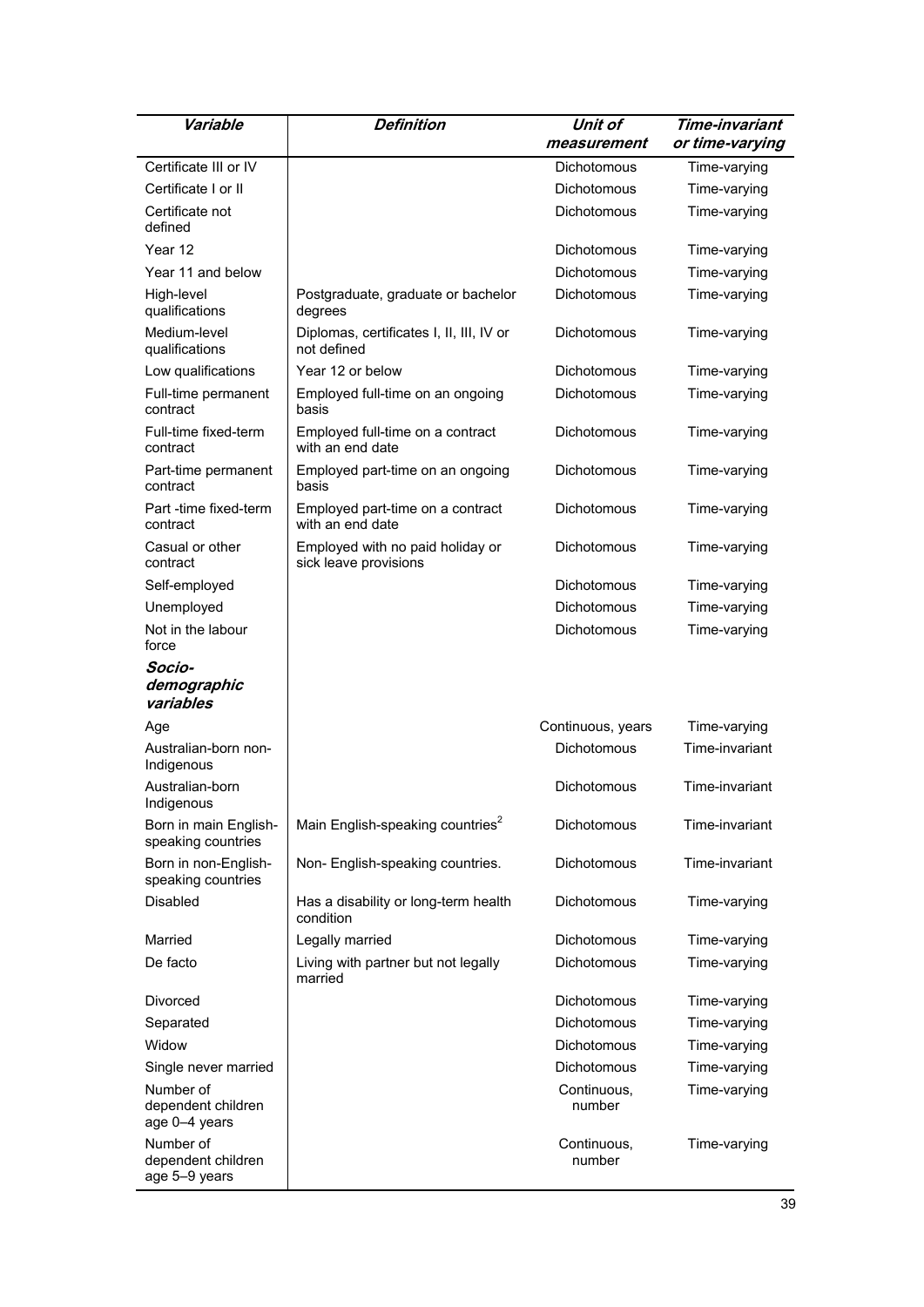| Variable                                           | Definition | Unit of<br>measurement | Time-invariant<br>or time-varying |
|----------------------------------------------------|------------|------------------------|-----------------------------------|
| Number of<br>dependent children<br>age 10-14 years |            | Continuous,<br>number  | Time-varying                      |
| Number of<br>dependent children<br>age 15-24 years |            | Continuous,<br>number  | Time-varying                      |

1. The ARIA index categorises non-contiguous geographical areas within each state or territory into areas that share common remoteness characteristics (ABS, 2001).

2. New Zealand, United Kingdom, Ireland, Canada, US and South Africa.

The role of human capital and labour market variables in shaping the duration of spells in (un-) affordable housing is a subtle one. Good qualifications and an associated rising earnings profile as careers progress will encourage people to take on large mortgages, as they expect to pay them off drawing on future growth in earnings. But such behaviour should be moderated by uncertainty, and those in precarious labour market circumstances are more vulnerable in this regard. Finally loss of job or unavoidable interruptions to careers as a result of pregnancy, injury or illness will cause temporary dips in current income, and people who in these circumstances are more likely to be caught in housing stress.

To precisely identify and measure the contribution of these housing and labour market variables we need to account for the confounding influence of socio-economic and demographic variables. We therefore include controls for stage in the life course (e.g. age), migrant status, presence of children and marital status.

The predictor variables are of two types. There are time-invariant variables that take the same value regardless of when they are measured. For example, country of birth is necessarily a constant. In the case of housing tenure, we have chosen to measure the variable in a time invariant way  $-$  it is tenure in the first year of a spell. This is because we wish to judge whether a spell that originates in a particular tenure is more or less permanent than spells that originate in other tenures. The other type of predictor variable is time varying – they can take different values in each year. In some cases – age, for example – the variable will always change value. In others – qualifications, for example  $-$  the variable changes abruptly but infrequently. A list of variable definitions and their chief characteristics can be found in Table 17.

The models are known as discrete time hazard models because the models estimate the conditional probability of escaping housing stress or falling out of affordable housing using a discrete time measure, where time is measured once every year rather than using a smaller time measure, such as day, week or month. The model specification allows the estimation of the odds of escaping housing stress or falling out of affordable housing. We take the natural logarithm of the odds when conducting the estimation. Hence, the model specification is a 'log odds' or logit model specification (Singer and Willett, 2003). The hazard model estimates are generated with respect to first spells only – first spells in housing stress or first spells in affordable housing. We are therefore analysing events or transitions that are the mirror image of each other – transitions out of un-affordable housing and transitions out of affordable housing. The variables that we include as predictors are the same in each hazard model, but their interpretation may differ, as we will discover in the next section.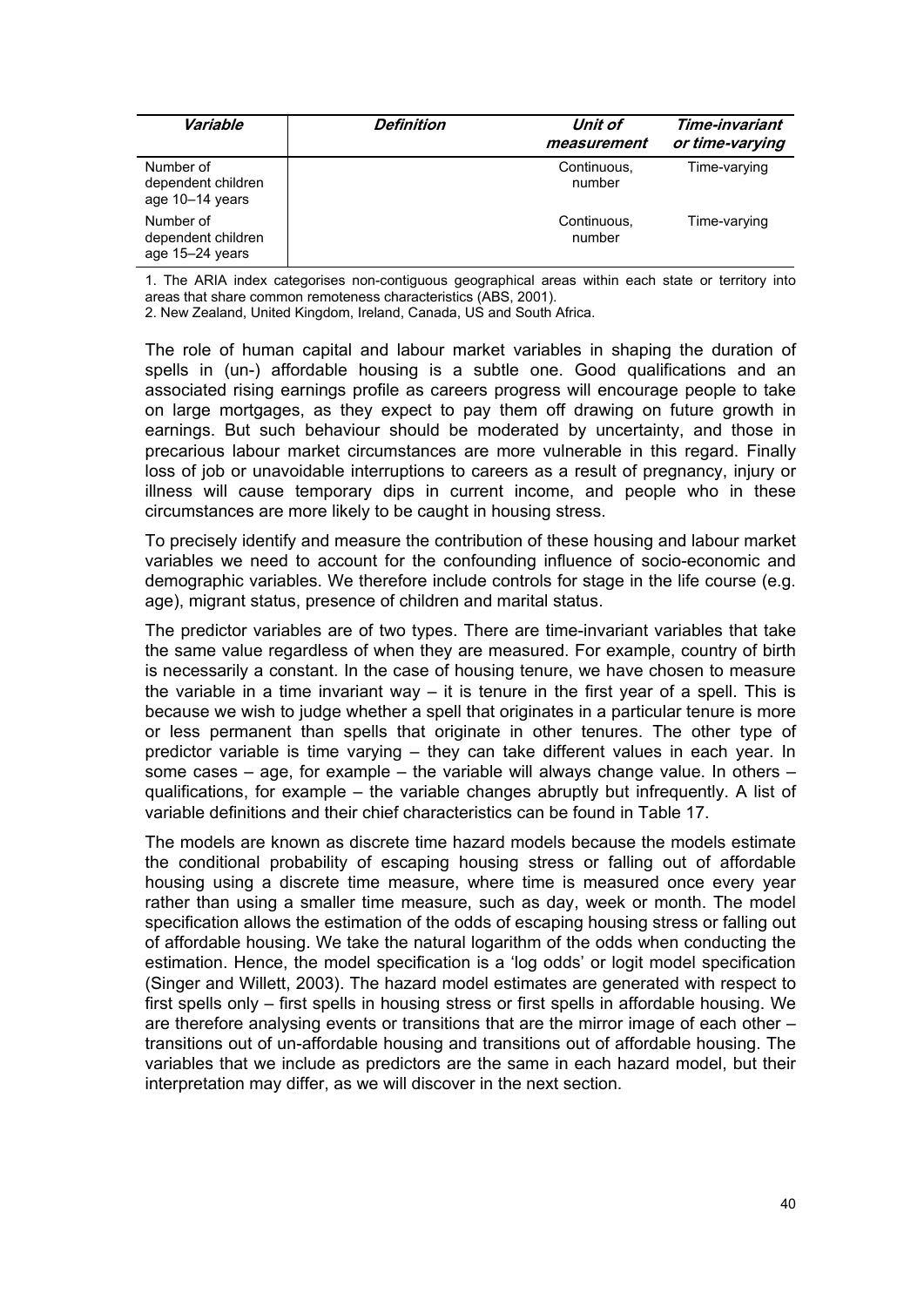## <span id="page-47-0"></span>**4.3 Findings**

Table 18. presents estimates for a discrete time hazard model of first spells in housing stress; the sample has no outright owners or persons living in rent-free housing, as by definition their housing costs are zero. The (conditional) odds of exiting housing stress in the first year of a spell are 2.8 times higher than the (conditional) odds of exiting during the remaining years of a spell, and this estimate is statistically significant at 1 per cent. This is very high and confirms the table 8 finding that the majority of stressed Australian housing consumers evade housing stress within one year of the onset of a spell. The odds ratio remains relatively high in Year 2, but then dips below 1, and is as low as 0.51 in the fifth year of a spell<sup>[26](#page-47-1)</sup>. This negative duration dependence is qualified by the observation that time indicators other than Year 1are statistically insignificant. The calendar year variables are mostly insignificant, the exception being 2004 where the (conditional) odds ratio is 1.5.

Findings on housing market variables suggest that tenure has no impact on the chances of escaping housing stress, contrary to the descriptive analyses which indicated that private renters have a higher hazard (see Figure 1). This could be because private renters in housing stress are more likely to move (within the same tenure), $27$  and movers have odds of exiting housing stress that are 2.5 times the odds of 'stayers'. Indeed, residential mobility is the second most important variable as measured by the odds ratio. It would seem that many spells of unaffordable housing are terminated by households trading down to cheaper housing. The higher transaction costs of owners deter mobility in this tenure and so adjustment of housing demand to accommodate housing cost pressures is more feasible in private rental housing. Whether tenants are forced to unduly compromise housing standards is an important future direction for research $^{28}$  $^{28}$  $^{28}$ .

Labour market variables are generally unimportant. The unemployed and most forms of employment status have odds ratios that are statistically insignificant. There are a couple of exceptions; those employed full time on permanent contracts have odds 34 per cent higher than those not in the labour force (NILF). Surprisingly, those employed full time but on casual contracts are even more likely to exit housing stress, as compared to NILF. Small sample numbers in some of these employment categories could be responsible for statistically insignificant coefficients. If we merge the employment categories into a dichotomous employment variable it would be statistically significant at the 5 per cent level, with the odds ratio of 1.338 indicating that employed persons are 34 per cent more likely to escape housing stress than those not working. If the employment variable was disaggregated on a full-time/parttime basis, only the full-time employed variable would be significant at the 5 per cent level, with full-time workers having odds 35 per cent higher than those not working. However, the part-time variable would be insignificant.

Among the controls, presence of dependent children is particularly important<sup>[29](#page-47-4)</sup>, and this is most evident when dependent children are aged 0–4 years. Housing stressed

<span id="page-47-1"></span> $\overline{a}$  $^{26}$  The panel extends over the timeframe 2001–2006 but transitions occur from 2002 onwards, leaving a maximum length of spell of five years.

<span id="page-47-2"></span><sup>&</sup>lt;sup>27</sup> During their first spells of HAS 38% of private renters move on one or more occasions, but only 4% of owner-purchasers move.

<span id="page-47-3"></span><sup>&</sup>lt;sup>28</sup> Between 2001 and 2006 nearly two-thirds (70%) of stressed private renters (owner-purchasers) who made intra-tenure moves moved to cheaper rental (owner-occupied) housing during or at the end of their first spell of HAS. Among stressed private renters who have moved, mean net housing costs fall from \$12,056 before the move to \$5,868 after the move. For stressed owner-purchasers who have moved,

<span id="page-47-4"></span>their mean net housing costs fall from \$18,252 to \$13,621 after the move.<br><sup>29</sup> Only one other control – migrants born in non-English speaking countries – is significant.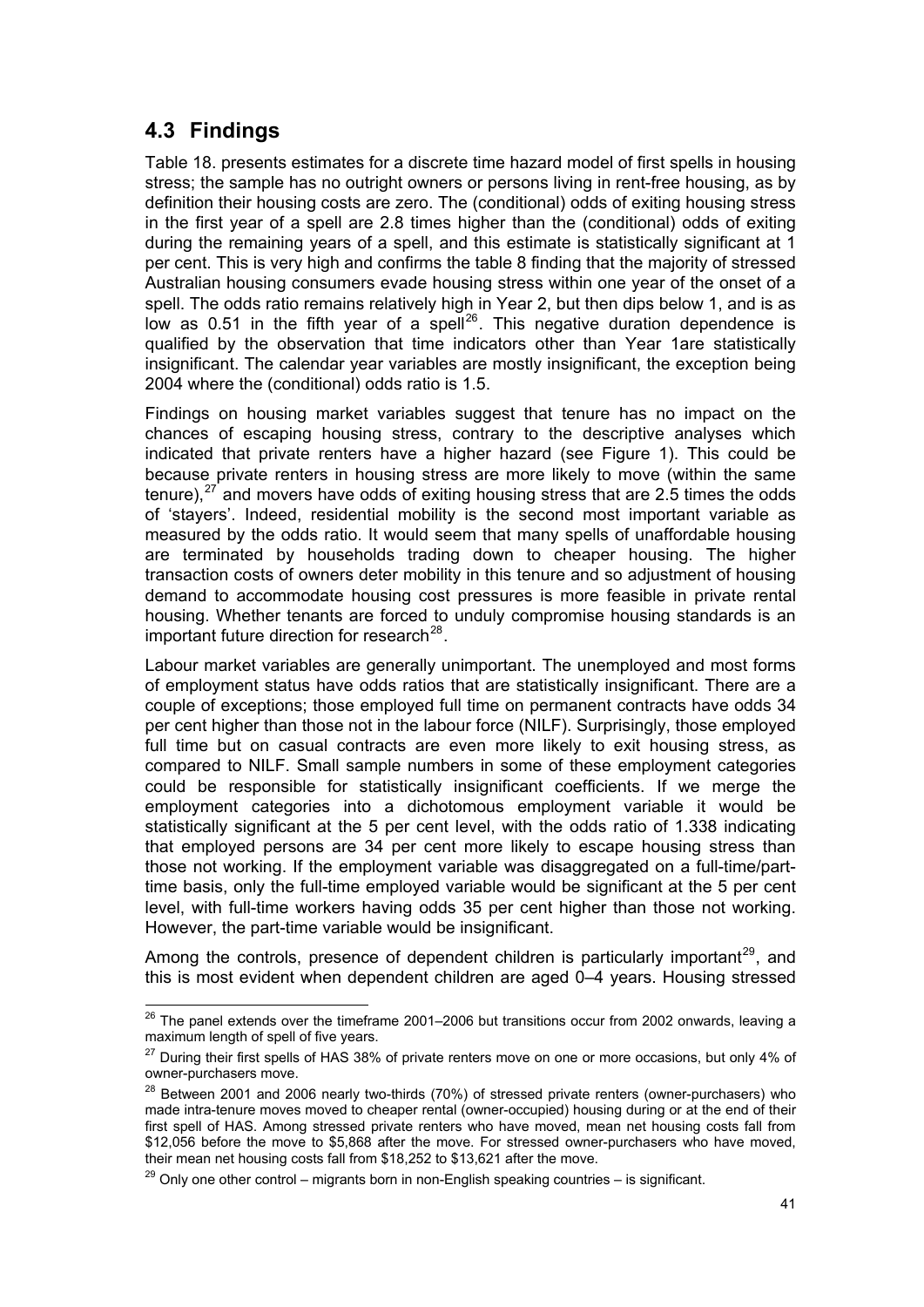<span id="page-48-0"></span>Australians with very young children have odds of escaping housing stress that are 40 per cent lower than the odds of Australians with no dependent children. This is typically a period in the life course when households experience acute spending needs; the majority (86.6%) of those with dependent children at the start of the spell were owner-purchasers during the first year of their spells, and among these ownerpurchasers 55 per cent have withdrawn equity by adding to their mortgages on one or more occasions during their spell of housing stress. It would seem that large numbers of stressed owner-purchasers with dependent children have been encouraged by booming house prices and mortgage innovation to release housing equity to meet the expenses accompanying a growing family. But as a consequence they have reduced chances of escaping housing stress, which is to be expected, given rising interest rates over the 2001–2006 timeframe.

| <b>Explanatory variables</b>                  | Coefficient |       | <b>Odds ratio</b> |
|-----------------------------------------------|-------------|-------|-------------------|
| First year of spell                           | 1.016       | $***$ | 2.762             |
| Second year of spell                          | 0.249       |       | 1.282             |
| Third year of spell                           | $-0.110$    |       | 0.896             |
| Fourth year of spell                          | $-0.298$    |       | 0.743             |
| Fifth year of spell                           | $-0.680$    |       | 0.507             |
| 2003                                          | 0.274       |       | 1.315             |
| 2004                                          | 0.423       | $***$ | 1.527             |
| 2005                                          | 0.203       |       | 1.225             |
| 2006                                          | 0.254       |       | 1.289             |
| Private renter                                | 0.059       |       | 1.061             |
| Public renter or rent-free                    | 0.445       |       | 1.560             |
| Moved                                         | 0.926       | $***$ | 2.525             |
| Inner region                                  | 0.311       |       | 1.364             |
| Outer region                                  | 0.290       |       | 1.336             |
| Age                                           | $-0.004$    |       | 0.996             |
| Born in main English-speaking countries       | 0.050       |       | 1.052             |
| Born in non-main English-speaking countries   | $-0.416$    | $***$ | 0.660             |
| <b>Disabled</b>                               | 0.214       |       | 1.239             |
| De facto                                      | 0.055       |       | 1.056             |
| Divorced, separated or widowed                | $-0.163$    |       | 0.850             |
| Single never married                          | 0.394       |       | 1.482             |
| Number of dependent children aged 0-4 years   | $-0.581$    | $*$   | 0.560             |
| Number of dependent children aged 5-9 years   | $-0.311$    | $*$   | 0.732             |
| Number of dependent children aged 10-14 years | $-0.265$    | $*$   | 0.767             |
| Number of dependent children aged 15-24 years | $-0.436$    | $***$ | 0.647             |
| High-level qualifications                     | $-0.073$    |       | 0.930             |
| Medium-level qualifications                   | $-0.058$    |       | 0.943             |
| Full-time permanent contract                  | 0.290       |       | 1.336             |
| Full-time fixed-term contract                 | 0.444       |       | 1.559             |
| Part-time permanent contract                  | 0.141       |       | 1.152             |
| Part-time fixed-term contract                 | 0.959       |       | 2.610             |

| Table 18: Discrete hazard model estimates - escape from first spell of housing stress |  |  |
|---------------------------------------------------------------------------------------|--|--|
|                                                                                       |  |  |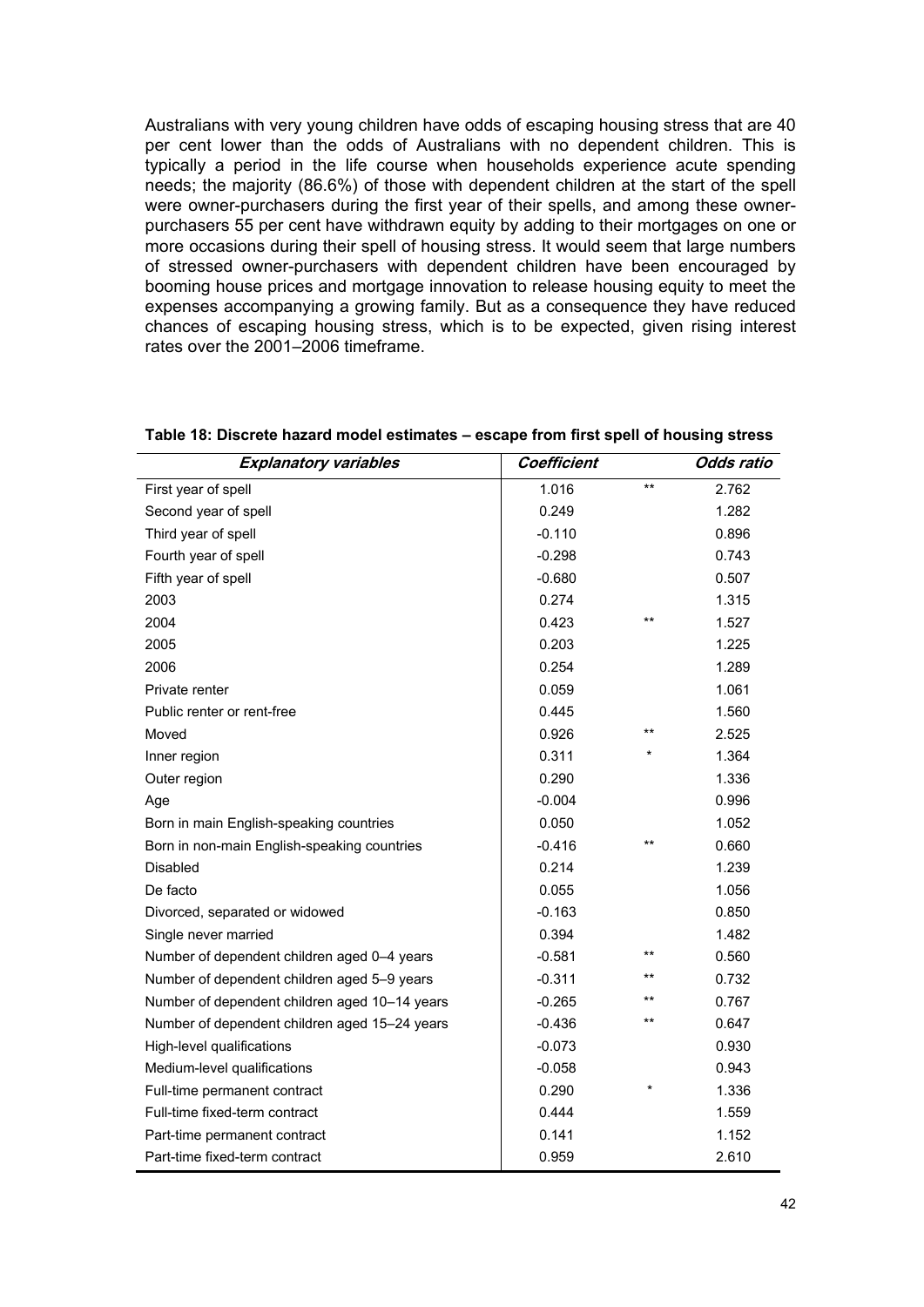| <b>Explanatory variables</b> | Coefficient |       | Odds ratio |
|------------------------------|-------------|-------|------------|
| Casual or other contract     | 0.577       | $***$ | 1.781      |
| Self-employed                | 0.110       |       | 1.116      |
| Unemployed                   | $-0.150$    |       | 0.861      |
| Diagnostics                  |             |       |            |
| Observations                 | 2112        |       |            |
| Cox & Snell R-square         | 0.181       |       |            |
| Nagelkerke R-square          | 0.242       |       |            |
| Chi-square                   | 422.808     | $**$  |            |

Source: Authors' own estimates from confidentialised unit record files of the HILDA Survey waves 1-6 Release 6

#### Notes:

The default categories are year 2002, owner-purchaser, major city, Australian-born, married, low-level qualifications and not in the labour force.

#### \*\* Significant at the 1% level; \* Significant at the 5% level

First spells of residence in affordable housing are also relevant because analysis of the duration of these spells identifies those with precarious housing circumstances such that they have a high (conditional) probability of slipping into unaffordable housing circumstances. Table 19 presents coefficient estimates and odds ratios where the hazard is now the conditional probability of making a transition into housing stress (unaffordable housing). The (conditional) odds ratio with respect to, for example, 'moved', is the movers' odds of falling into unaffordable housing relative to stayers' odds of falling into unaffordable housing. A variable with an odds ratio greater than one is then relatively less likely to survive in affordable housing; one with an odds ratio less than 1 is relatively more likely to survive in affordable housing. The benchmark for measurement of odds ratios is the omitted (default) categories (see note to table 19). The estimated hazard and odds ratios with respect to time indicators have a somewhat different interpretation. For example, the odds ratio with respect to the first year of a spell is the odds of slipping into unaffordable housing in the first year, relative to the odds of slipping into unaffordable housing at any point in the remaining years (second to the fifth) of a spell. The odds ratio with respect to the second year has the odds in year 1, and years three to five as the benchmark, and so on for years three, four and five.

The time indicator odds ratios show that survival in affordable housing becomes more likely the longer a spell has lasted. This confirms the protective effect of a spell as it lengthens (see also table 11). The duration of spells in affordable housing is clearly affected by calendar year effects; there is a strong indication that as house prices, rents and interest rates increased over the 2002–2006 period, the chances of survival diminished. By 2006 the odds of dropping out of affordable housing are nearly five times the odds in 2002. Housing cost pressures intensified and were driving more and more Australians into housing stress over the 2002–2006 period.

Housing market variables are all-important. At any given point in a spell, ownerpurchasers are more exposed to the risk of housing stress than private renters and these tenants are in turn more exposed to the risk of housing stress than either those living in rent-free accommodation, or public housing tenants<sup>[30](#page-49-0)</sup>. The moved variable plays a different role to that in relation to spells in housing stress. Survival in

<span id="page-49-0"></span>  $30$  When interpreting the tenure odds ratio estimates, note that;

 $\rightarrow$  Tenure is measured at the start of a spell

 $\rightarrow$  Outright owner spells are included in the sample and are the omitted category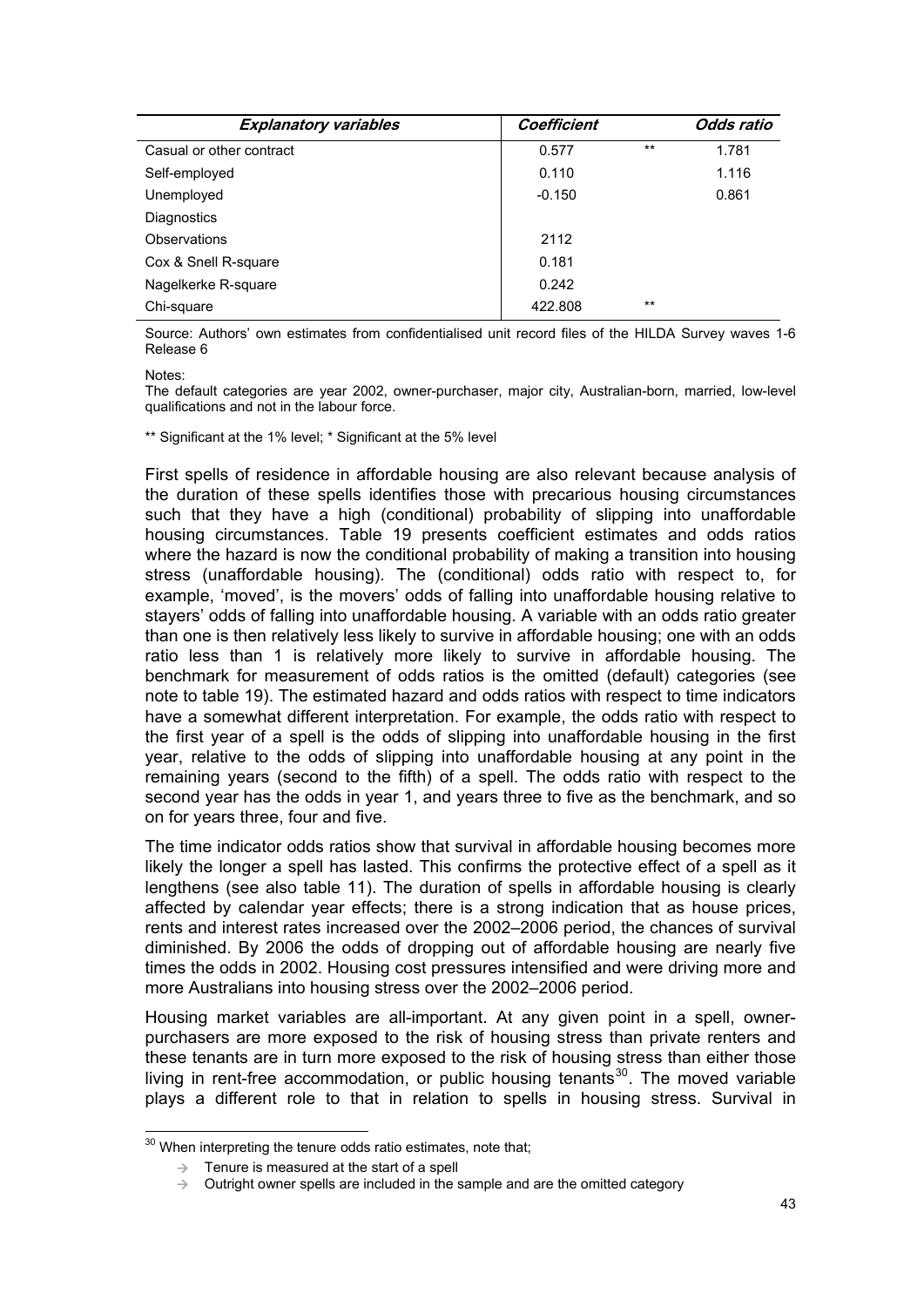<span id="page-50-0"></span>affordable housing is  $-$  at any given stage in the spell  $-$  less likely if the person has moved. It seems that if a move occurs during a spell in affordable housing it is generally to more expensive rather than cheaper housing. In contrast, movers during a spell of housing stress trade down rather than up.

Labour market and human capital variables are influential in shaping the duration of spells in affordable housing. Regardless of the contract type, whether full-time or parttime, the employed have a better chance of surviving in affordable housing as compared to the NILF. On the other hand, the unemployed have poorer chances of survival; the odds ratio estimate indicates that the unemployed odds of falling into unaffordable housing are nearly 1.8 times those of the NILF. Our human capital variables require careful interpretation. They suggest that better qualified Australians' spells of affordable housing are more precarious than those of Australians who left school by Year 11. We are probably picking up permanent income factors; those with high levels of human capital can expect rising (real) earnings profiles that prompt a correspondingly high demand for housing, and encourage the leveraged purchase of housing.

The control variable coefficient estimates confirm the importance of dependent children, particularly the very young. This is, then, a sub-group of the Australian population that is more likely to fall into unaffordable housing circumstances, and once these spells in housing stress begin, it is more difficult for families with young children to escape the clutches of housing stress (see table 18). We also gain valuable insights into the role of other socio-economic and demographic variables. Despite economies of scale in housing consumption, the married have lower chances of survival in affordable housing than the single – regardless of the latter's previous marital history. Age is also a factor; the young are more vulnerable to the risk of falling into housing stress. We could be picking up a labour market related impact here as age and work experience are correlated and experience attracts an earnings premium. Finally, migrants from non-English speaking countries find it more difficult to sustain spells in affordable housing.

| <b>Explanatory variables</b>   | Coefficient |       | Odds ratio |
|--------------------------------|-------------|-------|------------|
| First year of spell            | $-4.371$    | **    | 0.013      |
| Second year of spell           | $-4.974$    | **    | 0.007      |
| Third year of spell            | -5.437      | **    | 0.004      |
| Fourth year of spell           | $-5.671$    | **    | 0.003      |
| Fifth year of spell            | $-5.839$    | **    | 0.003      |
| 2003                           | 0.808       | **    | 2.243      |
| 2004                           | 1.141       | **    | 3.130      |
| 2005                           | 1.504       | **    | 4.497      |
| 2006                           | 1.545       | $**$  | 4.689      |
| Owner-purchaser                | 2.100       | $***$ | 8.163      |
| Private renter                 | 1.896       | $***$ | 6.657      |
| Public renter                  | 1.133       | **    | 3.104      |
| Rent-free                      | 1.840       | $***$ | 6.293      |
| Moved                          | 0.678       | **    | 1.970      |
| Inner region                   | $-0.303$    | **    | 0.738      |
| Outer region                   | $-0.487$    | **    | 0.615      |
| Age                            | $-0.021$    | $***$ | 0.980      |
| Australian-born and Indigenous | $-1.266$    | $***$ | 0.282      |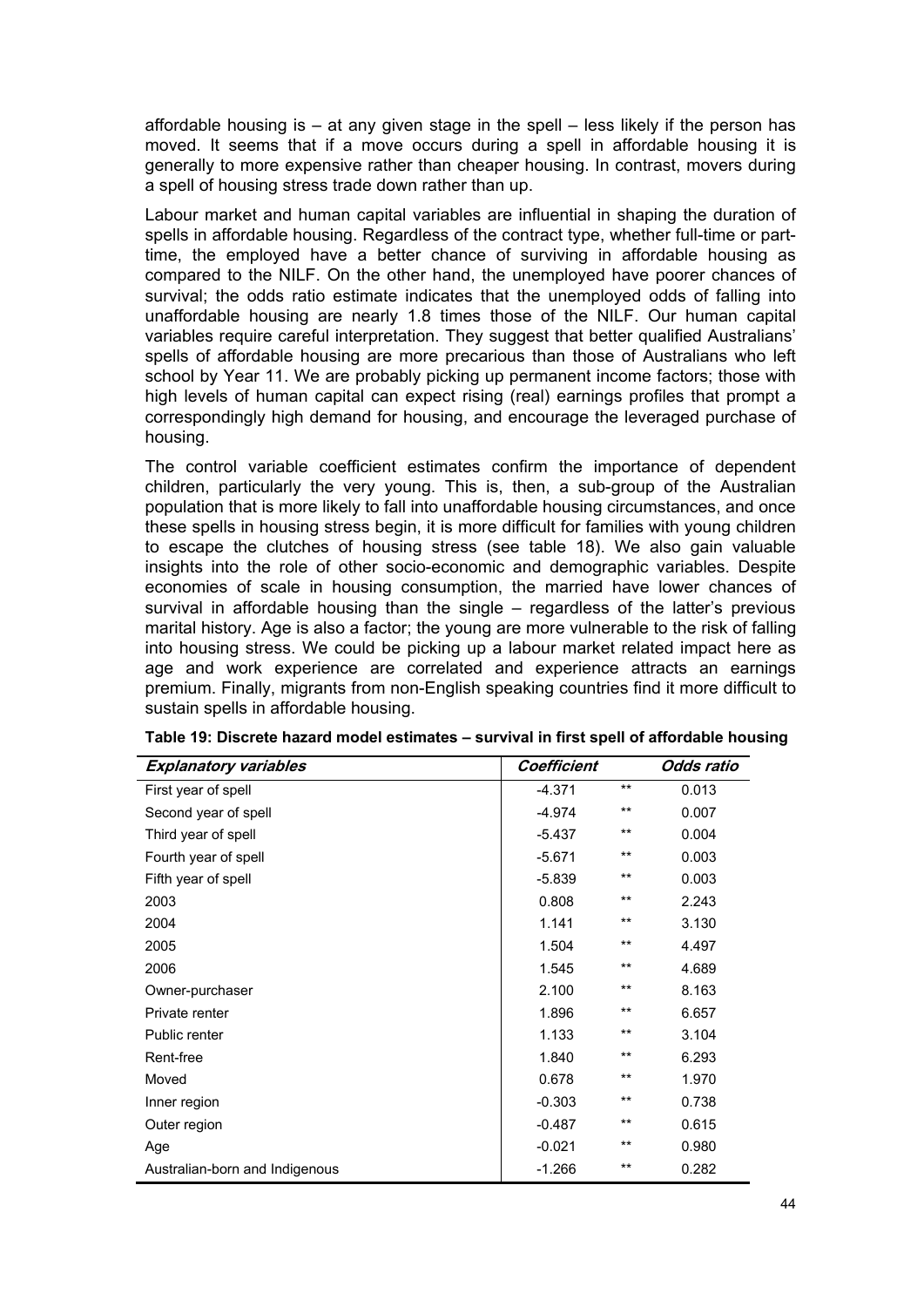<span id="page-51-0"></span>

| <b>Explanatory variables</b>                  | Coefficient |       | Odds ratio |
|-----------------------------------------------|-------------|-------|------------|
| Born in main English-speaking countries       | 0.088       |       | 1.092      |
| Born in non- English-speaking countries       | 0.369       | $**$  | 1.446      |
| Disabled                                      | $-0.088$    |       | 0.916      |
| De facto                                      | $-0.425$    | $***$ | 0.654      |
| Divorced                                      | $-0.595$    | $**$  | 0.551      |
| Separated                                     | $-0.441$    | *     | 0.643      |
| Widowed                                       | $-0.492$    |       | 0.612      |
| Single never married                          | $-0.962$    | $*$   | 0.382      |
| Number of dependent children aged 0-4 years   | 0.507       | $***$ | 1.661      |
| Number of dependent children aged 5-9 years   | 0.265       | $**$  | 1.303      |
| Number of dependent children aged 10-14 years | 0.330       | $***$ | 1.391      |
| Number of dependent children aged 15-24 years | 0.310       | $***$ | 1.364      |
| Postgraduate                                  | 0.449       | $***$ | 1.567      |
| Graduate                                      | 0.464       | $***$ | 1.591      |
| <b>Bachelor</b>                               | 0.467       | $***$ | 1.594      |
| Advanced diploma / diploma                    | 0.547       | $***$ | 1.728      |
| Certificate III or IV                         | 0.285       | $***$ | 1.330      |
| Certificate I or II                           | 0.473       |       | 1.605      |
| Certificate not defined                       | 0.344       |       | 1.410      |
| Year 12                                       | 0.078       |       | 1.082      |
| Full-time permanent contract                  | $-0.519$    | $***$ | 0.595      |
| Full-time fixed-term contract                 | $-0.641$    | $***$ | 0.527      |
| Part-time permanent contract                  | $-0.561$    | $***$ | 0.571      |
| Part-time fixed-term contract                 | $-0.694$    |       | 0.500      |
| Casual or other contract                      | $-0.390$    | $***$ | 0.677      |
| Self-employed                                 | 0.449       | $***$ | 1.567      |
| Unemployed                                    | 0.596       | $***$ | 1.815      |
| Diagnostics                                   |             |       |            |
| Observations                                  | 31930       |       |            |
| Cox & Snell R-square                          | 0.671       |       |            |
| Nagelkerke R-square                           | 0.895       |       |            |
| Chi-square                                    | 35530.186   | $***$ |            |

Source: Authors' own estimates from confidentialised unit record files of the HILDA Survey Waves 1–6 Release 6

Note:

The default categories are Year 2002, outright owner, major city, Australian-born and non-Indigenous, married, below Year 12qualifications, and not in the labour force.

\*\* Significant at the 1% level; \* Significant at the 5% level

### **4.4 Summary**

These discrete time hazard models yield important findings. They indicate that lengthy spells in housing stress are uncommon – affecting only a small minority of those beginning a first spell of housing stress. Families with dependent children, particularly young dependent children, are more prone to protracted spells in unaffordable housing. Owner-purchasers find it more difficult to 'climb out' of housing stress because high transaction costs impede moves that private renters can make in order to accommodate housing cost pressures. Finally, there is some evidence to suggest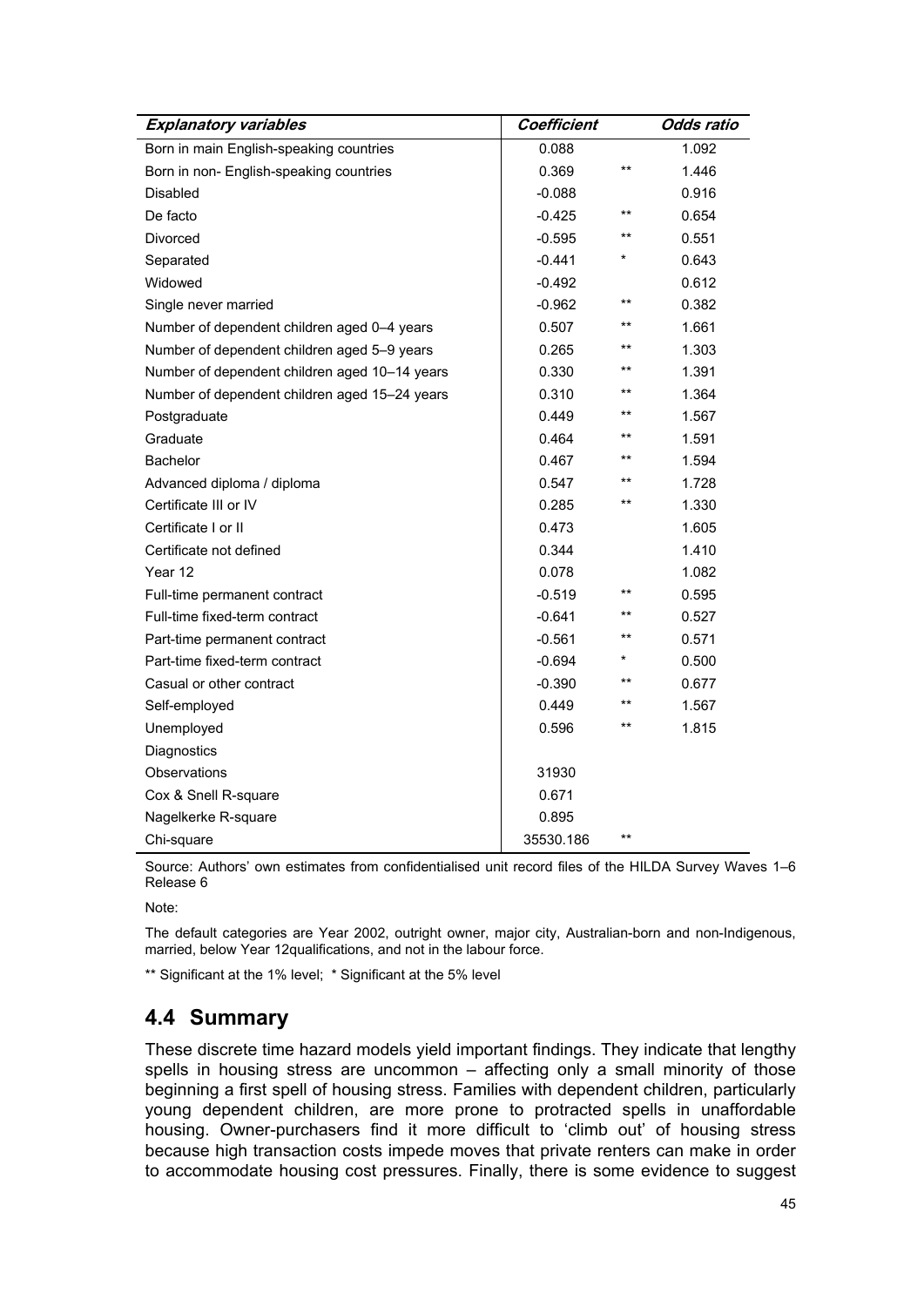that employment promotes escape from housing stress, but generally, labour market and human capital variables are unimportant.

Analysis of survival in affordable housing identifies sub-groups in the Australian population more or less able to sustain affordable housing circumstances in the long run. But other important by-products of the survival analysis are findings that the chances of survival in affordable housing declined between 2002 and 2006 – most likely because housing cost pressures intensified. Importantly, longer first spells in affordable housing have a protective effect, regardless of the calendar years these spells encompass.

Most Australians can expect to sustain spells in affordable housing – but there seem to be two groups whose survival is more precarious. One group is the young, well qualified, mobile parent who is stretching the family budget to meet the housing and other needs of a growing family. Large numbers of these families seem to be releasing housing equity to meet these needs, but this comes at the expense of rising mortgage repayments that increasing interest rates have inflated. The other group comprises the unemployed and those inactive in the labour market. Migrants from non-English speaking countries are also prominent in this group. Low income is frequently a permanent rather than a transient feature over their life cycle, and is likely to be a principal cause of this group's predicament. We discuss policy implications and future directions for research in the next chapter.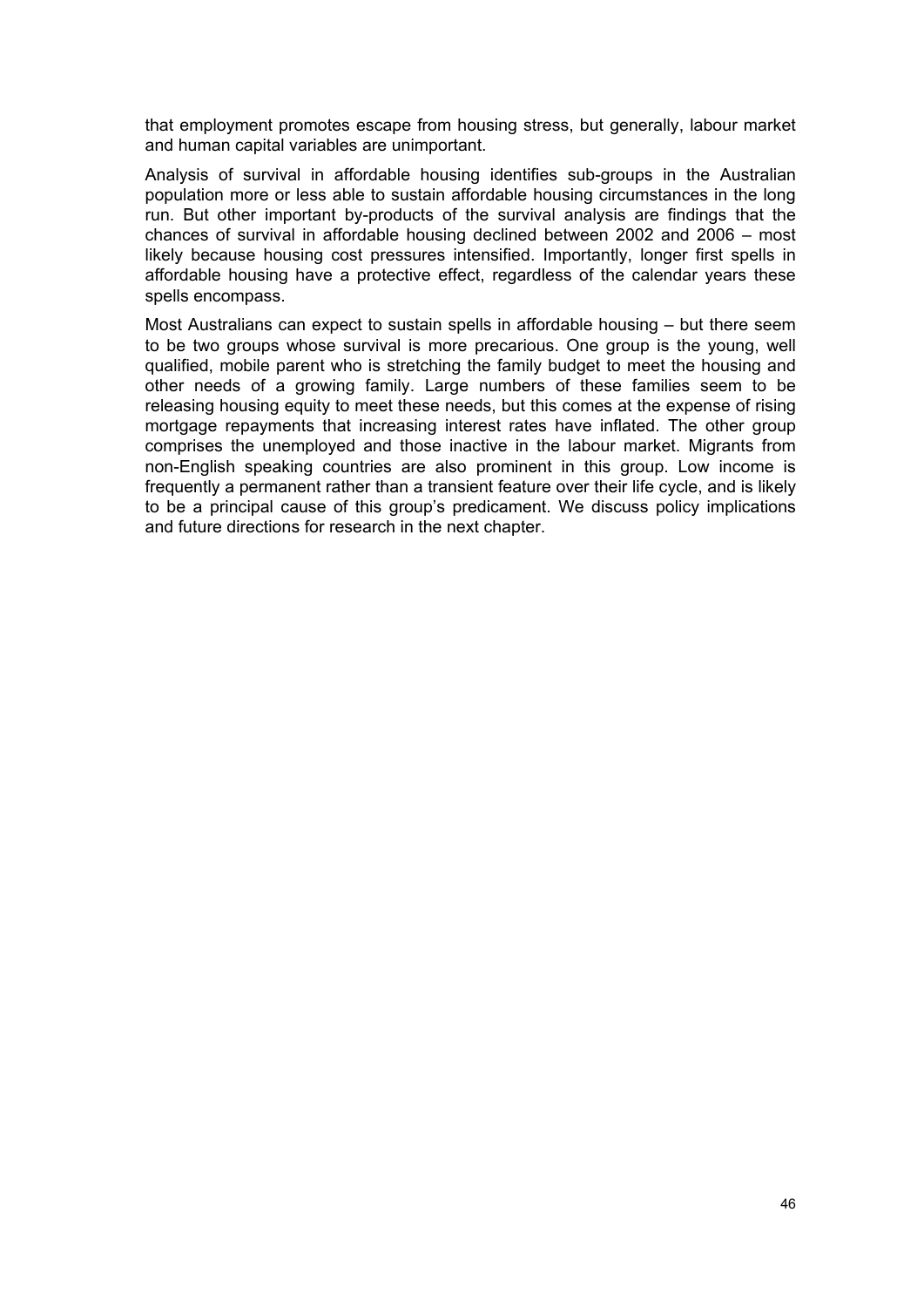## <span id="page-53-0"></span>**5 KEY FINDINGS, POLICY IMPLICATIONS AND FUTURE RESEARCH DIRECTIONS**

Our panel analyses of housing consumers in housing stress between 2001 and 2006 demonstrate that most escape within a year. However, there is a 'hard core' – albeit small in number – for whom housing stress is a more permanent feature. Furthermore, among those exiting unaffordable housing circumstances there is a high chance of return. Interesting dynamics are also observed when investigating 'survival' in affordable housing. Most Australians survive in affordable housing over a spell of five or so years, and the minority that drops into housing stress managed to climb back quickly into affordable housing. There is, then, a polarised set of housing circumstances; on the one hand the majority of Australians can sustain affordable housing, on the other, a minority churns in and out of housing stress, and an even smaller number experiences long-term unaffordable housing.

Employment, the presence of children, moves and mortgage equity withdrawal are particularly important factors shaping the dynamics of affordable housing. Those that have no earnings – because they are non-participants in the labour force or are unemployed – are more prone to persistent housing stress. But earnings related variables such as qualifications have a subtle and perhaps unexpected role; because people consider their long-term earnings prospects before taking on longer-term spending commitments such as housing, younger, better qualified Australians have a higher chance of housing stress, but this group experienced these difficulties on a transient basis before the 'credit crunch' and economic crisis, whereas the unemployed and non-participants were more likely to make up the hard core that suffer housing stress on a more permanent basis. Residential moves made during spells in unaffordable housing tend to alleviate housing cost burdens because such households trade down in the housing market. Renters are much more likely to move and hence they have better chances of escaping housing stress than home buyers who tend to be less mobile – higher transaction costs for home owners are likely to be a relevant factor here.

Survival in affordable housing became progressively more difficult over the 2001– 2006 timeframe. This finding is perhaps unsurprising given a house price boom and rising mortgage interest rates, but even taking these trends into account, ownerpurchasers are less likely to survive in affordable housing. When we looked more carefully at these households we discovered that large numbers were adding to mortgages in order to cash in some of their housing equity. Residential moves are again influential, but those made by households during a spell living in affordable housing are associated with the onset of housing stress. Thus, moves initiated during a spell of affordable housing tend to involve trading up in the housing market, in contrast to moves initiated during spells in unaffordable housing. Earnings from employment are important for survival in affordable housing, as expected, but the better qualified were found to be in more precarious housing affordability circumstances, as they banked on future increases in wages and salaries to leverage purchases. These precarious housing affordability circumstances are particularly evident among younger couples with dependent children, who were at a stage in the life cycle that is associated with pressing spending needs.

Thus policy-makers who responded to growing concerns about a housing affordability crisis were correct in diagnosing deterioration in housing affordability. However, it is fair to say that only a minority experience housing stress on what seems to be a longterm basis. Typically, this minority consists of the unemployed and non-participants in the labour force; their housing affordability problems appear chronic and warrant long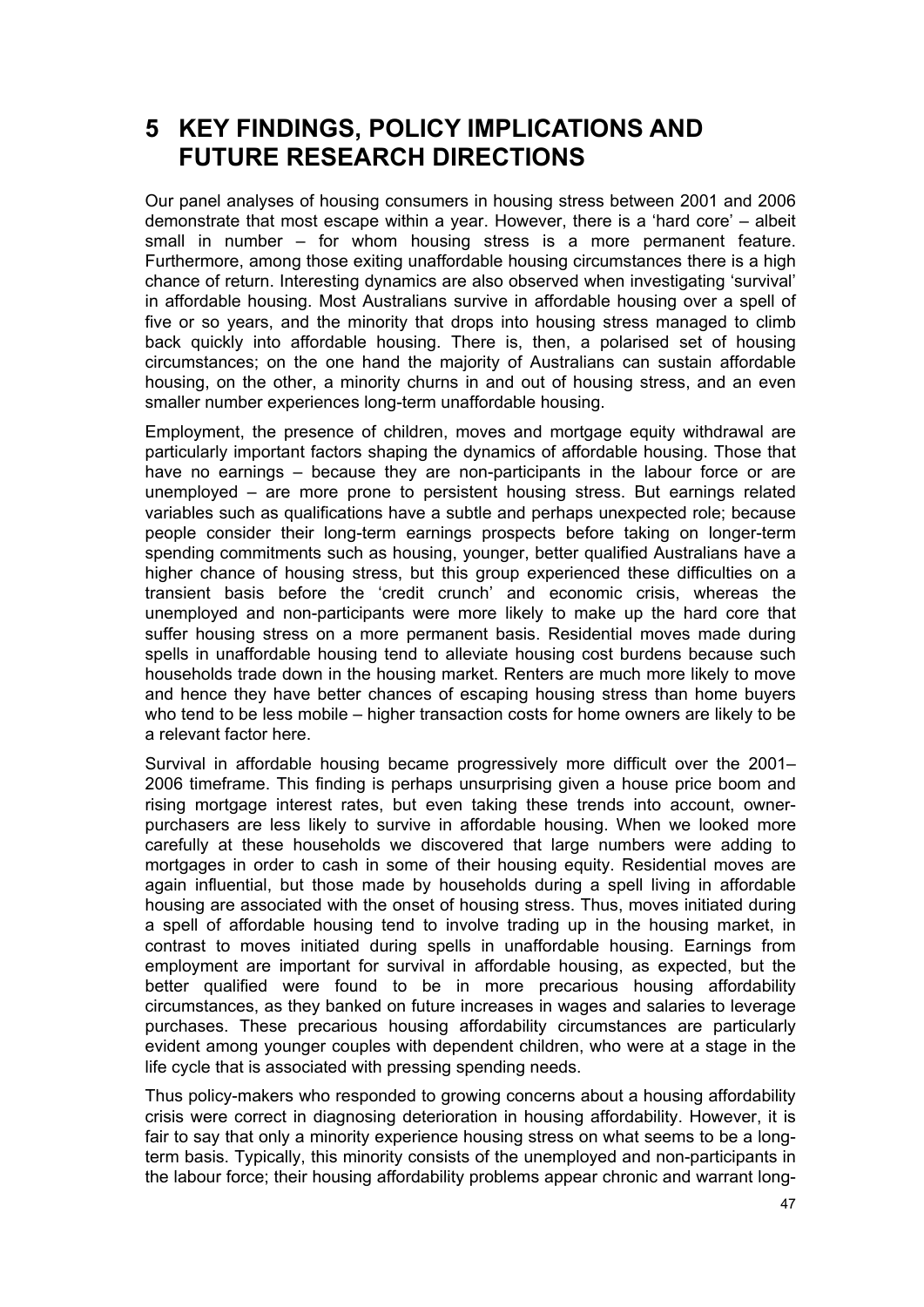term support and assistance if their situation is to be improved. Social housing support is most likely to be appropriate here. Such groups may also deserve complementary labour market assistance in order to reverse their disadvantage in the housing market.

Among the group that quickly escape housing stress, a surprisingly large number churn in and out of unaffordable housing. This finding indicates an important direction for future research. While most Australians experience a first spell of housing stress exit within a year, an improvement in housing affordability tends to be temporary for a sizeable number. It is not clear why this is so. Government support to help sustain improvements in housing affordability such as the housing lifeline proposal discussed elsewhere (Gans and King, 2003) may be appropriate. But further research is necessary before clear guidelines can be established for eventual policy decisions. This finding of our research may reflect the house price boom and interest rate increases over the 2001–2006 period. If so, churning might become less significant in a period when house prices stagnate and mortgage interest rates stabilise. Decomposition of the housing cost and income changes that accompany movements into and out of housing affordability could provide further insights. $31$ 

Our modelling estimates revealed the significance of residential moves. When moves occur during a spell in unaffordable housing, typically housing costs burdens become lower and, significantly, the prospects of escape from housing stress are improved. Since mobility is higher among private renters than among home owners, moves are particularly important for terminating renter spells in housing stress. An important question for future research is whether stressed Australians are accommodating housing cost burdens by trading down into housing of low standards and inferior location given household type and size. Crippling housing cost burdens that displace the unemployed or non-participant who have future employment aspirations into weak labour market regions could exacerbate labour market problems. This outcome would be of particular concern as employment conditions are expected to deteriorate throughout 2009.

Residential moves during a spell of affordable housing have a positive impact on the chances of slipping into housing stress. Since young couples with children are particularly vulnerable, it is likely that such moves would involve trading up to housing, in areas convenient to schools, that can accommodate a growing family. . Many such couples are home buyers and those who do not move frequently expose themselves to increased risk of housing stress by adding to mortgages. Such a decision will probably reflect urgent spending needs, including house renovations as an alternative to trading up to meet increased space needs. However, the elevated risk that these couples face of plunging into housing stress is perhaps less of a policy concern in view of the findings that such people tend to be better qualified and able to return to affordable housing circumstances most quickly.

Indeed, home buyers falling into housing stress have typically been regarded as a lesser policy concern than renters falling into housing stress, because of expectations that future price gains will allow home owners to accumulate housing wealth, and continued earnings growth will allow mortgages to be paid off. But we now know that

<span id="page-54-0"></span> $31$  Another potentially important future research direction relates to the housing stress measure employed in our analysis. Because of considerable mobility across the income distribution over time, we have defined a person as being in housing stress if they more than 30% of income in housing costs. As mentioned before, cross-sectional studies have typically employed a more narrow definition, where an individual is in housing stress only if they pay more than 30% of income in housing costs and if the individual is in the bottom 40% of the income distribution. Our broader measure has its own limitations as an indicator of stressed status in that we are capturing some high-income persons who are paying high housing costs relative to their income levels because of personal preferences.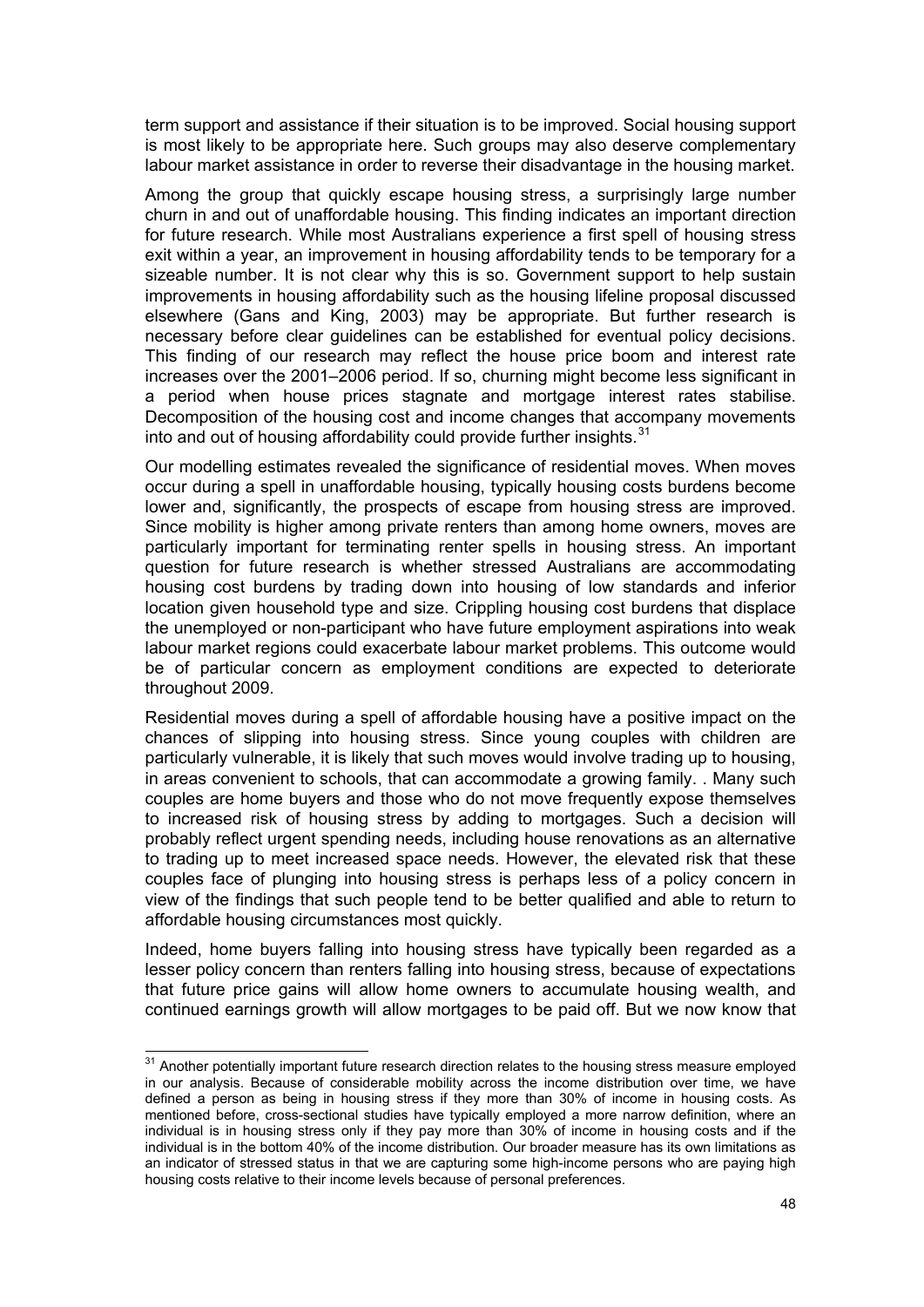these expectations will prove optimistic for many home buyers. A very different policy scenario is emerging. There is a suggestion in our findings that young Australian couples are trading-in house price gains or stretching budgets to trade up, and banking on future growth in earnings and house prices to 'see them through' in the medium to long-term. It now looks as if home owners will face a prolonged period of house price slump, and a rapidly deteriorating labour market will leave some of these couples with reduced incomes, negative equity and large mortgages. Some will become tomorrow's renters as they are forced to sell in order to make housing costs more manageable, or, in more extreme circumstances, they default on mortgages. Their predicament could become a serious source of concern in the coming months as their search for alternative housing options places increasing strains on private and social rental housing, and as forced sales and foreclosures add to downward pressure on house prices. Losing one's own home through repossession is a devastating experience; it is also a threat to housing market stability and consumer confidence. Evidence from the United States suggests that as repossessions increase as a share of housing market transactions, they seriously depress house prices (Case and Quigley, 2009, forthcoming). We have recently witnessed the destruction of large amounts of pension and shareholder wealth as a result of falling share markets. The destruction of large amounts of housing wealth would be a 'double whammy' that could erode remaining consumer confidence and increase the risks of a serious recession in the Australian economy. Federal and State Governments should now be considering blueprints of policy interventions that could be introduced in the event that housing stress for large numbers of home buyers is transformed into an even more serious predicament that threatens their continued home ownership. These policy interventions can be grouped into two categories. First, there are debt-based solutions that involve assistance with repayments, either through financial institutions granting deferral of mortgage repayments, or by governments extending financial assistance in the form of direct subsidies. Second, there are equity-based solutions, such as shared ownership. This latter measure has been introduced in the past, but a wider range of policy instruments is now being advocated. Equity loans would allow home buyers to trade-in some share of future price appreciation for lower current repayments, while home-equity insurance programs would offer some protection of housing equity, based on regional or neighbourhood house price indices. Early intervention to keep owner-occupiers in their homes might not only help the individuals threatened, but substantially alleviate the effects of the recession that seems unavoidable.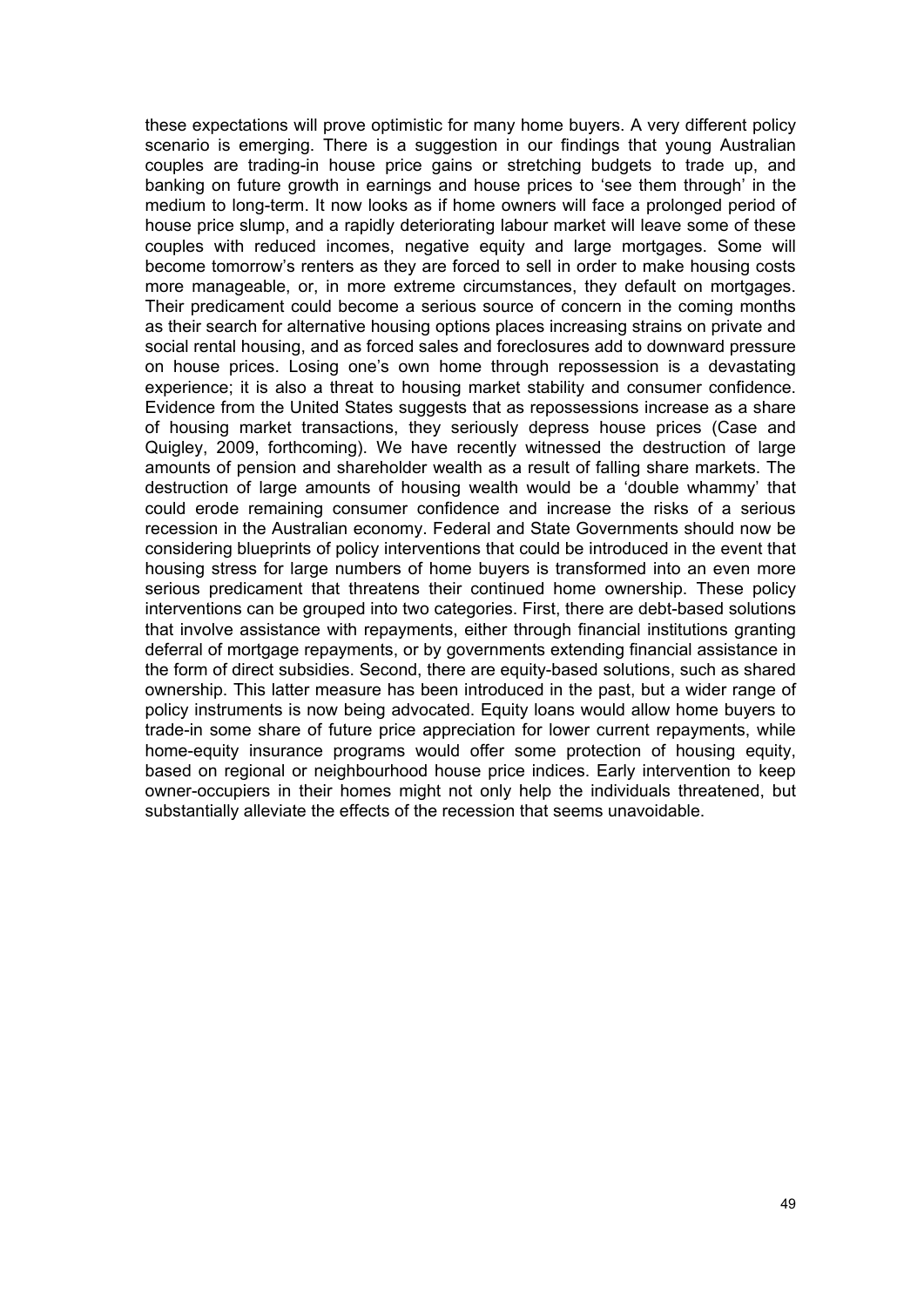## <span id="page-56-0"></span>**REFERENCES**

- ABS (Australian Bureau of Statistics) (2001), Australian Standard Geographical Classification, Cat. No. 1216.0, ABS, Canberra.
- Andrew, M. (2004), The Changing Route to Owner Occupation: The Effect of Hysteresis on Household Formation and Borrowing Constraints on the First-Time Buyer Market in Britain, Mimeo
- Andrew, M. and Meen, G. (2003), 'Housing Transactions and the Changing Decisions of Young Households in Britain: The Microeconomic Evidence', *Real Estate Economics*, Vol 31, No 1:117–138.
- Buddelmeyer, H. & Verick, s., (2008), 'Understanding the Drivers of Poverty Dynamics in Australian Households', *Economic Record*, 84(266), 310-321.
- Case, K., and Quigley, J., (2009, forthcoming), Mitigating Housing Risks, in Smith, S.J., and Searle, B.A., eds., (2009, forthcoming), The Housing Wealth of Nations: A Blackwell Companion to the Housing Economy, Blackwell, Oxford.
- Clark, W. A. V., Deurloo M.C. and Dieleman, F. M. (2003) Housing Careers in the United States, 1968-'93: Modelling the Sequencing of Housing States. Urban Studies, 40(1): 143–160.
- COAG (Council of Australian Governments) (2009), Schedule F: National Affordable Housing Agreement, Intergovernmental Agreement (IGA) on Federal Financial Relations.

www.coag.gov.au/intergov\_agreements/federal\_financial\_relations/index.cfm

- Dalton, T. and Ong, R. (2007), 'Welfare to Work in Australia: Disability Income Support, Housing Affordability and Employment incentives', *European Journal of Housing Policy* 7(3), 275–297.
- Engeland, J., Figueroa, R., Rea, W. and Yuen, J. (2008), The Dynamics of Housing Affordability, Income Research Paper Series, Statistics Canada, Ottawa.
- Felker, G.M., Thompson, R.E., Hare, J.M., Hruban, R.H., Clemetson D.E., Howard, D.L., Baughman, K.L. and Kasper, E.K. (2000), 'Underlying Causes and Longterm Survival in Patients with Initially Unexplained Cardiomyopathy', *The New England Journal of Medicine*, 342(15), 1077–1084.
- Gans, J. and King, S. (2003), Policy Options for Housing of Low Income Households. Prime Ministerial Task Force on Home Ownership, The Menzies Research Centre Ltd.
- Green, R. K. (1996), 'Should the Stagnant Homeownership Rate be a Source of Concern?', Regional Science and Urban Economics 26, 337–368.Kiefer N. M. (1988), Economic Duration Data and Hazard Functions, *Journal of Economic Literature*, XXXVI, 646–679.
- Jope, S. (2000), *On the Threshold: The Future of Private Rooming Houses in the City of Yarra*, Brotherhood of St Laurence, Melbourne.
- Lancaster, T. (1979), 'Economic Methods for the Duration of Unemployment', Econometrica, 47(4), 939–956.
- Landt, J. & Bray, R. (1997), 'Alternative Approaches to Measuring Rental Housing Affordability in Australia', Discussion Paper No. 16, National Centre for Social and Economic Modelling, University of Canberra, Canberra.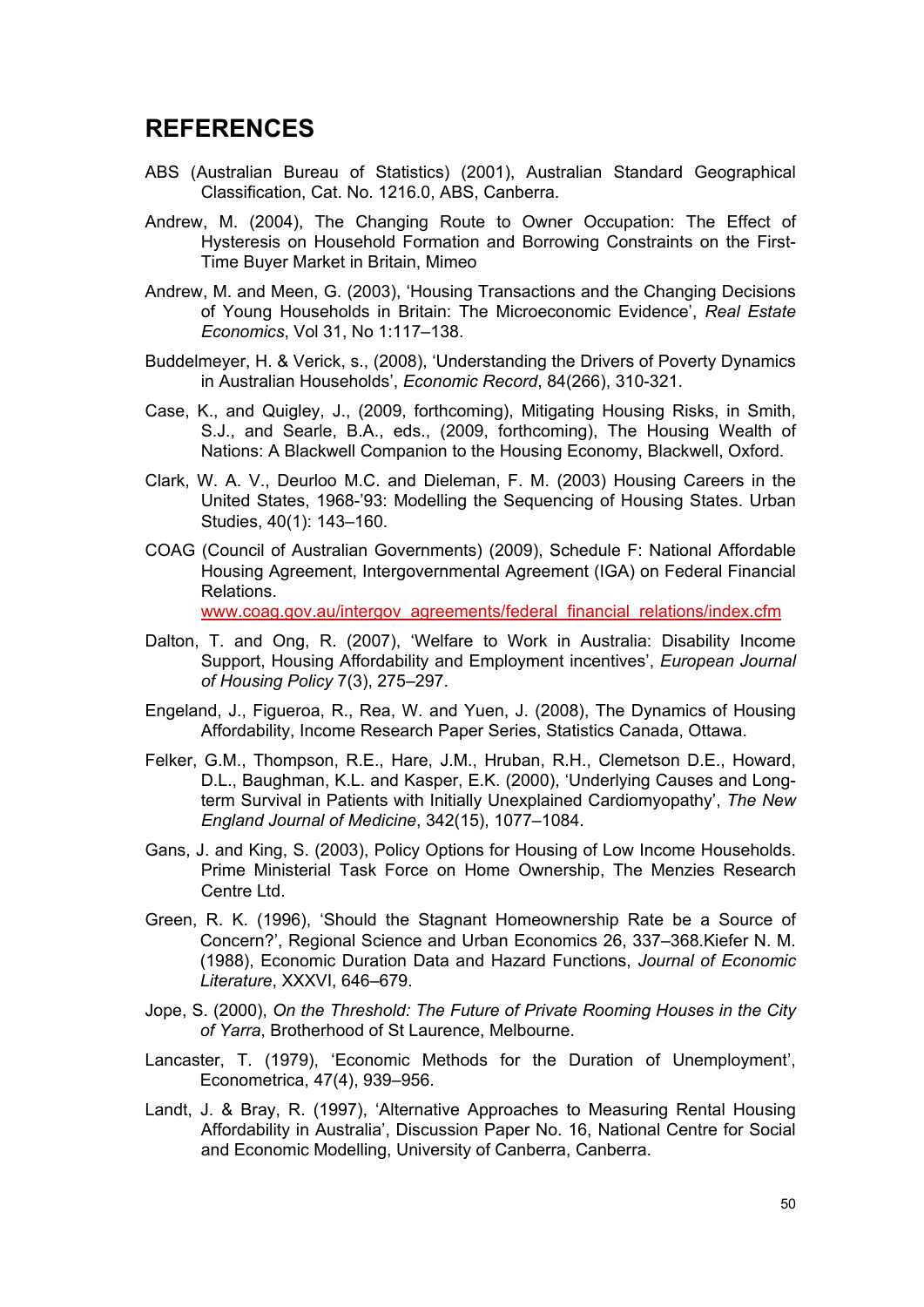- Lehrer, E.L. (2003), 'The Economics of Divorce', In: Grossbard-Shechtman, S.A. (Ed.), *Marriage and the Economy: Theory and Evidence from Advanced Industrial Societies*, Cambridge University Press, Cambridge, pp. 55–74.
- Lupton, J.P. & Smith, J.P. (2003), 'Marriage, Assets and Savings', In: Grossbard-Shechtman, S.A. (Ed.), *Marriage and the Economy: Theory and Evidence from Advanced Industrial Societies*, Cambridge University Press, Cambridge, pp. 129–152.Marks, G. N. and Sedgwick, S. T. (2008), 'Is There a Housing Crisis? The Incidence and Persistence of Housing Stress 2001–2006', *The Australian Economic Review*, 41(2), 215221.
- MIAESR (Melbourne Institute of Applied Economic and Social Research (2008), Derived Variables Index, Wave 6 General Release, MIAESR, Melbourne.
- Mukamal, K.J., Nesto, R.W., Cohen, M.C., Muller, J.E., Maclure, M., Sherwood, J.B. and Mittleman, M.A. (2001), 'Impact of Diabetes on Long-term Survival After Acute Myocardial Infarction', *Diabetes Care*, 24(1), 1422–1427.
- Nickell, S. J. (1979), 'The effects of Unemployment and Related Benefits on the duration of Unemployment', *The Economics Journal*, 89, 34–49.
- OECD (1982), The OECD List of Social Indicators, Paris.
- Pickles, A. and Davies, R. (1985), 'The Longitudinal Analysis of Housing Careers', *Journal of Regional Science*, 25(1), 85–101.
- Pickles, A. and Davies, R. (1986), 'Household Factors and Discrimination in Housing Consumption: Further Developments in the Analysis of Tenure Choice within Housing Careers'. *Regional Science and Urban Economics*, 16(4), 493–517.
- Quigley, J. M. and Raphael, S. (2004), 'Is Housing Unaffordable? Why Isn't It More Affordable?', *Journal of Economic Perspectives*, 18(1), 191–214.
- RBA (Reserve Bank of Australia) 2008, 'Table F5: Indicator Lending Rates', Bulletin Statistical Tables, http://www.rba.gov.au/Statistics/Bulletin/index.html (Accessed 09/11/08)
- Wood, G.A., Ong, R., and Dockery, A.M. (2007), *What Has Determined Longer Run Trends in Public Housing Tenants' Employment Participation 1982-2002?*, National Research Venture 1 Research Paper 5, Australian Housing and Urban **Research Institute, Available:** Urban Research Institute, [http://www.ahuri.edu.au/nrv/nrv1/NRV1\\_docs.html](http://www.ahuri.edu.au/nrv/nrv1/NRV1_docs.html)
- Wood, G., Watson, R. and Flatau, P. (2006), 'Low Income Housing Tax Credit Programme Impacts on Housing Affordability in Australia: Microsimulation Model Estimates', *Housing Studies*, 21:3, 361–380.
- Yates, J. and Gabriel, M. (2006), Housing Affordability in Australia, National Research Venture 3: Housing Affordability for Lower Income Australians, Research Paper 3, Australian Housing and Urban Research Institute, Melbourne.
- Zagorsky, J.L. (2005), 'Marriage and Divorce's Impact on Wealth', The Australian Sociological Association, 41:4, 406–424.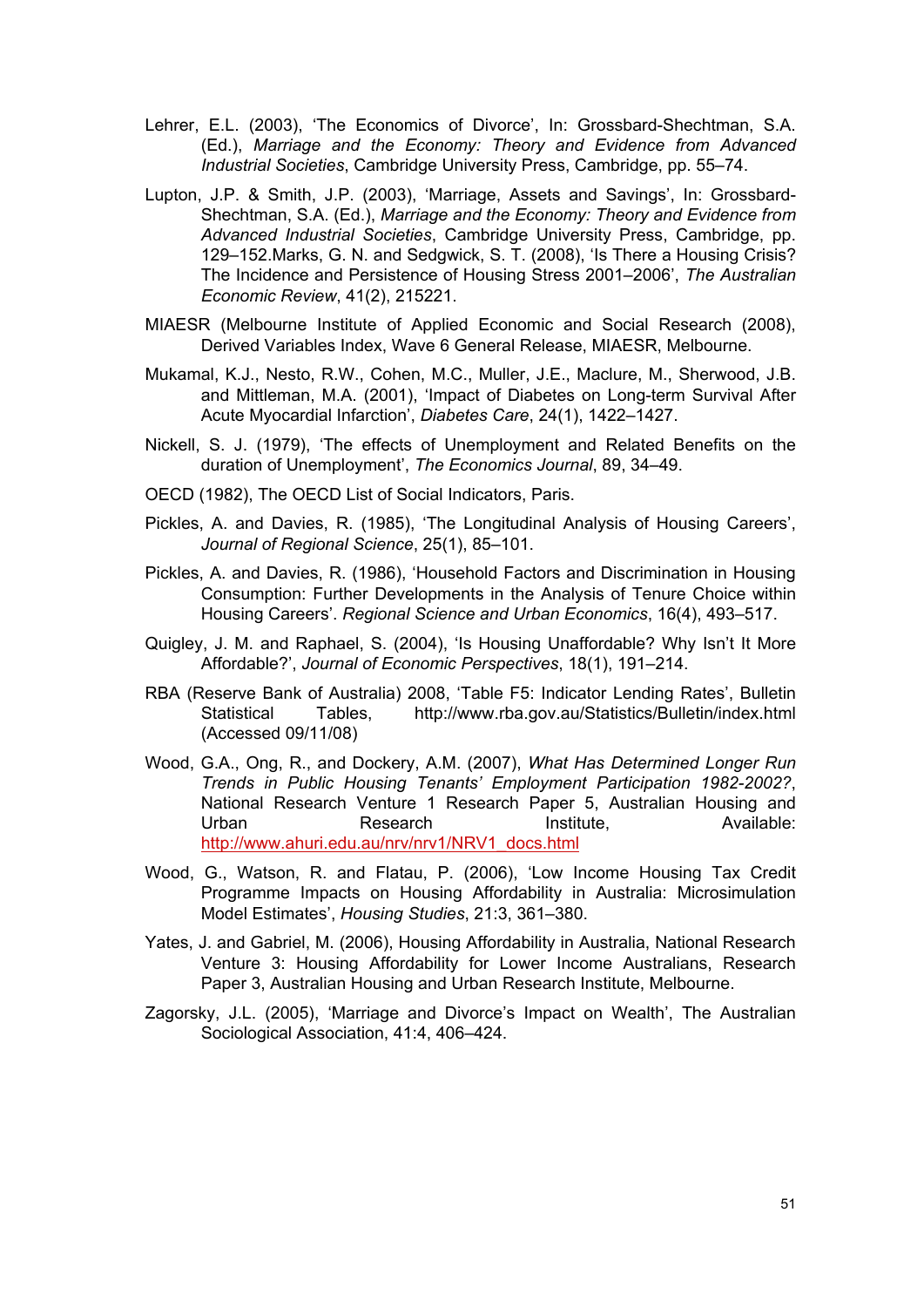## <span id="page-58-0"></span>**APPENDICES**

## **Appendix 1: Does attrition matter?**

Table 20 compares the attrition and non-attrition sample on a number of key Wave 1 individual and household<sup>[32](#page-58-1)</sup> characteristics that measure stage in the life cycle, gender, location, household type, marital status and labour market history. Persons particularly prone to attrition were marginally younger, lived in cities, were single, Indigenous and not working when the data collection began. Those less prone to attrition were female, Australian-born and were employed and living with a partner at the beginning of the panel study. Persons who had spent a longer proportion of time in paid work were also less prone to attrition. These differences are generally small, but nevertheless statistically significant at the 1 or 5 per cent level.<sup>[33](#page-58-2)</sup>

| Wave 1<br>characteristics |                                           | <b>Non-attrition</b><br>sample |      |      | <b>Attrition sample</b> | <b>Statistical</b><br>significance |  |
|---------------------------|-------------------------------------------|--------------------------------|------|------|-------------------------|------------------------------------|--|
|                           |                                           | Mean                           | N    | Mean | N                       | οf<br>difference                   |  |
| Age (years)               |                                           | 46.0                           | 7217 | 44.6 | 4117                    | $***$                              |  |
| Female (%)                |                                           | 53.9                           | 7217 | 51.1 | 4117                    | ***                                |  |
| City $(% )$               |                                           | 60.7                           | 7217 | 63.6 | 4117                    | ***                                |  |
| Income unit type (%)      | Couple with<br>dependents                 | 33.4                           | 7217 | 32.4 | 4117                    |                                    |  |
|                           | Couple<br>without<br>dependents           | 36.9                           | 7217 | 33.4 | 4117                    | ***                                |  |
|                           | Sole parent                               | 4.8                            | 7217 | 5.1  | 4117                    |                                    |  |
|                           | Single                                    | 24.9                           | 7217 | 29.0 | 4117                    | ***                                |  |
| Marital status (%)        | Married                                   | 61.1                           | 7210 | 55.2 | 4104                    | ***                                |  |
|                           | De facto                                  | 10.0                           | 7210 | 11.8 | 4104                    | ***                                |  |
|                           | Divorced                                  | 3.3                            | 7210 | 3.5  | 4104                    |                                    |  |
|                           | Separated                                 | 6.2                            | 7210 | 4.6  | 4104                    | ***                                |  |
|                           | Widow                                     | 5.4                            | 7210 | 5.4  | 4104                    |                                    |  |
|                           | Single never<br>married                   | 14.1                           | 7210 | 19.6 | 4104                    | ***                                |  |
| Indigenous (%)            |                                           | 1.3                            | 7217 | 2.4  | 4107                    | ***                                |  |
| Country of birth (%)      | Australia                                 | 77.0                           | 7217 | 69.0 | 4107                    | ***                                |  |
|                           | Main<br>English-<br>speaking<br>countries | 11.5                           | 7217 | 12.3 | 4107                    |                                    |  |
|                           | Other                                     | 11.5                           | 7217 | 18.8 | 4107                    | ***                                |  |
| Disabled (%)              | <b>Disabled</b>                           | 22.5                           | 7217 | 25.0 | 4117                    | ***                                |  |

#### **Table 20: Mean characteristics of persons lost to the panel due to attrition, 2001**

<span id="page-58-1"></span>  $32$  It should be remembered that our attribution approach uses the household (income unit) as the unit of measurement and the person as the unit of analysis. For *household* characteristics each adult member is included in the sample of persons, and each one is assigned the same household characteristic.<br> $33$  The most notable difference is singles – they make up 22.1% of the sample interviewed in all six

<span id="page-58-2"></span>waves, but account for 27.2% of the sample that refused interview or could not be traced in one or more waves.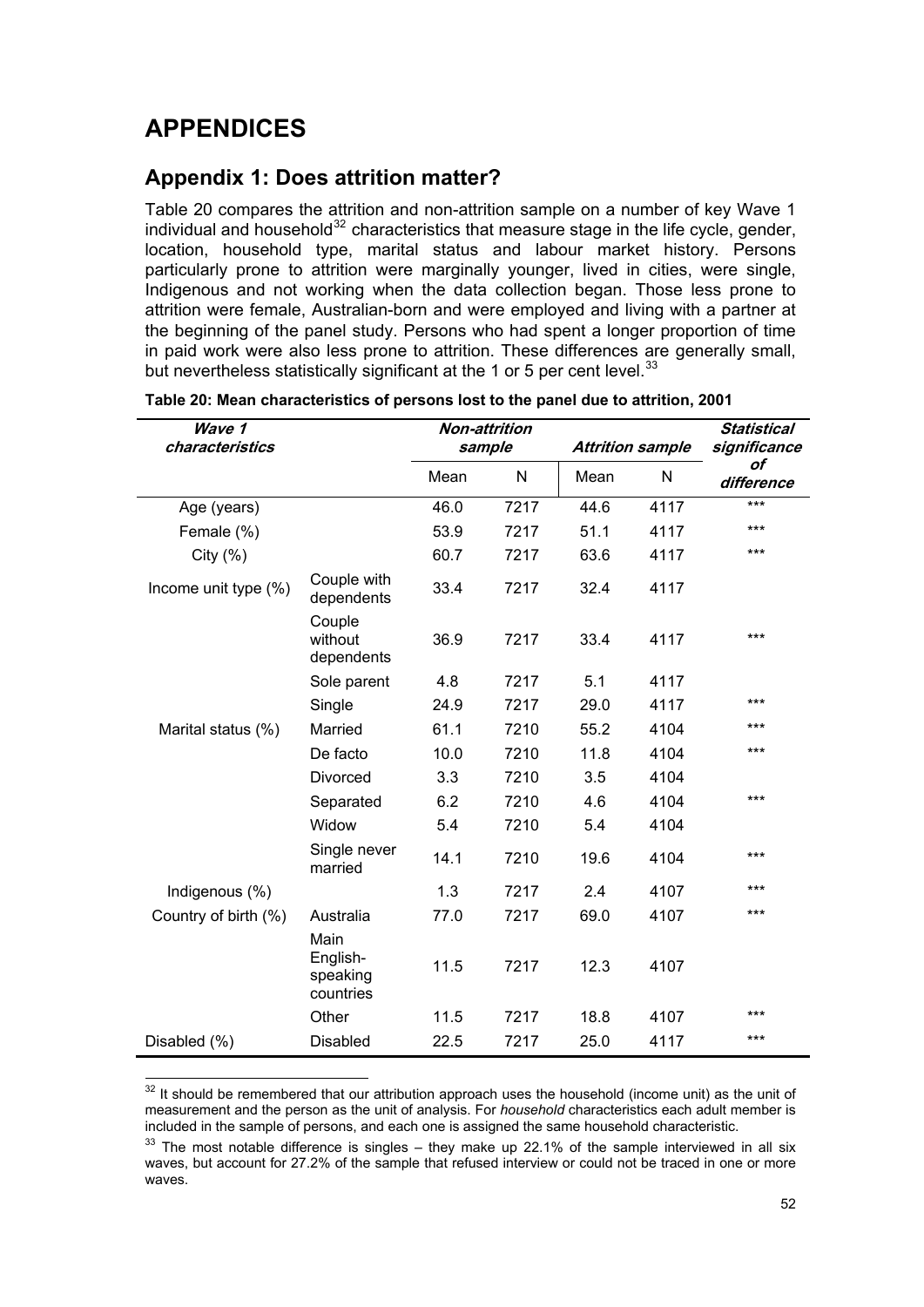<span id="page-59-0"></span>

| Wave 1<br>characteristics                                                                       |                       | Non-attrition<br>sample |      | <b>Attrition sample</b> |      | Statistical<br>significance |  |
|-------------------------------------------------------------------------------------------------|-----------------------|-------------------------|------|-------------------------|------|-----------------------------|--|
|                                                                                                 |                       | Mean                    | N    | Mean                    | N    | οf<br>difference            |  |
|                                                                                                 | Employed<br>full-time | 44.3                    | 7217 | 44.8                    | 4107 |                             |  |
|                                                                                                 | Employed<br>part-time | 19.1                    | 7217 | 16.0                    | 4107 | ***                         |  |
|                                                                                                 | Unemployed            | 2.7                     | 7217 | 4.1                     | 4107 | $***$                       |  |
|                                                                                                 | <b>NILF</b>           | 33.9                    | 7217 | 35.1                    | 4107 |                             |  |
| Labour<br>market<br>(%<br>history<br>of<br>time<br>full-<br>leaving<br>since<br>time education) | In paid work          | 76.2                    | 7173 | 73.2                    | 4054 | ***                         |  |
|                                                                                                 | Unemployed            | 2.7                     | 7173 | 3.6                     | 4054 | ***                         |  |
|                                                                                                 | <b>NILF</b>           | 21.2                    | 7173 | 23.2                    | 4054 | ***                         |  |

Source: Authors' calculations using confidentialised unit record files of the HILDA Survey Waves 1–6

Note: \*\*\*: 1%; \*\*: 5%; \*: 10%; no asterisk: insignificant

In table 21 attrition is examined from a somewhat different vantage point; the number of Wave 1 responding persons that are continuously present in the panel are tabulated to Wave  $1+j$  (where  $j = 1, 2, \ldots, 4$ ). If Waves 5 and 6 are dropped and housing dynamics are analysed using the first four waves only, the balanced panel number increases from 7028 to 7795. One way of examining the sensitivity of our measurements to attrition is to repeat our research exercises using this shorter panel.

#### **Table 21: Balanced panel sample numbers by wave**

|                                  | Interviewed successfully and continuously until |               |               |               |        |  |
|----------------------------------|-------------------------------------------------|---------------|---------------|---------------|--------|--|
|                                  | <i>Wave 2</i>                                   | <i>Wave 3</i> | <i>Wave 4</i> | <i>Wave</i> 5 | Wave 6 |  |
| Number of Persons                | 9477                                            | 8546          | 7795          | 7362          | 7028   |  |
| % of Wave 1<br>responding sample | 85.8                                            | 77 4          | 70.6          | 66.6          | 63.6   |  |

Source: Authors' calculations using confidentialised unit record files of the HILDA Survey Waves 1–6

The tables below present descriptive analyses using two samples drawn from the first four waves of data. The first sample includes those persons that subsequently refuse interview, or cannot be tracked down. The second sample excludes these persons. If our findings are unaffected when alternately including and omitting the Wave 5 and 6 attritions, this would tend to support the view that attrition does not matter.

#### **Table 22: Housing affordability as housing affordability as housing careers unfold, balanced panel waves 1–4**

|                                                                 | 2001 | <i><b>2002</b></i> | <i><b>2003</b></i> | 2004 |
|-----------------------------------------------------------------|------|--------------------|--------------------|------|
| Balanced panel excludes attritions in Waves 5 or<br>$6(N=7016)$ |      |                    |                    |      |
| Median housing affordability ratio (%)                          | 7.3  | 6.7                | 71                 | 6.5  |
| Incidence of housing stress                                     | 6.6  | 6.1                | 7.0                | 6.9  |
| Balanced panel includes attritions in Waves 5 or<br>$6(N=7778)$ |      |                    |                    |      |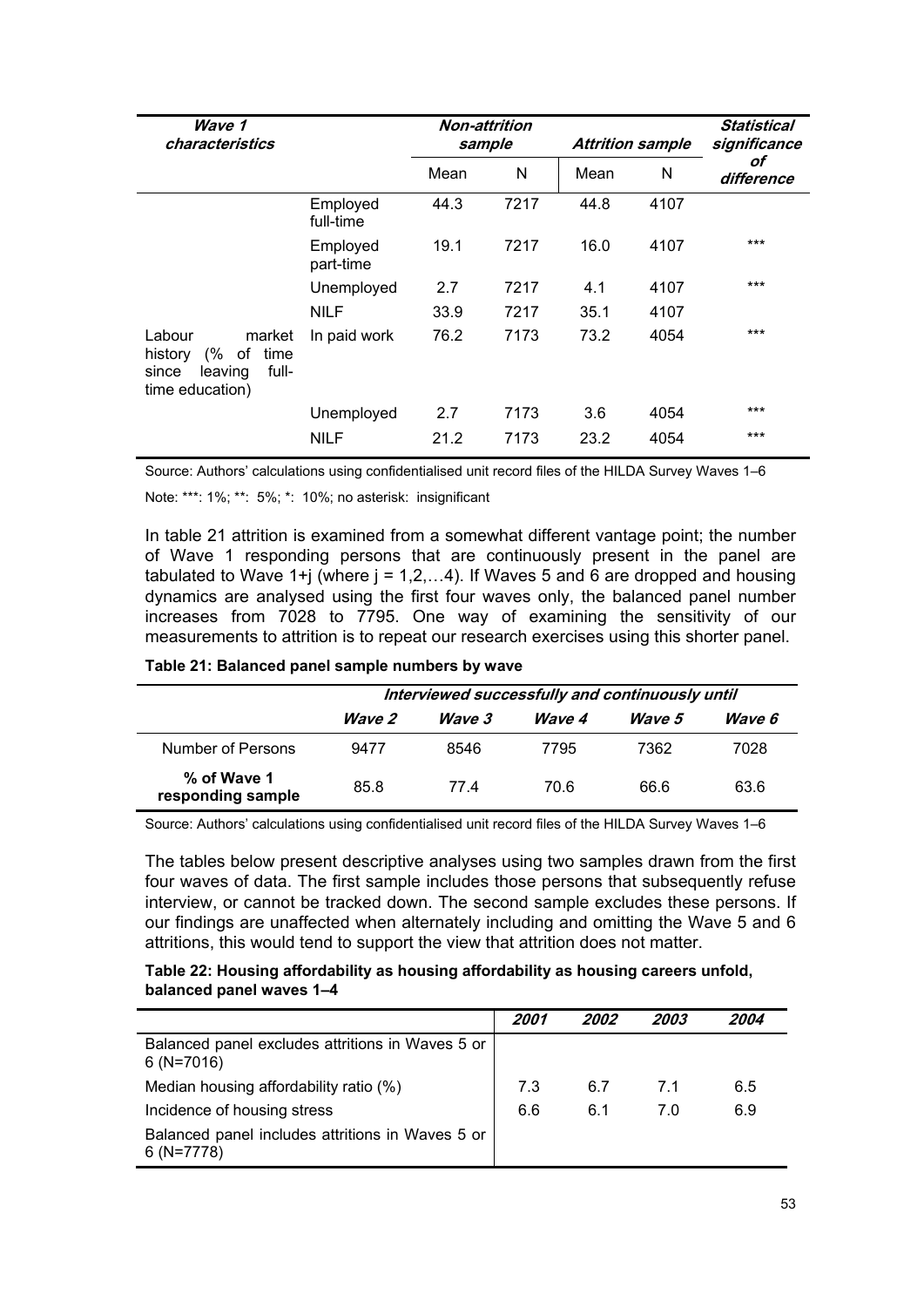<span id="page-60-0"></span>

|                                        | 2001 | <i><b>2002</b></i> | <i><b>2003</b></i> | 2004 |
|----------------------------------------|------|--------------------|--------------------|------|
| Median housing affordability ratio (%) |      | 66                 |                    | 6.4  |
| Incidence of housing stress            | 6.5  | ჩ 1                |                    | 6.9  |

| Table 23: Median housing affordability ratio (%), by contemporaneous socioeconomic |
|------------------------------------------------------------------------------------|
| characteristic, balanced panel Waves 1–4                                           |

| Socio-economic characteristic                                    | 2001 | 2002 | 2003 | 2004 |
|------------------------------------------------------------------|------|------|------|------|
| Balanced panel excludes attritions in Waves 5<br>or <sub>6</sub> |      |      |      |      |
| <b>Home Purchasers</b>                                           | 15.0 | 14.6 | 15.9 | 16.3 |
| Renters                                                          | 11.5 | 11.8 | 11.9 | 11.4 |
| Couples with children                                            | 15.5 | 15.0 | 15.9 | 15.8 |
| Couples no children                                              | 0.0  | 0.0  | 0.0  | 0.0  |
| Singles and sole parents                                         | 5.7  | 5.6  | 5.8  | 5.5  |
| Males                                                            | 7.1  | 6.7  | 7.1  | 6.6  |
| Females                                                          | 7.4  | 6.6  | 7.1  | 6.4  |
| Employed                                                         | 9.2  | 9.1  | 9.8  | 9.6  |
| Unemployed                                                       | 14.5 | 13.4 | 12.2 | 10.8 |
| Not in labour force                                              | 0.0  | 0.0  | 0.0  | 0.0  |
| Major city                                                       | 8.1  | 8.1  | 8.3  | 8.0  |
| Inner region                                                     | 6.4  | 5.3  | 5.7  | 5.3  |
| Outer or remote regions                                          | 3.6  | 1.0  | 2.0  | 3.6  |
| Balanced panel includes attritions in Waves 5<br>or 6            |      |      |      |      |
| Home Purchasers                                                  | 15.0 | 14.7 | 15.9 | 16.2 |
| Renters                                                          | 11.3 | 11.7 | 11.8 | 11.3 |
| Couples with children                                            | 15.5 | 15.0 | 15.9 | 15.7 |
| Couples no children                                              | 0.0  | 0.0  | 0.0  | 0.0  |
| Singles and sole parents                                         | 5.5  | 5.5  | 5.7  | 5.3  |
| <b>Males</b>                                                     | 7.1  | 6.7  | 7.0  | 6.5  |
| Females                                                          | 7.3  | 6.5  | 6.9  | 6.3  |
| Employed                                                         | 9.4  | 9.2  | 9.7  | 9.6  |
| Unemployed                                                       | 13.6 | 13.3 | 12.3 | 11.1 |
| Not in labour force                                              | 0.0  | 0.0  | 0.0  | 0.0  |
| Major city                                                       | 8.1  | 8.0  | 8.2  | 7.9  |
| Inner region                                                     | 6.2  | 5.3  | 5.6  | 5.0  |
| Outer or remote regions                                          | 4.0  | 1.6  | 2.7  | 3.6  |

Source: Authors' calculations using confidentialised unit record files of the HILDA Survey Waves 1-6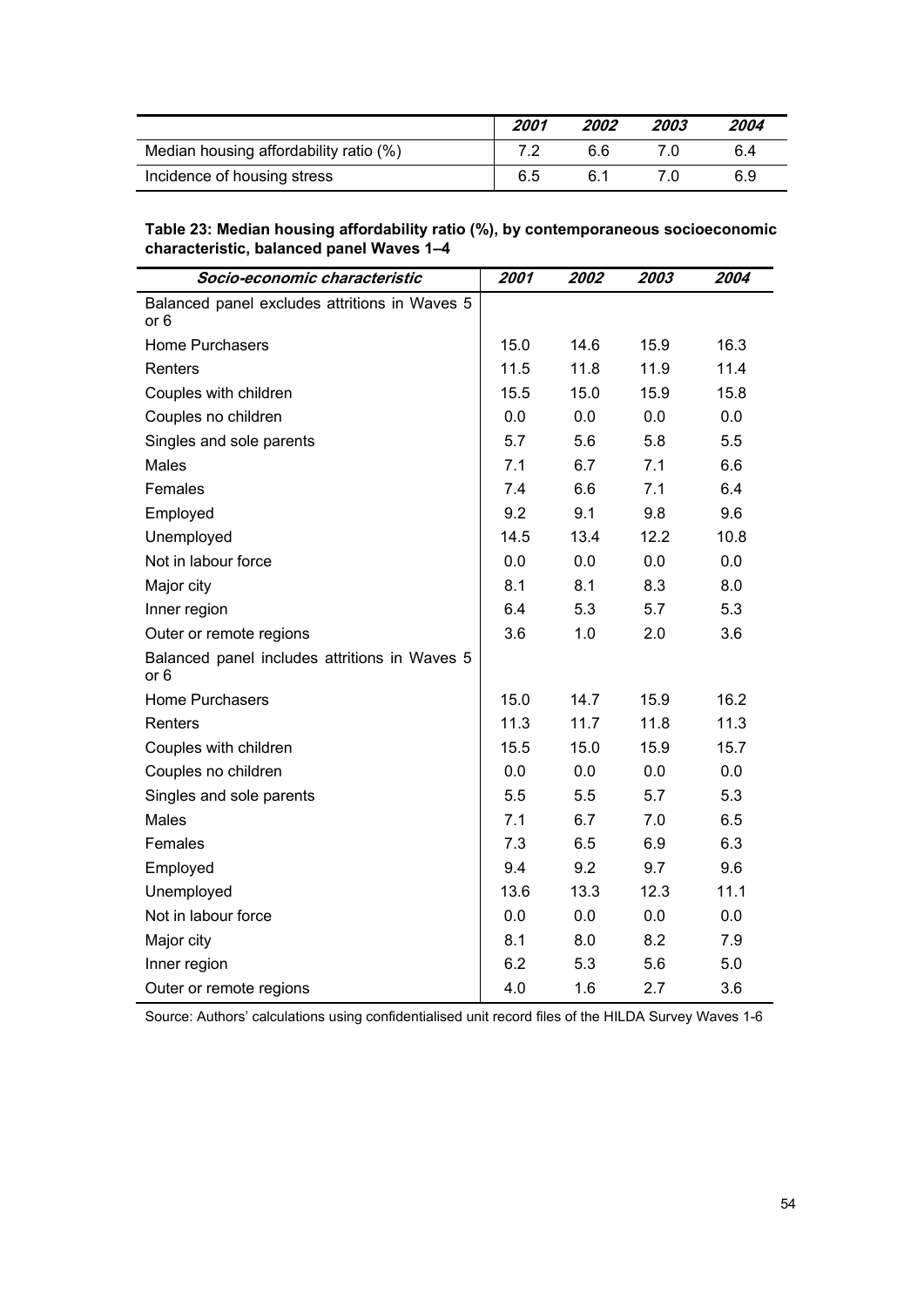## <span id="page-61-0"></span>**Appendix 2: The treatment of missing values**

*Socio-demographic, labour market and family history variables* 

A careful examination of the socio-demographic, labour market and family history (proxies for inter-generational transfers) variables that we employ in analyses of housing affordability reveals that there are no missing values for the following variables:

Socio-demographic variables

- $\rightarrow$  Age
- $\rightarrow$  Gender
- $\rightarrow$  Income unit type
- $\rightarrow$  Number of dependent children
- $\rightarrow$  Country of birth
- $\rightarrow$  Location

Labour market variables

- $\rightarrow$  Labour force status
- $\rightarrow$  Highest educational qualification
- $\rightarrow$  English proficiency

Mobility variables

 $\rightarrow$  Whether moved since last wave

We list below how we have dealt with each variable where missing values is a problem. Table 24 describes the pattern of missing values in each wave.

#### **Table 24: Pattern of missing values across waves**

| Variable name                         | Person /<br>partner | <b>Number of missing values</b> |          |                |        |        |        |
|---------------------------------------|---------------------|---------------------------------|----------|----------------|--------|--------|--------|
|                                       |                     | Wave 1                          | Wave 2   | Wave 3         | Wave 4 | Wave 5 | Wave 6 |
| Indigenous                            | Person              |                                 |          |                |        |        |        |
|                                       | Partner             |                                 |          | 1              | 1      | 1      |        |
| <b>Marital Status</b>                 | Person              | 7                               |          |                |        |        |        |
| <b>Disability</b>                     | Person              |                                 |          |                |        |        |        |
|                                       | Partner             |                                 |          |                |        |        |        |
| Labour market history                 | Person              | 1                               | 1        | 2              | 3      | 4      | 5      |
|                                       | Partner             | 1                               |          | 1              |        | 5      | 6      |
| Job contract                          | Person              |                                 | 0        | $\overline{2}$ |        | 5      | 0      |
|                                       | Partner             |                                 | $\Omega$ | 1              |        | 4      | 0      |
| Early death of parents                | Person              |                                 |          |                |        |        |        |
|                                       | Partner             | 1                               | 1        | 1              |        | 1      |        |
| Whether parents<br>separated/divorced | Person              | 14                              | 14       | 14             | 14     | 14     | 14     |
|                                       | Partner             | 11                              | 12       | 12             | 12     | 12     | 12     |
| Number of siblings                    | Person              | 14                              | 14       | 14             | 16     | 17     | 17     |
|                                       | Partner             | 6                               | 6        | 6              | 6      | 6      | 5      |

Source: Authors' calculations using confidentialised unit record files of the HILDA Survey Waves 1-6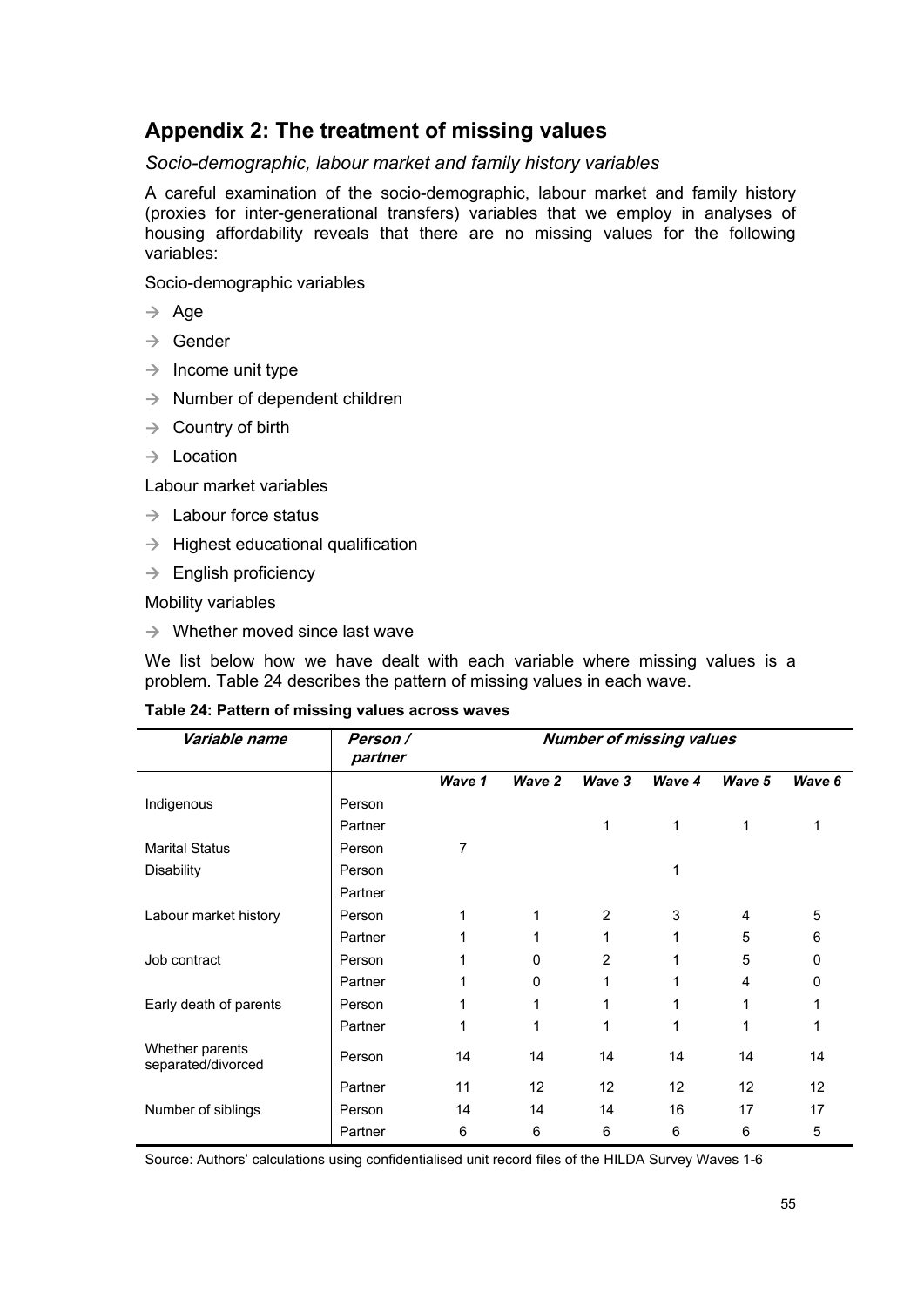#### <span id="page-62-0"></span>**Indigenous**

One partner entered the sample in Wave 3 but did not state whether he was Indigenous or not. As the partner's father was Ukrainian (mother Australian), it has been assumed that he is non-Indigenous (Option 5 (O5).

#### **Marital status**

Seven persons (see Table 24) refused to report their marital status in Wave 1 (W1). A combination of Option 5 (O5) and Option 1 (O1) is used in the following order:

- (i) O1: Match W1 marital status to W2 marital status if it results in the W1 marital status being consistent with W1 income unit type (e.g. a person cannot be both married and a single income unit at the same time).
	- $\rightarrow$  W1 income unit type and W1 imputed marital status are consistent for persons B to G.
- (ii) O5: If step (i) above would result in W1 marital status being inconsistent with income unit type, then W1 marital status should be imputed by matching to the 'number of times married' variable
	- $\rightarrow$  If W1 income unit type = couple, assume 'married' if 'number of times married'>0
	- $\rightarrow$  If W1 income unit type = single, assume 'divorced' if 'number of times married'>0. This is the case for person A.

| Person | Wave 1<br>marital<br>status | Wave 1 income<br>unit type | <b>Wave 2 marital</b><br>status | Wave 1<br>number of<br>times<br>married | Imputed wave 1<br>marital status |
|--------|-----------------------------|----------------------------|---------------------------------|-----------------------------------------|----------------------------------|
| A      | Unknown                     | Single                     | De facto                        | 2                                       | Divorced                         |
| B      | <b>Unknown</b>              | Couple no children         | Legally married                 | 2                                       | Legally married                  |
| C      | <b>Unknown</b>              | Couple no children         | Legally married                 | 2                                       | Legally married                  |
| D      | Unknown                     | Couple with<br>children    | Legally married                 | 1                                       | Legally married                  |
| E      | Unknown                     | Single                     | Separated                       | Unknown                                 | Separated                        |
| F      | <b>Unknown</b>              | Single                     | Widowed                         | 1                                       | Widowed                          |
| G      | Unknown                     | Couple no children         | Legally married                 | 2                                       | Legally married                  |

#### **Table 25: Treatment of missing marital status values**

Source: Authors' calculations using confidentialised unit record files of the HILDA Survey Waves 1–6

#### **Disability status**

One person refused to report his/her disability status in W4. This person was not disabled in all other waves. Hence, O1 is used to impute this person's W4 disability status as 'not disabled'.

#### **Labour market history**

Option 3 (O3) is used to time-index missing labour market history variables by making use of information derived from a combination of one or more of the following variables:

- $\rightarrow$  Current labour force status:
- $\rightarrow$  Dependent person status indicator.

The time-indexing is carried out in the following order: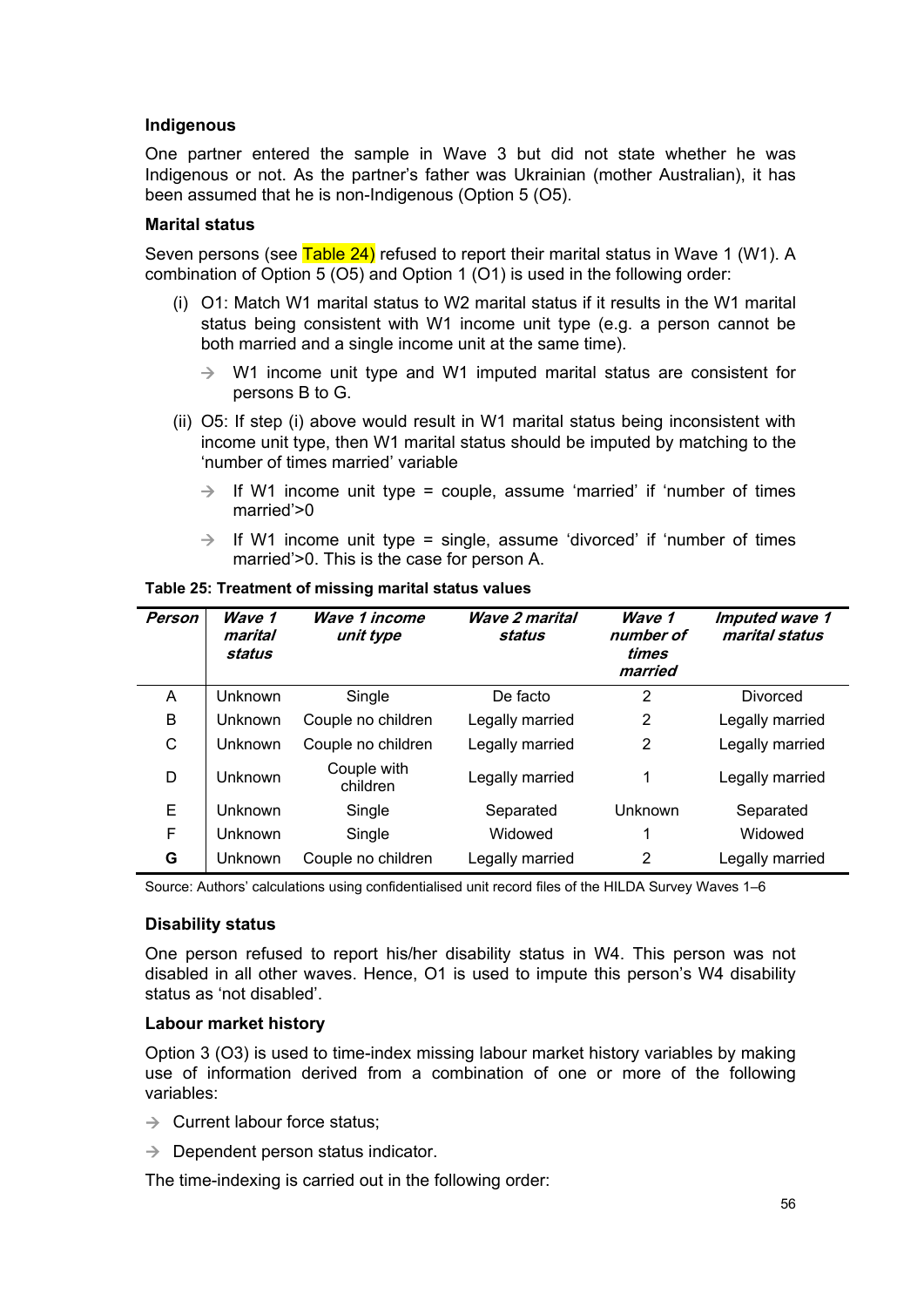- (i) If an individual becomes independent for the first time in Wave *t*, the individual is assumed to have been in his/her Wave *t* labour force status for one year.
	- $\rightarrow$  For example, suppose an individual is dependent in W1–W5 but is observed to be independent in W6 and employed in W6. The individual's time in paid work in W6 is one year (even though the individual might only have been employed for, say, six months).
- (ii) If an individual is employed (unemployed) (NILF) in Wave *t*, the individual is assumed to have been employed (unemployed) (NILF) since the Wave *t*-1, that is, since one year ago.
	- $\rightarrow$  e.g. suppose an individual is observed to have spent ten years in paid work in W1 and is employed in W1. The individual is observed unemployed in W2 but does not have a value for time in paid work in W2. Because the individual is unemployed in W2, the individual is assumed to have been unemployed since W1 or one year ago, even though the individual might only have become unemployed, say, two months ago. Hence, time in paid work in W2 remains at ten years.

The method above resolves the missing values problem for most cases. However, missing labour market history values remain for one case in W1–W4, five cases in W5 and six cases in W6, resulting in missing values in one or more values for one person and seven partners in the sample. These cases with missing values are omitted from the sample in the descriptive and modelling sections, wherever the labour market history variables are required for analysis.

#### **Job contract type**

Nine persons and seven partners refused to indicate job contract type in at least one wave.

If a person's employer does not provide holiday and sick leave, O5 is used to impute the person's missing contract type as casual. If a person's contract type is not known in Wave t, but the person's contract type is known in Wave t+1, the person's labour force status has remained unchanged between Waves t and t+1, and the person is employed with the same employer in Waves t and t+1, then O5 is used to impute the person's missing contract type in Wave t as the known contract type in Wave t+1.

If a person's contract type is not known in Wave t but the person is an employee in all six waves (that is, not self-employed) and has the same contract type in all waves for which the person has a reported contract type, then O1 is used to impute the person's missing contract type as his/her contract type in the other waves. These methods resolve the missing values problem for the two persons and two partners. These remaining cases with missing values are omitted from the sample in the descriptive and modelling sections wherever job contract variables are required for analysis.

#### **Early death of parents**

One person refused to indicate (in any wave) whether his parents had died by the time he was aged 14. However, he reported that his father and mother were employed when he was aged 14, so O5 has been used to infer that his parents were alive when he was aged 14.

#### **Whether parents separated or divorced**

Where a respondent does not report whether his parents separated or divorced, his/her parents' marital states are inferred using O5:

(i) if the respondent reports that s/he was living with both his/her parents at age 14 it is assumed that his/her parents did not separate or divorce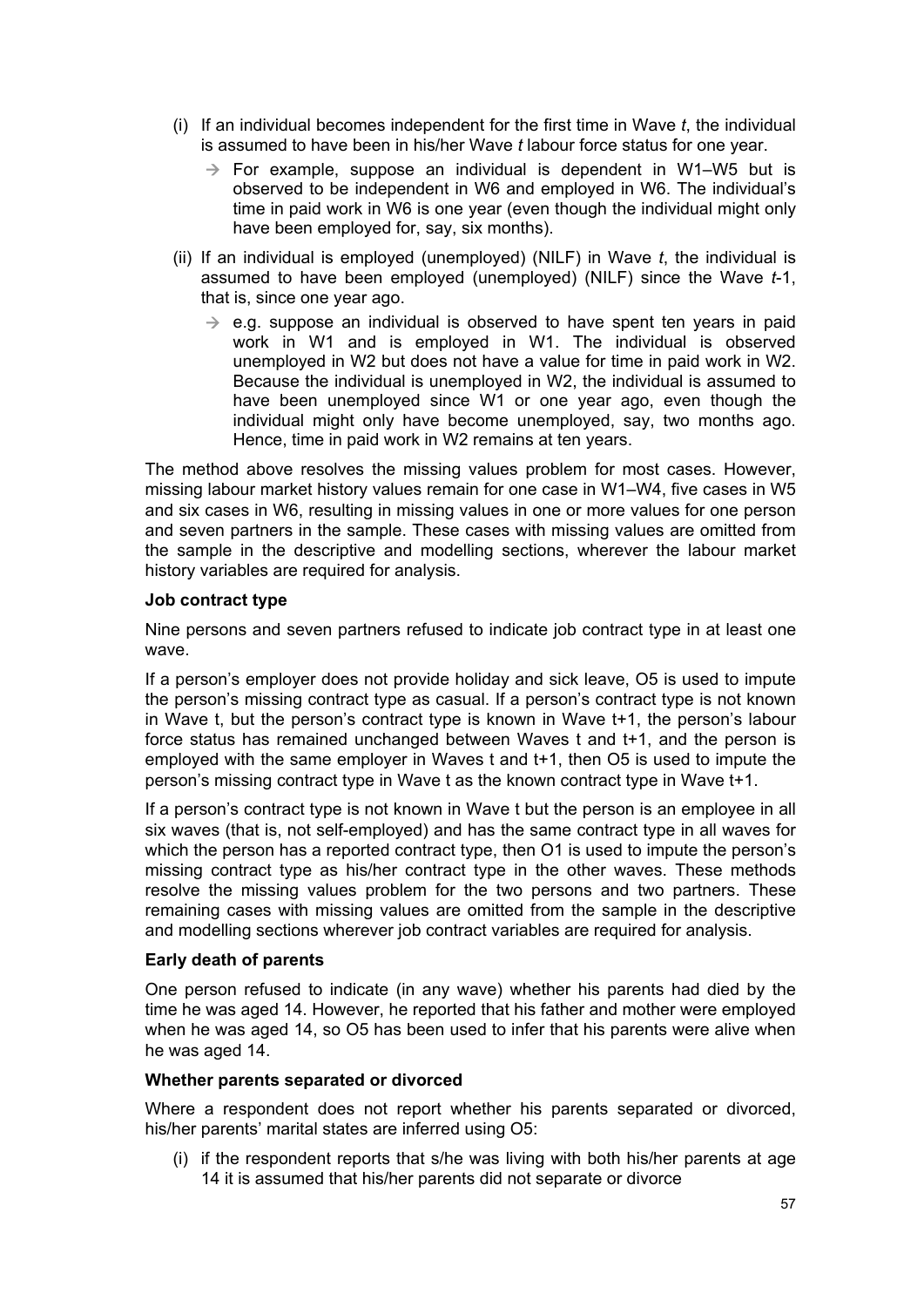- <span id="page-64-0"></span>(ii) if the respondent reports that s/he was fostered or adopted, it is assumed his/her parents did not separate or divorce because there are often other reasons for a child being fostered/adopted.
- (iii) This method resolves the missing value problem for all but 8 persons and 7 partners who are omitted from the sample wherever parents' marital history is required in the analysis.

#### **Number of siblings**

Seventeen respondents and six partners of respondents refused to report number of siblings in at least one wave. These people are omitted from the sample wherever number of siblings is required in the analysis.

#### *Housing cost and income variables*

All the income and housing cost variables have missing values. The table below describes the pattern of missing housing cost values in each wave.

| Variable name              | <b>Number of missing values</b> |        |        |        |        |        |
|----------------------------|---------------------------------|--------|--------|--------|--------|--------|
|                            | Wave 1                          | Wave 2 | Wave 3 | Wave 4 | Wave 5 | Wave 6 |
| Gross income               | 83                              | 96     | 120    | 101    | 109    | 76     |
| Disposable income          | 83                              | 96     | 120    | 101    | 109    | 80     |
| Mortgage repayments        | 184                             | 208    | 189    | 167    | 178    | 139    |
| Private renters' rent      | 10                              | 8      | 2      | 7      | 5      | 11     |
| <b>CRA</b>                 | 12                              | 20     | 16     | 19     | 11     | 12     |
| <b>Public housing rent</b> | 9                               | 14     | 25     | 19     | 19     | 9      |

**Table 26: Pattern of missing housing cost and income values across waves** 

Source: Authors' calculations using confidentialised unit record files of the HILDA Survey, Waves 1–6

#### **Mortgage repayments**

Among 3831 persons who had ever been owner-purchasers in one or more waves, 724 (10%) did not report mortgage repayment values in at least one wave.

Where there are missing mortgage repayment values, O5 is used to impute repayment values by multiplying the amount of reported outstanding mortgage loan in Wave t by the home loan interest rate in Wave t to impute a mortgage repayment value.

The home loan interest rates, obtained from the Reserve Bank's bulletin statistical tables, are as follows:

- W1: 6.80% (July 2001)
- W2: 6.55% (July 2002)
- W3: 6.55% (July 2003)
- W4: 7.05% (July 2004)
- W5: 7.30% (July 2005)

W6: 7.55% (July 2006)

This leaves 12 cases with missing values and these cases are omitted from the sample in the descriptive and modelling sections.

#### **Private renters' rent**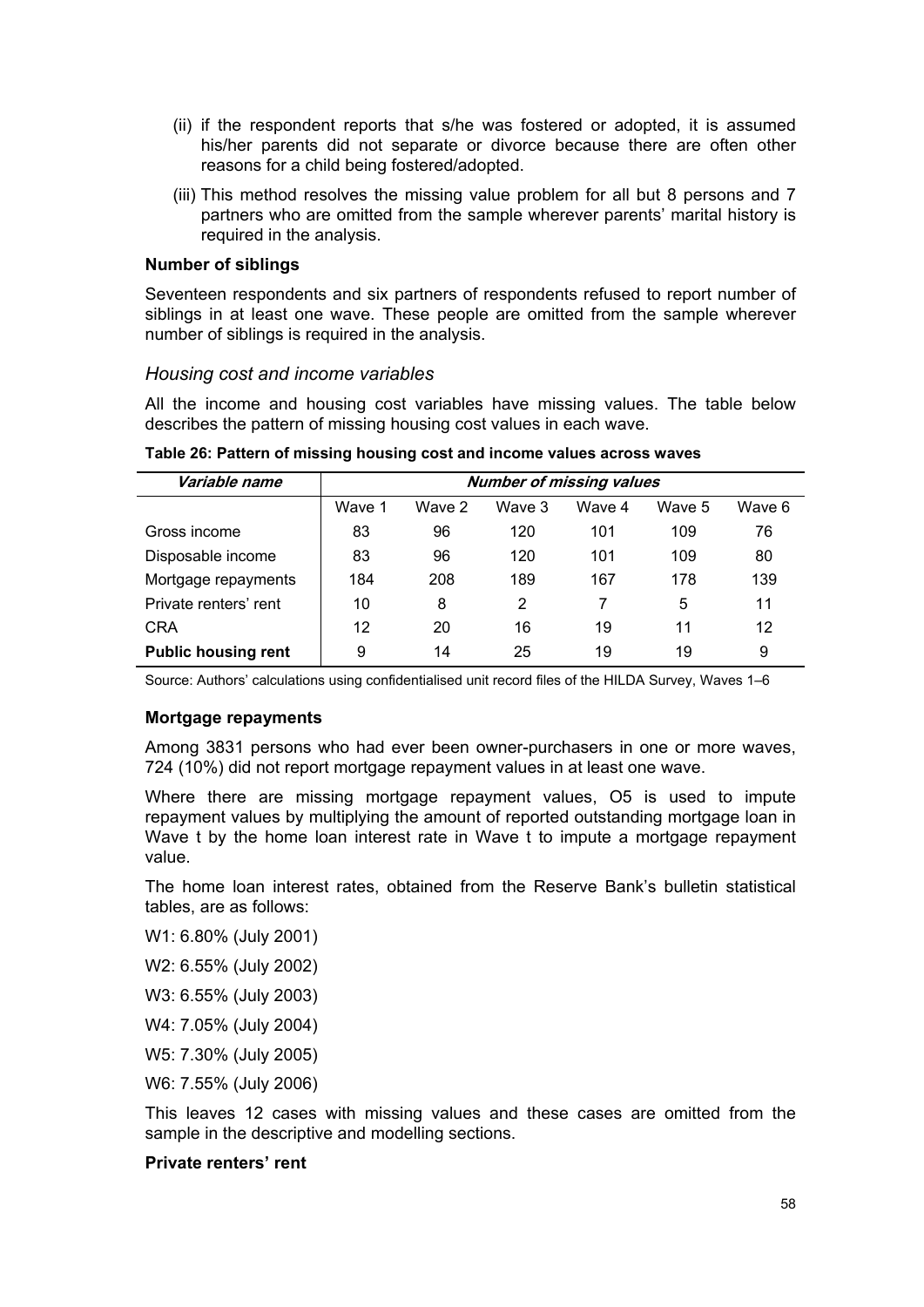<span id="page-65-0"></span>Among 2206 persons who had been private renters in one or more waves, 38 (2%) did not report rent in at least one wave.

The imputation of missing rent values is carried out using O2. A hedonic rent regression has been used to predict the rent for properties with missing values. This method resolved the missing values problem for all but four cases. Rent could not be imputed for the four remaining cases because of missing values in variables that enter the hedonic rent regression as explanatory variables. Details are given below.

| <b>Wave of missing</b><br>rent value | <b>Hedonic regression explanatory</b><br>variable with missing values | <b>Number of missing values</b> |
|--------------------------------------|-----------------------------------------------------------------------|---------------------------------|
|                                      | Condition of dwelling                                                 |                                 |
|                                      | Number of bedrooms                                                    |                                 |
| 5                                    | Condition of dwelling                                                 |                                 |

**Table 27: Missing values in hedonic rent regression for private renters** 

Source: Authors' calculations using confidentialised unit record files of the HILDA Survey Waves 1–6

For most cases, the missing values are in the 'condition of dwelling' variable. In such cases, the property is assigned an 'average' condition so that an approximate rent can still be predicted from the hedonic rent regression. For one case, the missing value comes from the 'number of bedrooms' variable. For this case, the number of bedrooms is assumed to be three, which is the average number of bedrooms in private renter households.

#### **Private renters' CRA entitlements**

For eighty-one private renters it is not possible to compute their CRA entitlements using AHURI-3M. AHURI-3M computes CRA entitlements by using reported benefit type and private income in HILDA. Where a person reports receipt of a benefit that is a passport to CRA eligibility, Disability Support Pension (DSP), for example, the person's DSP entitlement is computed using his/her reported private income. If the person's DSP entitlement is greater than zero on the basis of sufficiently low private income levels, then AHURI-3M assumes the person is eligible for CRA and calculates the person's CRA entitlements using the CRA rent thresholds and rates for the relevant tax-benefit year. Where CRA entitlements cannot be calculated using the standard AHURI-3M procedure detailed above, due to missing reported private income, a modified AHURI-3M procedure is employed, which bypasses the use of reported private income in the computation of CRA. Under the modified approach, where a person reports receipt of a benefit that is a passport to CRA eligibility, such as DSP, AHURI-3M immediately assumes the person is eligible for CRA, then calculates the person's CRA entitlements using the CRA rent thresholds and rates for the relevant tax-benefit year.

The table reports the percentage of private renters who are eligible for CRA using the standard and modified AHURI-3M approaches. The percentages are calculated only for private renters for whom it is possible to determine CRA eligibility using both methods, that is, private renters with no missing private income values. Under each approach, a private renter is assigned a value of one if CRA eligible, and zero otherwise. The correlation coefficient reports the extent to which CRA eligibility under the two approaches is correlated. The coefficients are very high, ranging from 0.807 upwards, and are all statistically significant at the 1 per cent level, indicating a high correlation between CRA eligibility computed under the standard and modified AHURI-3M approaches.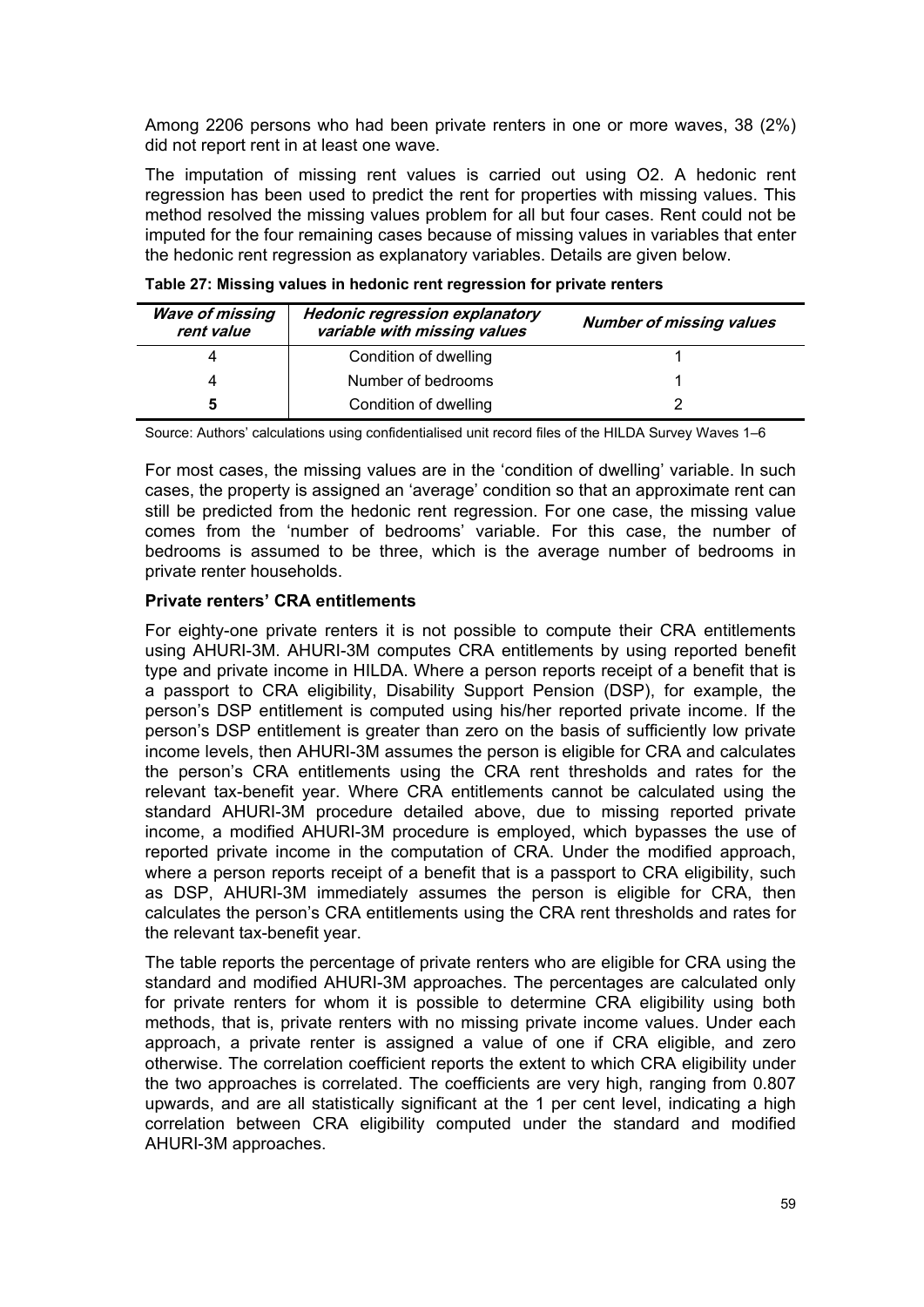#### <span id="page-66-0"></span>**Table 28: CRA imputation method**

| <b>CRA</b> imputation method   Wave 1 |          |            | Wave 2 Wave 3 | Wave 4   | Wave 5   | Wave 6     |
|---------------------------------------|----------|------------|---------------|----------|----------|------------|
| Standard AHURI-3M                     | 35.5     | 37.5       | 38.8          | 46.4     | 46.8     | 41.1       |
| Modified AHURI-3M                     | 38.7     | 41.1       | 41.9          | 49.2     | 40.9     | 48.9       |
| <b>Correlation coefficient</b>        | 0.832*** | $0.853***$ | $0.869***$    | 0.916*** | 0.807*** | $0.845***$ |

Source: Authors' calculations using confidentialised unit record files of the HILDA Survey Waves 1-6

\*\*\* Significant at 1% level

#### **Public housing rent**

AHURI-3M is used to compute the public housing rent each public housing tenant should pay, applying detailed assessable income rules that each state/territory housing authority employs (see Wood, Ong and Dockery 2007). If a tenant's public housing rent is greater than market rent, then the tenant's rent is capped at the market rent level. A hedonic rent regression is used to predict the market rent for public housing properties.

It has not been possible to compute the public housing rent using AHURI-3M for fiftyone public housing tenants, either because of missing income details or missing values in variables that enter the hedonic rent regression. Where the missing values problem is due to missing income details, public housing rent has been computed as a proportion of their reported income unit gross or disposable income, using the following broad state/territory housing rules derived from the Housing Assistance Act annual reports and state/territory public housing policy documents.

| Income component                          | NSW   | VIC   | QLD            | SA                     | WA        | <b>TAS</b> | <b>NT</b> | ACT         |
|-------------------------------------------|-------|-------|----------------|------------------------|-----------|------------|-----------|-------------|
| Non-FTB income<br>measure (2001-<br>2006) | Gross | Gross | Dispo<br>sable | Gross                  | Gros<br>s | Gros<br>s  | Gros<br>s | Gros<br>s   |
| Per cent of non-FTB<br>income (2001-2006) | 25    | 25    | 25             | 25                     | 25        | 25         | 23        | 25          |
| Per cent of FTB(A)                        |       |       |                |                        |           |            |           |             |
| 2001, 2002                                | 11    | 11    | 13.9           | 10                     | 10        | 15         | 10        | 10          |
| 2003, 2004                                | 11    | 11    | 13.9           | 15                     | 10        | 15         | 10        | 10          |
| 2005, 2006                                | 15    | 11    | 15             | 15                     | 10        | 15         | 10        | 10          |
| Per cent of FTB(B)                        |       |       |                |                        |           |            |           |             |
| 2001, 2002                                | 11    | 11    | 0              | $\mathbf 0$            | 5         | 5          | 0         | 0           |
| 2003, 2004                                | 11    | 11    | 0              | 0 for<br>couples;      | 5         | 5          | 0         | $\mathbf 0$ |
|                                           |       |       |                | 13 for sole<br>parents |           |            |           |             |
| 2005, 2006                                | 15    | 11    | 0              | 0 for<br>couples;      | 5         | 5          | 0         | 0           |
|                                           |       |       |                | 13 for sole<br>parents |           |            |           |             |

**Table 29: Broad state/territory housing authority rules, 2001–06** 

Where there are missing values in the 'hedonic regression' variables, these are found in the 'condition of dwelling' variable. In such cases, the property is assigned an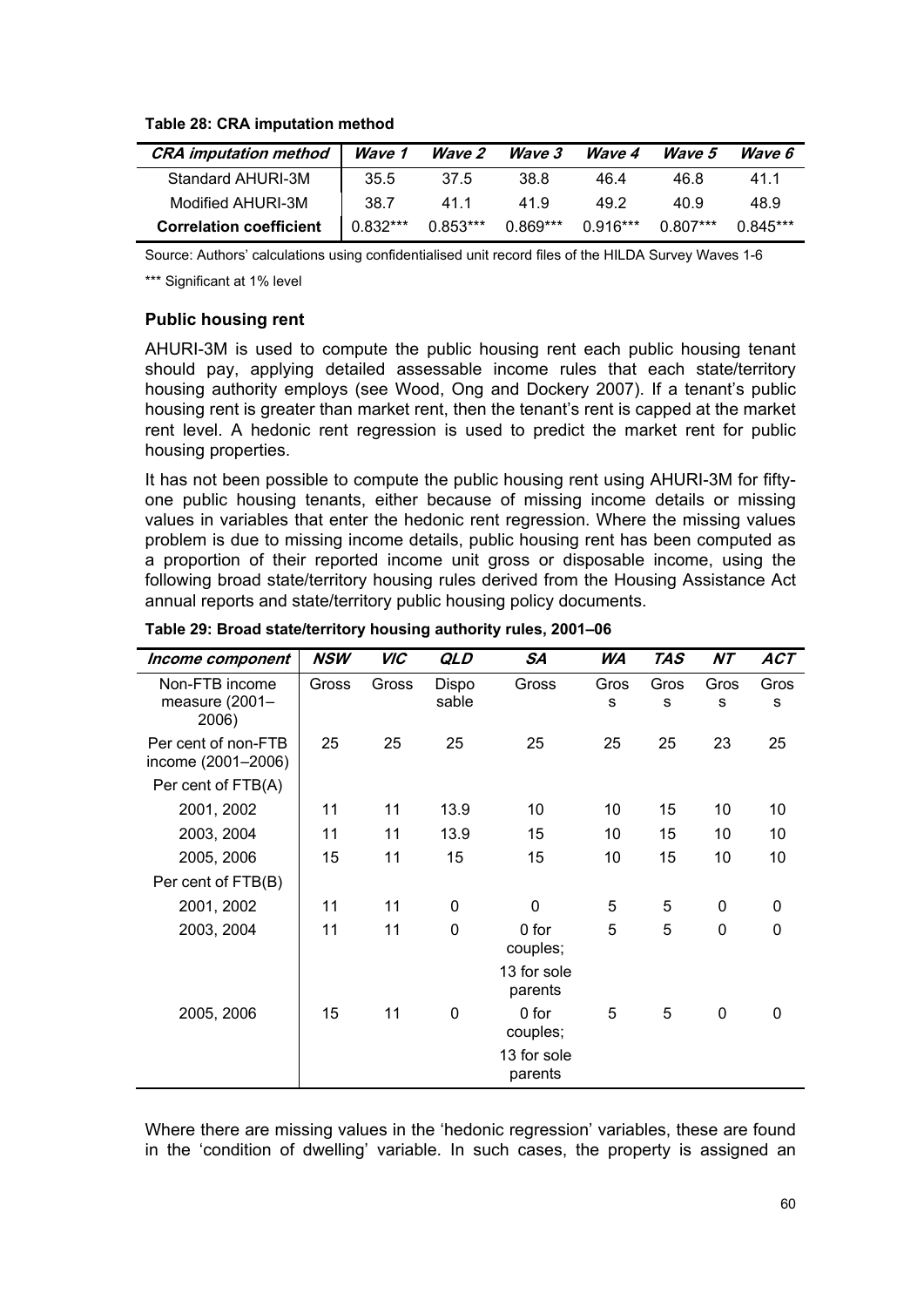<span id="page-67-0"></span>'average' condition so that an approximate rent can still be predicted from the hedonic rent regression. Details are found below:

| <b>Wave of missing</b><br>rent value | <b>Hedonic regression explanatory</b><br>variable with missing values | <b>Number of missing values</b> |  |  |  |  |
|--------------------------------------|-----------------------------------------------------------------------|---------------------------------|--|--|--|--|
|                                      | Condition of dwelling                                                 |                                 |  |  |  |  |
| 3                                    | Condition of dwelling                                                 | 8                               |  |  |  |  |
| 4                                    | Condition of dwelling                                                 | 3                               |  |  |  |  |
| 5                                    | Condition of dwelling                                                 | 4                               |  |  |  |  |

**Table 30: Missing values in hedonic regression for public renters** 

Source: Authors' calculations using confidentialised unit record files of the HILDA Survey Waves 1-6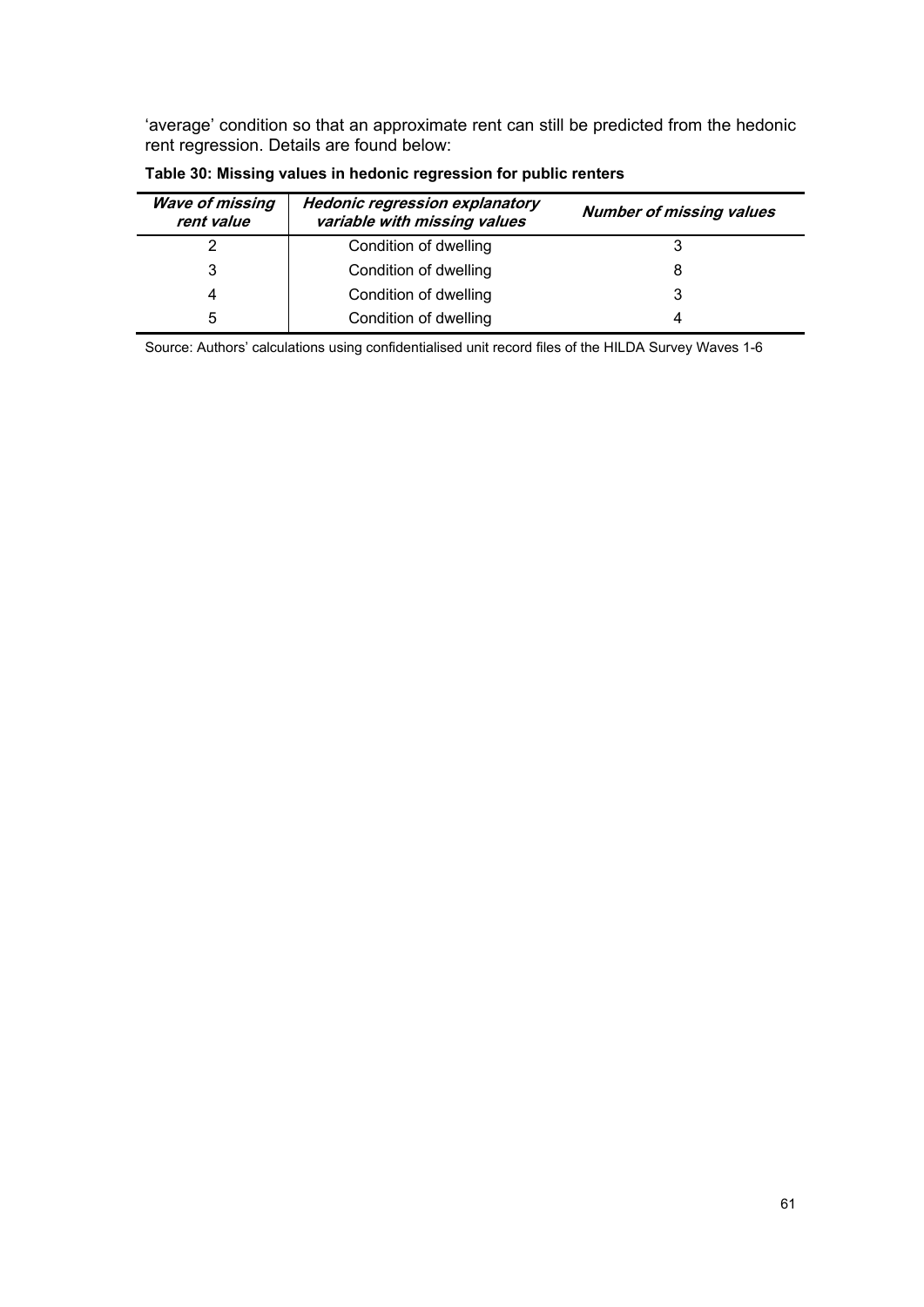## <span id="page-68-0"></span>**Appendix 3: Mobility across the income distribution**

Table 31 below shows considerable mobility across the income distribution over time. There were 3.9 million persons in the bottom two quintiles of the income distribution in 2001. Of these, around 20 to 25 per cent were subsequently in higher income quintiles. Similarly, over six million people were in the top three quintiles in 2001. Of these, 13 to 19 per cent had moved into the bottom two quintiles by subsequent waves.

|                                                                                                     | <b>Population number</b><br>('000s) | Per cent |
|-----------------------------------------------------------------------------------------------------|-------------------------------------|----------|
| Number of persons in bottom 40% in Wave 1                                                           | 3899.0                              |          |
| Number and per cent that moved out of the bottom<br>40% in:                                         |                                     |          |
| W <sub>2</sub>                                                                                      | 767.5                               | 19.7     |
| W <sub>3</sub>                                                                                      | 831.1                               | 21.3     |
| W4                                                                                                  | 894.5                               | 22.9     |
| W <sub>5</sub>                                                                                      | 907.4                               | 23.3     |
| W6                                                                                                  | 964.2                               | 24.7     |
| Number of persons in top 60% in Wave 1<br>Number and per cent that moved into the bottom<br>40% in: | 6360.7                              |          |
| W <sub>2</sub>                                                                                      | 807.7                               | 12.7     |
| W <sub>3</sub>                                                                                      | 1004.8                              | 15.8     |
| W4                                                                                                  | 1135.4                              | 17.8     |
| W <sub>5</sub>                                                                                      | 1143.7                              | 18.0     |
| W6                                                                                                  | 1224.2                              | 19.2     |

#### **Table 31: Mobility across the income distribution**

Source: Authors' calculations using confidentialised unit record files of the HILDA Survey Waves 1–6